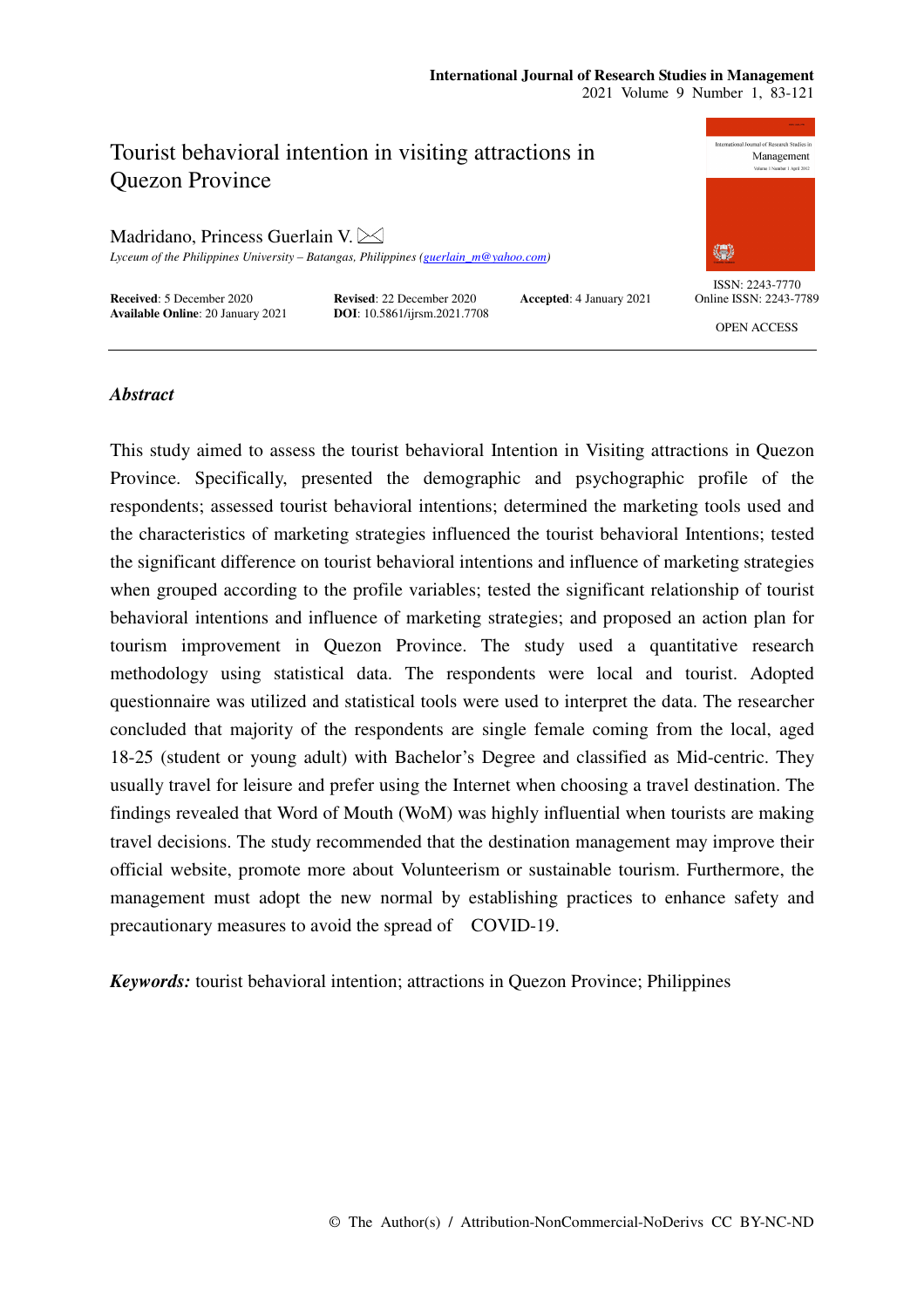## **Tourist behavioral intention in visiting attractions in Quezon Province**

## **1. Introduction**

The Tourism and Hospitality industry is closely linked to the idea of people travelling domestically or internationally for leisure, social or business purposes. The main focus of this industry is to ensure the happiness of tourist ("Tourism Industry; Everything You Need to Know about Tourism", 2020). It is also one of the industries that are heavily using modern technology. The use of different marketing strategies influence tourist behavioral intentions with regards to outcome quality, physical environment quality, tourist satisfaction, place identity, place dependence, intention to recommend and intention to visit. The challenge that many tourism and hospitality professional are facing today is the lack of understanding with regards to the relationship of marketing strategies in influencing tourist behavior in their travel decisions.

In addition, establishing a sophisticated tourism marketing strategy allows any plan to have a successful marketing procedure. This will allow accomplishing goals in a predictable manner and continue to drive more visitors in the destination (Lang, 2020). The goal is to reach people with marketing messages that are relevant to their phase of life ("Boomers, Gen X, Gen Y and Gen Z Explained", 2020). It includes building curiosity to people through advertisements, affective domain to build emotional connection with the destination, creating motivation to act which engage the tourists in conserving the environment and historical heritage, giving opportunities to act which involves volunteer work and engage with other culture and evaluation and feedback involving how the management handle different reviews by their guests and making their website user-friendly.

Consumer behavior in tourism is considered a key indicator of quality, effectiveness and suitability of work. By knowing the fundamentals of tourist behavior can help in offering effective plans and other sale activities in tourism (Juvan et al., 2017). In the Philippines, Quezon Province has been awarded by the Department of Tourism (DOT) Calabarzon Region as "Tourist Destination of the Year" for achieving 6.3 million same-day tourist arrivals during the "Niyugyugan Festival" last August 2016 ("Quezon is Calabarzon's Tourist's Destination of the Year", 2017).

In this research, the main beneficiaries will be the business owners in Quezon Province. Determining the significant relationship of marketing strategies to tourist behavioral intention can help the business owners in the Province to strategically promote their products and services efficiently. This will result to economic improvement in the province and positive promotion to the destination worldwide. The study can also be used for future research related to this sector.

#### **2. Methodology**

#### *2.1 Research design*

The study used a quantitative research methodology using statistical data to measure the Tourist Behavioral Intention in visiting attractions in Quezon Province. This research is engage to analyze 4 variables namely the demographic profile, psychographic profile, assess tourist behavioral intentions in visiting attractions in Quezon Province and the marketing strategies influencing tourist behavioral intention. It primarily uses secondary resources to gather data and information that can contribute to the study. It includes journals and online articles that have a similar approach which the researcher is trying to examine.

#### *2.2 Participants of the study*

The respondents of the study were the people who are not living in Quezon Province but have visited the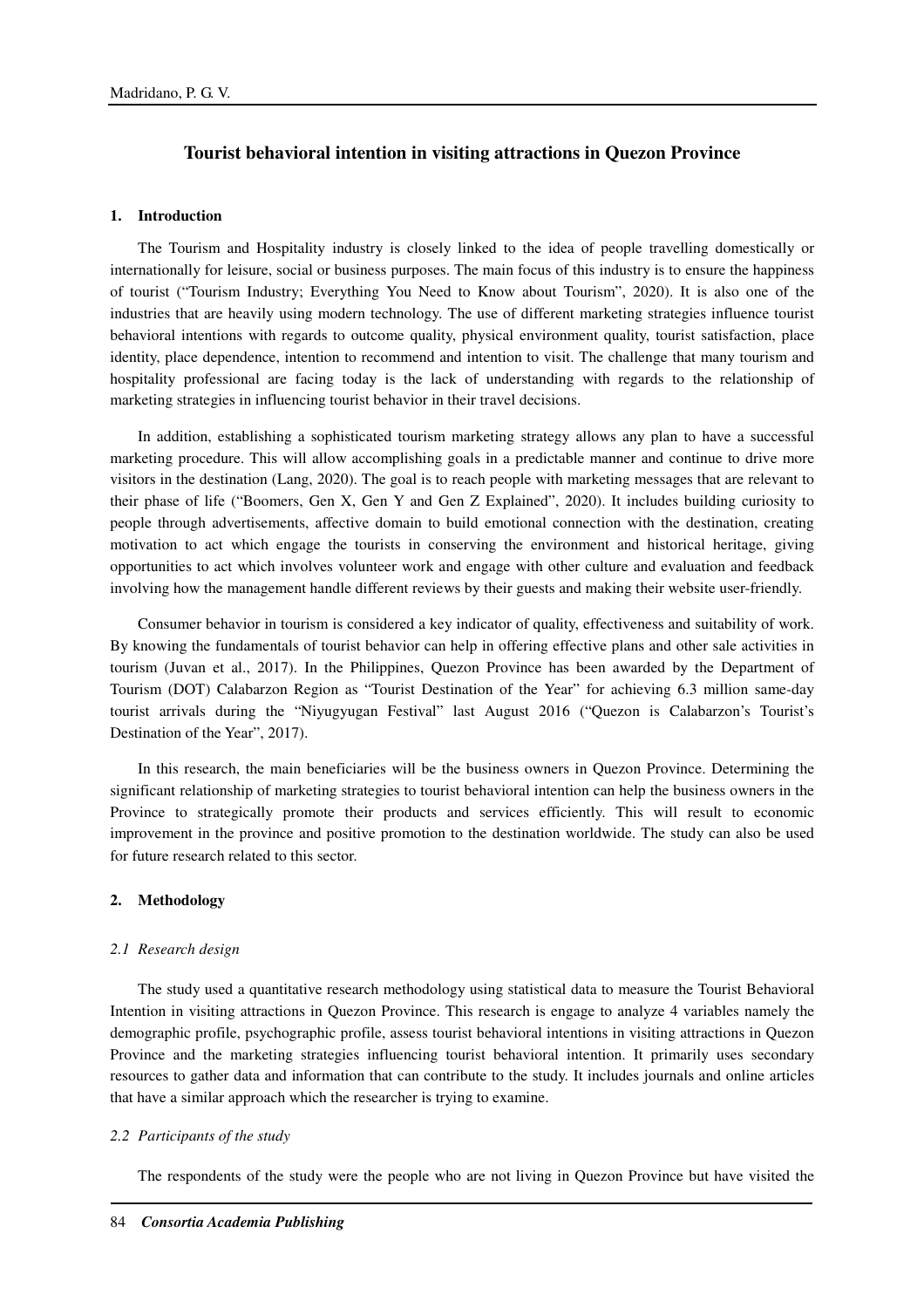province. Since there is a pandemic outbreak that happened when the research is conducted, stratified sampling was used in the study where the researcher divides the entire population into different subgroups or strata, then randomly selects the final subjects proportionally from the different strata (place) with a total of 180 participants.

#### *2.3 Instruments of the study*

This study used adopted questionnaires from previous studies. It used descriptive method to collect quantifiable information to be used for statistical analysis of the population sample that is divided into 4 parts. The first part has collected and described the demographic profile of the respondents: sex, civil status, age, annual income, type of tourist, educational attainment and psychographic profile: intention to travel frequency, reason to travel, tourist classification, utilization of marketing tools and kinds of marketing tools used. This study used close ended questions in the form of Likert Scale Multiple Choice Questions, where there are 5 pointers or above scale questions where the respondent are require to complete the questionnaire by indicating to what extent they prefer certain factors (always, often, sometimes, rarely and never) with regards to travel destination.

The second part assessed the Tourist Behavioral Intentions that has 7 sub variables namely outcome quality, physical environment quality, tourist satisfaction, place identity, place dependence, intention to recommend and intention to visit. Reliability estimates (Cronbach's alpha) for game quality, interaction quality, outcome quality, physical environment quality, tourist satisfaction, place identity, place dependence, intention to recommend, and intention to revisit were above the recommended threshold of .7 (range from .783 to .956), indicating measures were reliable (Jeong et al., 2019). Last part determines the marketing strategies influencing tourist behavioral intentions. It has 2 variables to measure namely Marketing Tools with sub-variables namely television, film, book, magazine, newspaper, brochure, internet, social media and mobile and characteristics of the marketing strategies with sub variables that include curiosity, affective domain, creating motivation to act, giving opportunities to act and evaluation feedback.

The Cronbach alpha index ranges from 0 to 1 and higher alpha value indicates higher internal consistency. The Cronbach alpha values ranged from .94 to .97, indicating an excellent internal consistency level, as alpha values were very close to 1. Content validity was established through the rigorous process of developing the questionnaire and theoretical support from the literature review (Park, 2015).

To test the consistency of scales, reliability was conducted using Cronbach's alpha coefficient and corrected item-to-total correlation. All items reflected a positive correlation, which further indicated that the scale was measuring the same characteristics. Additionally, the average attitude for each participant was calculated and used in further analysis of this construct. Additionally, the behavior construct test resulted in a Cronbach's alpha coefficient of .87, which suggested a positive internal consistency and showed a positive correlation. The items measured the same characteristics of the behavior construct and the items were then transformed by calculating the average scores for each participant. These averages were used in the analysis of this construct (Jackowitz et al., 2016).

#### *2.4 Data gathering procedures*

The questionnaires were sent to the respondents through social media. It is distributed to local and foreign tourist who visited Quezon Province. The respondents were been informed by the researcher with regards to the purpose of the study and asked them if they are willing to participate in answering the questions. The people who agree to participate in the study replied back with an answer.

#### *2.5 Data analysis*

Descriptive Statistics were used to examine the demographic and psychographic information of respondents. The statistical tools used to interpret the data are frequency percentages and measures of central tendency. Participants were asked how the different types of marketing tools and characteristics of marketing strategies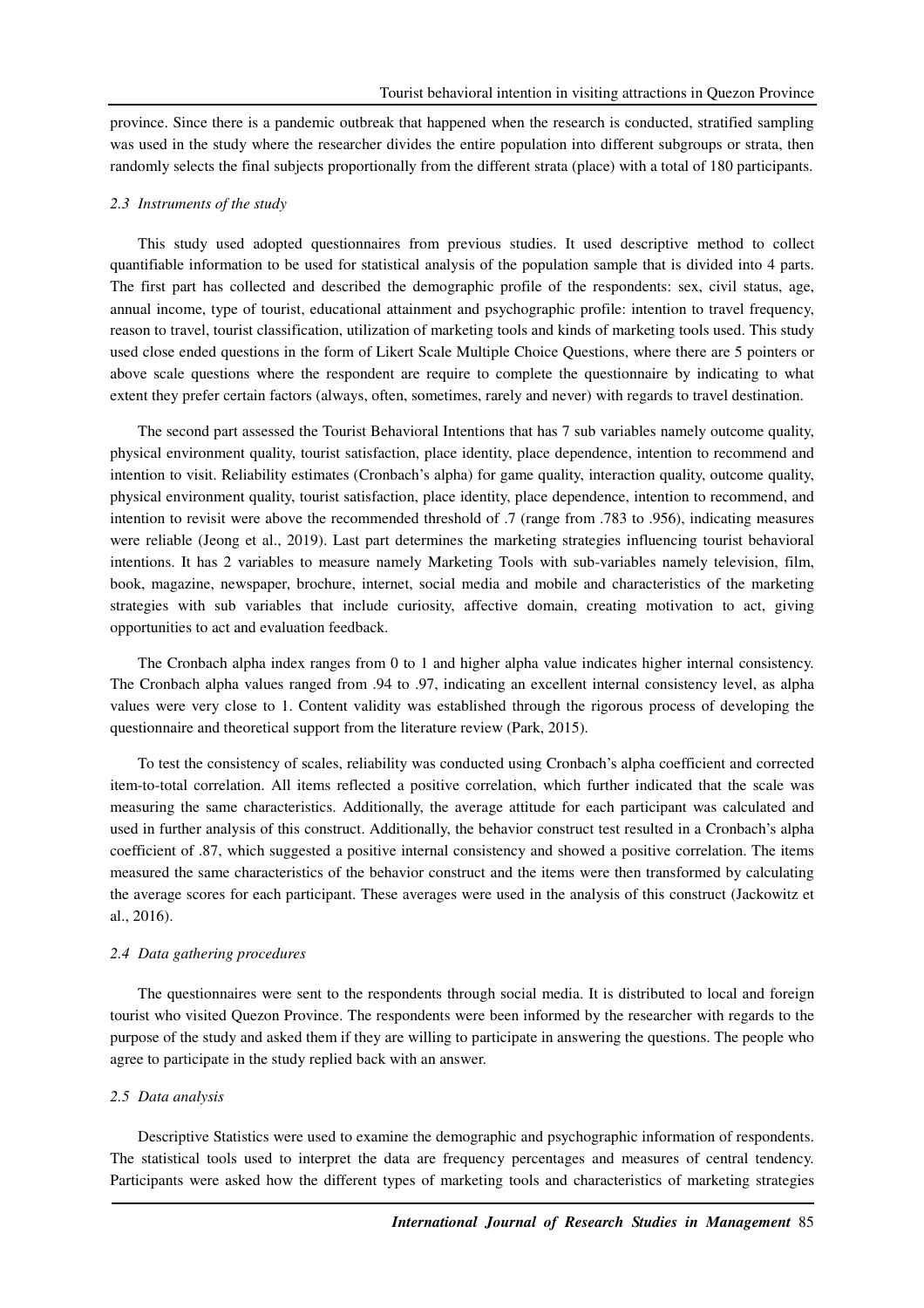affects their decision on choosing a destination and assessing tourist behavioral intention by using a 5-point Likert Scale. Generally, higher mean score indicates that a certain type of marketing tool and tourist behavioral intention has more impact. It also includes standard deviations for each variable that are used in this study.

Once the standard deviation is known, post- hoc test was then conducted to find the significant differences on tourist behavioral intentions and influence of marketing strategies when grouped according to the profile variables. Moderate Statistical Analysis tool like correlation was use to describe the significant relationship of tourist behavioral intentions and influence of marketing strategies as well as the strength of that relationship. The data gathered were tallied, tabulated, interpreted and analyzed. The validity and reliability of the research are tested using Cronbach's Alpha to measure whether or not the score generated from the respondent's answer is reliable.

## **3. Results and discussions**

## **Table 1**

*Demographic profile of the respondents*  Variables/Items Frequency Percentage (%) Sex Male  $55$  30.60 Female  $125$  69.40 Civil Status Single 135 75.00 Married 21.10 With Partner 3.90 Age 18 and below 3.90  $18 - 25$   $38.90$  $26 - 35$  68 37.80  $36 - 45$  19 10.60  $46 - 55$  8.30  $56 - 65$  1 0.60 Annual Income PHP 9, 520 or less 6.70 PHP 19, 040 – PHP 38, 080 18 18 10.00 PHP 66, 640 – PHP 114, 240 27 15.00 PHP 190, 400 and over 13 7.20 PHP 9, 520 – PHP19, 040 6 3.30<br>
PHP 38, 080 - PHP 66, 640 6 3.30 PHP 38, 080 - PHP 66, 640 14 7.80 PHP 114, 240 – PHP 190, 400 30 30 16.70 I respectfully decline to answer 60 33.30 Type of Tourist  $Local$   $151$  83.90 Foreign 29 16.10 Highest Educational Attainment High School 32 17.80<br>Associate's Degree 17 9.40 Associate's Degree Bachelor's Degree 119 66.10 Master's Degree 10 5.60<br>
Education/Trade 2 1.10 Education/Trade

Table 1 presents the demographic profile of the respondents in terms of sex. The majority of the respondents are female with 125 or equivalent to 69. 40 percent while male got 55 or 30.60 percent. This signifies that females have more interest in travel than men. Majority of the travelers at present are women who love to visit different tourist attractions for cultural immersion, education, leisure, recreation and adventure. Women also have a higher purchasing power than men since they earn more from their professional careers today. Most women value their independence and are capable of travelling alone. They have higher interest to explore unusual destinations than men. Most women also have their social media accounts that help them to further search beautiful places they can visit.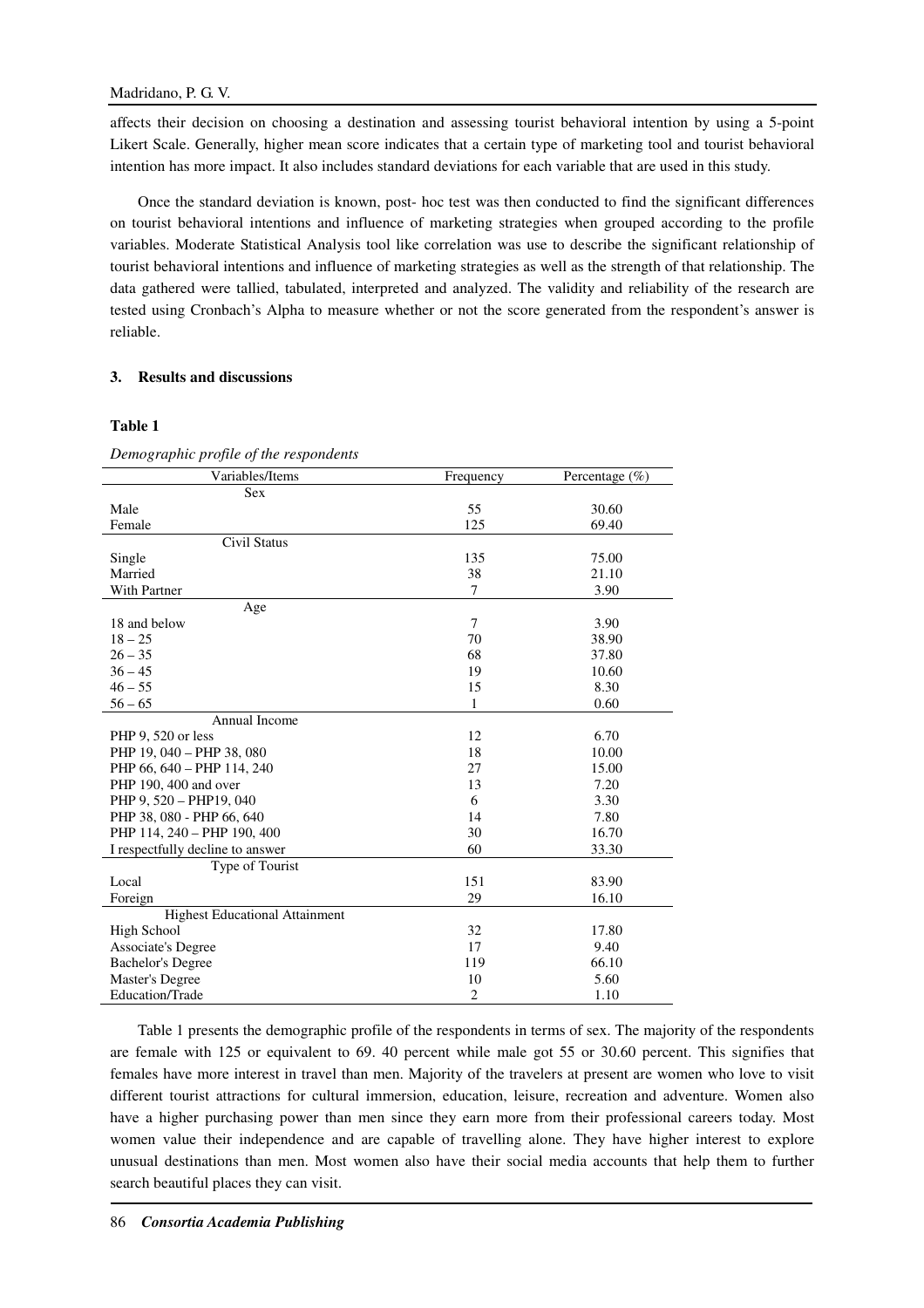The women's motivations for independent travel and tourism experiences are related to the desire to learn, self-development, challenge themselves, find a sense of identity and autonomy, meet new people and experience new life and adventure moments. These motivate solo women travel experiences (Pereira & Silva, 2018). On the other hand, young women may be travelling more because they have greater freedom and choice arising from greater economic, social, and leisure independence (Tilley & Houston, 2016).

In terms of civil status, the majority of the respondents are single with 135 or 75.00 percent. It is followed by married people with 38 or 21.10 percent. It only shows that many single people tend to travel more than those who are married or in a relationship. Commonly, single people have higher interest to travel different places and explore new things. Since they don't have a partner to join them, they have more freedom with their travel choices and don't need to compromise other's opinion on where they want to go. This gave them the capacity to visit unique places, meet new people along the way and spend time for themselves. Most of the single people are attracted to travel promotions that let them experience the place they can be fully immersed to.

Subsequently, there are many single people who only talk to people at work and go home by themselves. They also need a holiday even if it is just to meet and talk to others. Single travelers often want to know the real heart of a city or town and meeting the locals is part of that. There's no better way to meet the locals than to travel (Whyte, 2018). More and more travelers are choosing to go solo as a way to unwind and immerse themselves in a different way of life. In a study conducted by YouGov for hotel booking site Agoda, the Solo Travel Trends 2018. The results found that relaxation is the number one motivator for solo leisure travelers around the world while those surveyed also ranked getting away from routine and exploring new cultures as their top reasons (Martin, 2018).

Whereas the least participants belong to people with partner with 7 or 3.90 percent that shows that not all people in a relationship tend to travel a lot. Even though travelling with a partner is fun, not all have the capacity to travel due to many reasons. This includes finance, difference in vacation schedule or even the interest when it comes to travelling. Sometimes they prefer travelling alone if their partner has dissimilar taste on their own preference. On the other hand, some couples like to spend travelling together but the problem is their schedule just not fit in with each other. They need to plan ahead before going on a trip just to make their vacation possible. Looking at various advertisements in the internet largely help couples when planning their future vacation because they can book it in advance.

Furthermore, travel strengthens relationships and ignites romance. It is said that couples who travel together have healthier, happier relationships compared to those who do not according to the U.S Travel Association. Couples who travel together enjoy long term benefits because they become more satisfied with their relationships, communicate better, and make their relationships last longer because of spending quality time together (U.S Travel Association, 2015). Even though that travel is often perceived as an outlet for relaxation, education and a chance to escape the mundane, recent research suggests that travel can help improve communications within a relationship, reduce the possibility of divorce, strengthen lifelong family bonds and increase a sense of well-being in adults and children (Durko & Petrick, 2016).

With regard to age, most are belong to aged 18- 25 years old with 70 or 38.90 percent, followed by 26- 35 years old with 68 or 37.80 percent, then 36- 45 years old with 19 or 10.60 percent. Most of these participants are under the age groups of Millennials born between the years of 1977- 1995. Large parts are young adults and some are still students. This indicates that many young adults love travelling and wants to discover new things as they tend to be more adventurous and curious about what's on the other side of their comfort zone. In addition, since this age group is where technology had innovated drastically, Millennials widely used it as a marketing tool to choose their travel destination. They spend much of their time using their phone that helps them to be updated on the current trends in the world including the Tourism Industry. Dissemination of information is very fast that makes Millennial attracted to destinations that provides them necessary information they need and will give them high quality service compared to their competitors.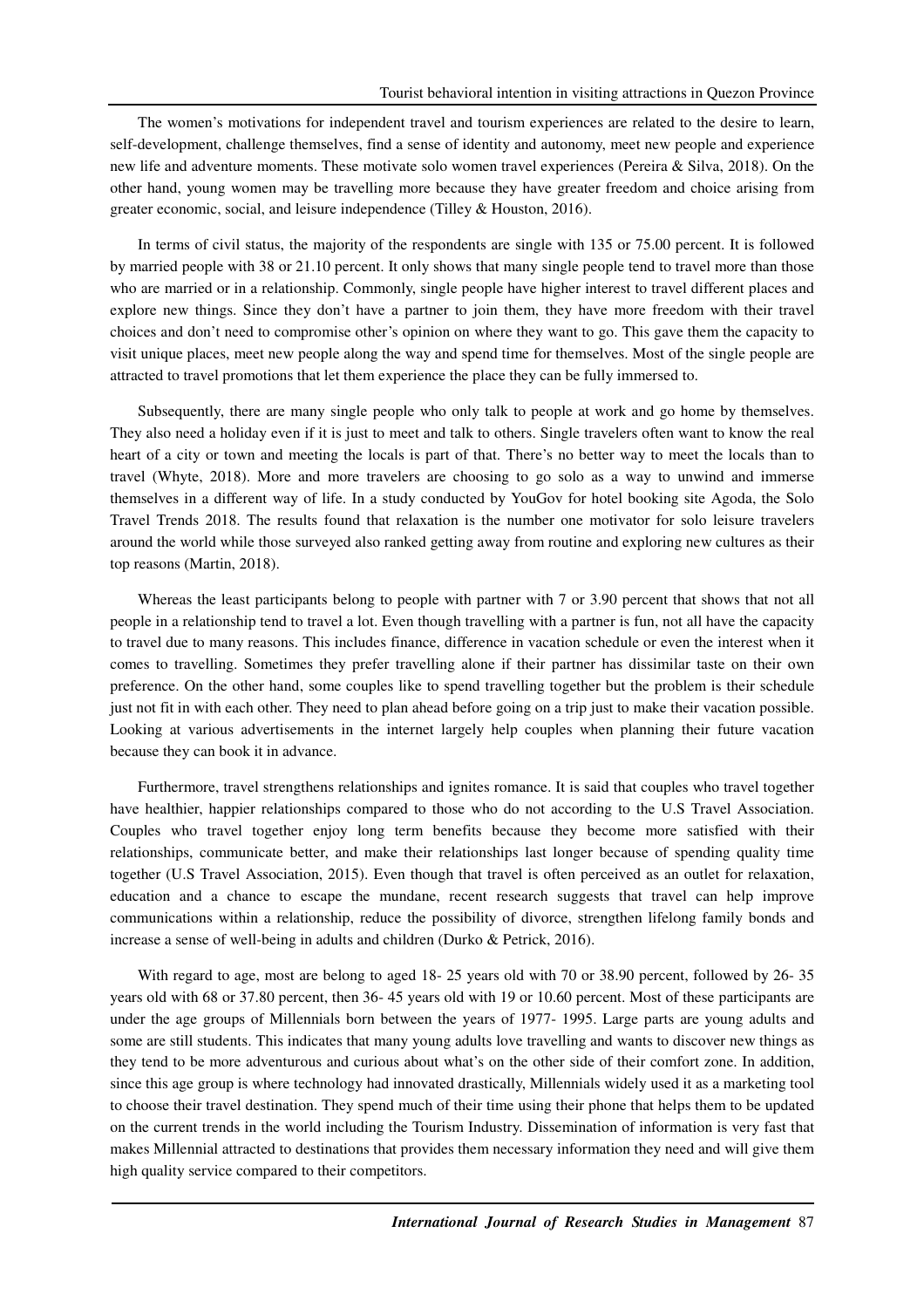Most of the Millennials travel more than any other demographic. This is because they grew up with near-ubiquitous internet access and began their professional careers in the wake of financial crisis. These kinds of travelers are interested in authenticity, fulfilment and sustainability. They represent 27 percent of the global population or about 2 billion people (Sofronov, 2018). For the Millennials, there top priority is building life experiences and living a meaningful and happy life is all about creating memories made through a spectrum of experiences (Visit Scotland, 2017).

On the other hand, the least participant belongs to 46-55 years old with15 or 8.30 percent, next is 18 years old and below with 7 or 3.90 percent and lastly is 56-65 years old with only 1 or 0.60 percent. It clearly shows that getting old limits a person to travel especially in faraway places. This is because travelling consumes a lot of time and energy which older people may find very tiring. Another reason why older people don't travel a lot is because of their health concerns. Being old has a lot of advantage but it also means that the body starts having different complication and illnesses that can hinder someone to travel even if they want to. Older people tend to put their health first instead of travelling to faraway places. The distance is also an important consideration before old people decide to travel. The farther the place, the less likely older people will join.

A life insurance experts named Coventry Direct have recently surveyed over 800 Americans aged 55+ on their thoughts and experiences with travelling during the pandemic. They found out that when it comes to travel, 71 percent of respondents feel either hesitant or very hesitant about getting on a plane in 2020. While 40 percent of people say they will not be doing any international travel in 2021 no matter what happens with the coronavirus (Rokou, 2020). Corresponding to this, it is relevant to understand the new patterns of consumption, to rethink the services provided and to match the shifting needs of seniors and accounting for these changes and challenges in proactive way in order to provide great opportunities for older population (Patterson & Balderas, 2018).

Subsequently when it comes to annual income, most of the respondents chose to decline to answer with 60 or 33.30 percent. It is then followed by 114, 240- 190, 400 Philippine Peso with 30 or 16.70 percent and next is 66, 640- 114, 240 Philippine Peso with 27 or 15.00 percent. The data only shows that many people do not want to inform their personal annual income for privacy reasons. Travelling is open to anyone regardless of how much money a person makes. Tourists are free to choose where they want to go and how they will manage their spending. However, it is undeniable that people who earn more have the capacity to travel and spend more in luxurious places than those who are in the middle. Rich people also have the capacity to visit exotic places that others cannot experience since it's too costly.

This emphasizes that travel can be classified into two types, which are budget travel and luxury travel. Various people have different ways in travelling as different experiences can be received both budget travel and luxury travel. Under the Budget travel, it allows people to visit different places in low costs but with some limitations, whereas through luxury travel, people keen to enjoy a trip without bothering the costs. People are able to explore new places, reduced their stress level that can lead to a better health and learn the way other people live and their traditions (UK Essays, 2017). Even though destination cost can also influence destination choice, tourists perceive positive value when the benefits received while travelling are greater than the costs invested in travel. Research shows that price at which tourism product is offered creates expectations of its quality and is related to product value (Ariya et al., 2017).

Meanwhile, the least participants belongs to 190, 400 Philippine peso and over with 13 or 7.20 percent, followed by 9, 520 Philippine peso or less with 12 or 6.70 percent and finally having 9, 520- 19, 040 Philippine peso with only 6 or 3.30 percent. This indicates that people who have lower income do not usually travel because of their financial limitations. Although there are budget friendly travel destinations, the price can still be quite expensive for those who are earning minimum wage. Since they are earning very low, they cannot afford to travel and will prioritize their primary necessities first instead. Having a tight budget limits someone to travel for leisure since it is not a need but a want. They have a low purchasing power and have very limited choices on the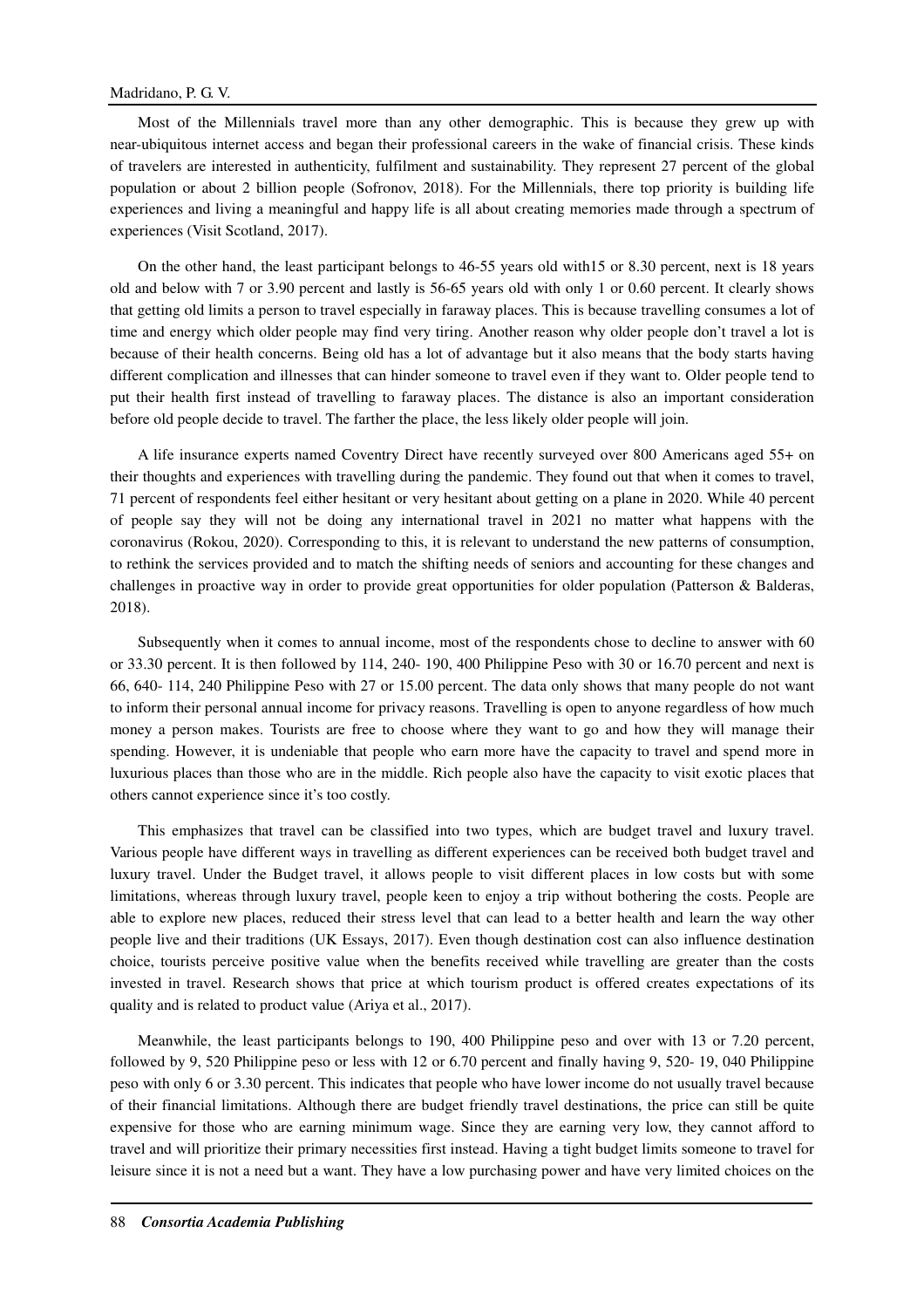places they can visit. With these limitations, it also affects the marketing tools they use because some cannot afford it.

Subsequently, the type of travel can be defined by how much money is being spent on that experience. It is impossible to travel without the involvement of cost. People think about how much they will spend before travelling. Budget travel is suitable for those who are willing to go for a travel with low budget. With limited budget, they can choose to do home stay in house of local residents, living in youth hostel or even camping. They consider all the public transportation charges and the way of eating is definitely more economical such as self-catering or street foods compared to luxury travel (UK Essays, 2017). In addition, budget travelers usually have travel funds by saving in various ways. They are accustomed to a more minimalist life style. Minimalism is considered as the fundamental principle of most long-term or world travelers as well as digital nomads (Riedel, 2016).

In terms of the type of tourist, majority of the participants are local with 151 or 83.90 percent while foreign are only 29 or 16.10 percent. The results shows that people who are visiting tourist destinations in Quezon Province are mostly comprise by local tourist. Although tourism is open for anyone regardless of their nationalities, many Filipinos still choose to visit tourist destinations in the Philippines since it is affordable and very cheap compared to having a vacation in a foreign country. It is also easier to travel because it is not that far from their respective homes. The complexity of preparing different travel documents or visa will not be problem. Visiting beautiful places in their own country makes someone appreciate more the natural wonders that their country has to offer. Especially now that COVID-19 pandemic largely affects the Tourism Industry, the local government puts their hope to local tourist for support.

Tourism is an activity engaged by human beings. International Tourists are deemed to have significantly greater value, especially for soft currency destinations because they bring with them hard currency and higher rates spending. However, domestic tourists are nearer, they commonly used land transportation and the cost of trips is lower compared to international tourists. These characteristic results in some commonality of domestic travel behavior, including more frequent visits, longer stay and more repeat visits with family members (Jafari & Xiao, 2015). In addition, the importance of understanding the domestic tourism market is further focus following the COVID-19 pandemic since many countries are closing their borders to international tourists as of the moment. This results to an increased focus on domestic travel (Hall et al., 2020).

In relation to highest educational attainment, most of the participants attained Bachelor's Degree with 119 or 66.10 percent, followed by High School with 32 or 17.80 percent. After that is the Associate's Degree with 17 or 9.40 percent. These stated figures mean that people who attained Bachelor's Degree have higher interest in travelling than their other counterparts. This is because earning a Bachelor's Degree helped them to land a better job that pays them well. It is an advantage to earn a Bachelor's Degree since it is one of the basic requirements that companies are looking today to their applicants. The capacity to earn more also makes them easier to have access to modern technologies and gadgets that are used primarily in looking for a tourist destination. The more knowledgeable they are with regards to places they want to visit, the more they make better choices to spend their vacation memorable.

When dealing with educational level, tourist who have higher education or Bachelor's degree rely on their personal experience and previous knowledge more than people with secondary school. The reason behind is because they are more self-confident due to their longer education and they trust information they already have. They preferred individual arrangements which are tailored to satisfy their specific desires and needs which differ from people with secondary school who prefer all-inclusive packages. They also want to get to know new landscapes and cultures (Djeri et al., 2017). However, the least participants attained Master's Degree with 10 or 5.60 percent and then education/ trade with 2 or 1.10 percent.

The data shows that people who took vocational courses do not travel that much because of their limited income. People who attended trade school commonly finish it within a matter of months or even weeks.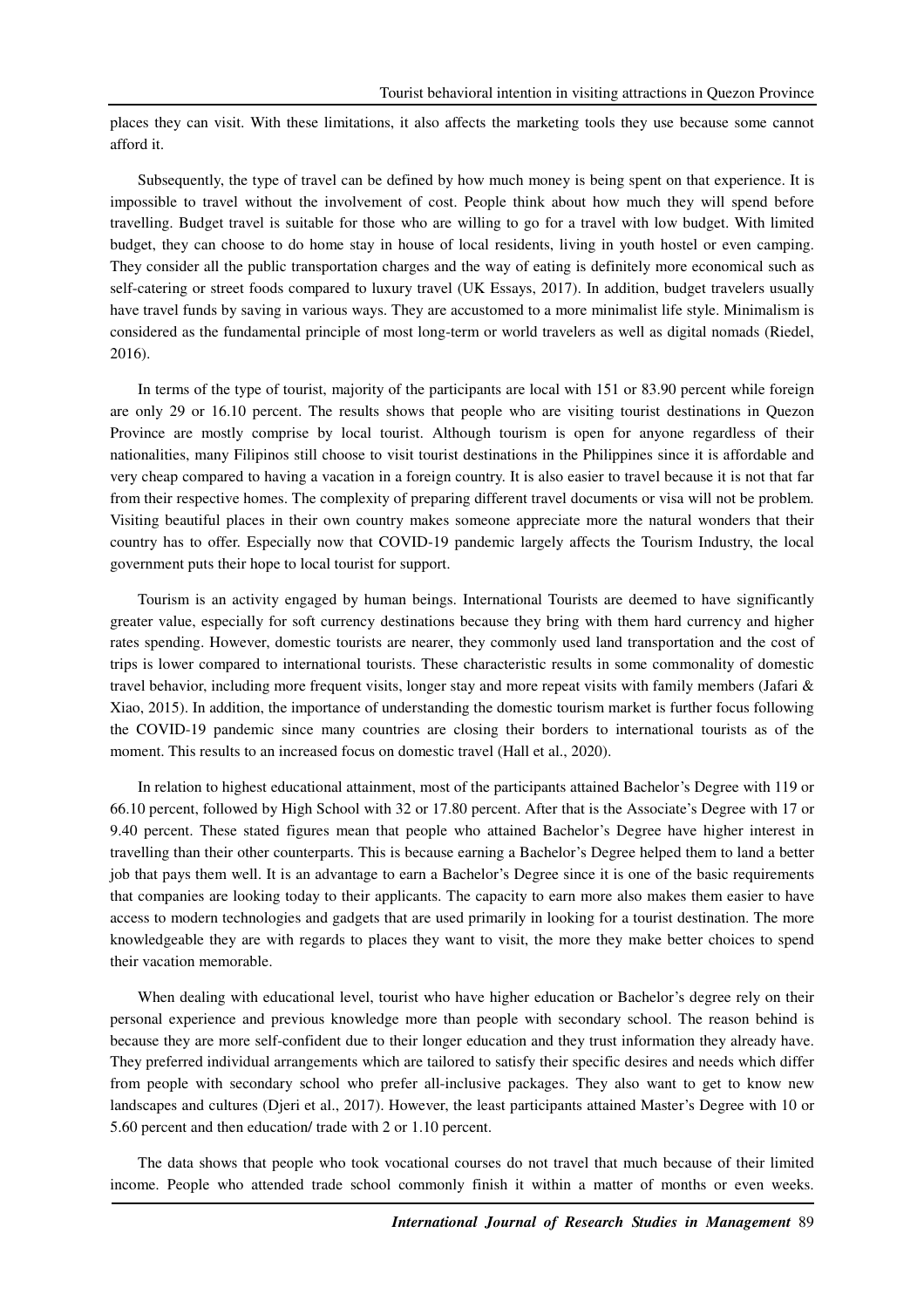Sometimes it can also take about two years depending on the course. Graduate of this course usually have lower salary than those with a 4 years degree since it is a low-paying positions. This results to not having the capacity to travel even if they want to. They set aside it for more essential aspect in their lives.

On the other hand, when it comes to tourists with secondary education or people who took education and trade, they preferred rural tourism. They are also open for new information and it is easier for them to shape their opinion by media or other means of promotion compared to respondent with higher education. They do not rely much on their own judgments and seek help from their family and friends. At the same time, they opt to choose travel agencies that offer them the cheapest itineraries at the moment since they travel mostly during preseason because of less overbooked capacities and in post season due to lower cost of arrangement (Djeri et al., 2017).

## **Table 2**

| Variables/Items                                                    | Frequency      | Percentage $(\% )$ |
|--------------------------------------------------------------------|----------------|--------------------|
| Do you love travelling?                                            |                |                    |
| Yes                                                                | 172            | 95.60              |
| No                                                                 | 8              | 4.40               |
| Do you travel frequently?                                          |                |                    |
| Every week                                                         | $\overline{4}$ | 2.20               |
| Twice a month                                                      | 12             | 6.70               |
| Monthly                                                            | 41             | 22.80              |
| Yearly                                                             | 123            | 68.30              |
| What is your reason to travel?                                     |                |                    |
| <b>Business or Corporate</b>                                       | 3              | 1.70               |
| Work                                                               | 18             | 10.00              |
| Recreation or Leisure                                              | 86             | 47.80              |
| Education                                                          | 1              | 0.60               |
| Visiting family or friends                                         | 30             | 16.70              |
| Learn new culture                                                  | 7              | 3.90               |
| <b>Adventure Seeker</b>                                            | 32             | 17.80              |
| Others                                                             | 3              | 1.70               |
| Do you use marketing tool/s before you decide to travel the place? |                |                    |
| Yes                                                                | 163            | 90.60              |
| No                                                                 | 17             | 9.40               |
| What marketing tools / platforms you usually used?                 |                |                    |
| Internet                                                           | 117            | 65.00              |
| Official website                                                   | 14             | 7.80               |
| Facebook                                                           | 31             | 17.20              |
| You Tube                                                           | 1              | 0.60               |
| Word of mouth (WOM)                                                | 17             | 9.40               |
| What type of tourist classification are you?                       |                |                    |
| Psychocentric (non-adventurous person)                             | 10             | 5.60               |
| Mid-centric (not exceptionally adventurous but open to new         | 113            | 62.80              |
| experience)                                                        |                |                    |
| Allocentric (adventurous person)                                   | 57             | 31.70              |

*Psychographic profile of the respondents* 

Table 2 presents the Psychographic Profile of the Respondents in view of their love in travelling. Vast majority of the respondents truly love travelling with 172 or 95.60 percent while others who doesn't have 8 or 4.40 percent. The said outcome shows how a lot of people have high interest when it comes to travelling. They are heavily influence by the marketing tools used by different Tourism companies and sectors by capturing one-of-a-kind and majestic images of natural wonders and other tourist destinations. With easy access to internet, people are able to see the various destinations in the world even by just seeing it on the screen. It gives them an idea and perception about the place even before going there personally. This helps them decide where they want to spend their vacation with.

In relation to this topic, there is a well-known expression that says "travel is the only thing a person can buy that makes them richer". The benefits of travelling include having the chance to visit new places, meet new people and learn about different cultures. It also helps to gain new experiences and grow as a person. It broadens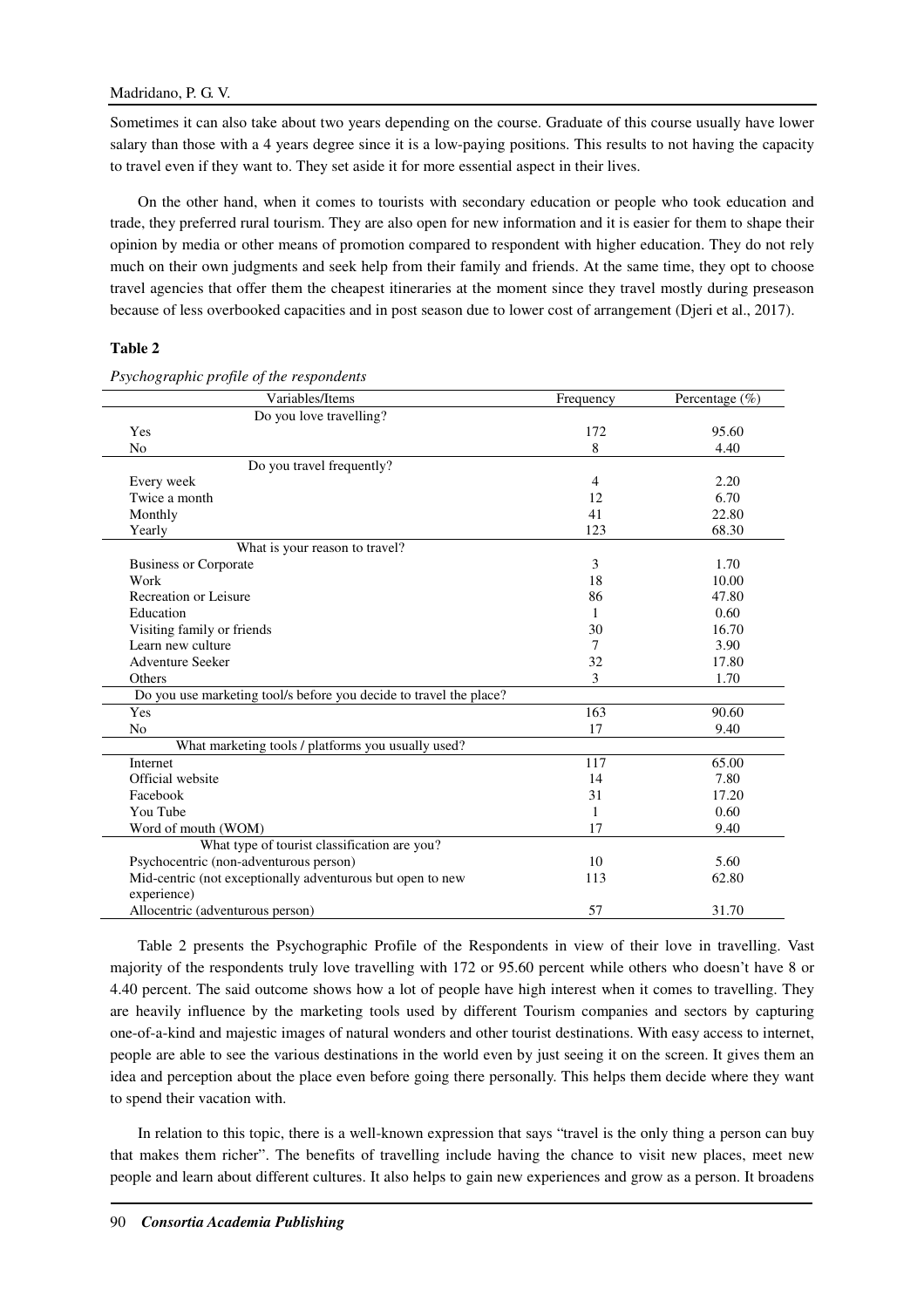one's perspective on different matters and often makes someone to appreciate what life has to offer. It also gives happiness and memories that tourist can remember for the rest of their lives (Sarin, 2015). In a recent study, it found a positive effect on mental health by having active travel levels. The increased well-being due to active travel may be considered as a reward for active travelers which influence their motivations to travel again (Kroesen & De Vos, 2020).

When it comes to the frequency of travel, most of them answered yearly with 123 or 68.30 percent and after that is monthly with 41 or 22.80 percent. This implies that large number of people travel yearly. The respondents are mostly in their early to mid-twenties that make them very busy with their studies or careers and therefore make it hard for them to just easily book a vacation. Besides not having a flexible schedule, it is possible that they need a huge amount of money just to travel. The only way to do it is to work hard until they reach their needed budget for their chosen destination. While for students, they still need to wait for their semestral break before they can travel. When a person has a lot of commitment to do, it can surely affect the length of time he or she wants to spend in travel.

With regards to frequent visits of tourist yearly especially for green spaces, it can reduce negative emotions and increase opportunity for positive emotions that can lead to a feeling of happiness in daily life. From this viewpoint, it is widely acknowledged that urban dwellers are actively seeking activities that can sustain increased levels of well-being and small frequent pleasures in daily life have cumulative significant impacts (Hong et al., 2019). Following this, those with post-graduate degrees reported to be engaged in international travel at higher rates than the rest of the population: once or twice a year. Certain factors such as level of income, education and employment did not appear to affect the fact that the majority of people are travelling for one to two weeks but very rarely do they vacation outside their country per year due to their other commitments (Mulliner, 2017).

Subsequently, the least participants chose twice a month with 12 or 6.70 percent and after that is every week with 4 or 2.20 percent. This explains that only few are travelling every week. Not all the time that a person will move from one place to another just to visit a tourist attraction unless they are a business man that moves every time. They basically travel because it's part of their work. When it comes to leisure travel, people tend to do once or twice a year because it is costly and can be a bit tiring too. The participants usually have other responsibilities that travelling every week is not possible. Frequency of travelling became a social status. When someone can travel, it only means they have more financial freedom than those who seldom or never experience it.

There are certain careers that can give a person the privilege to travel the world. There are some best jobs for travel lovers, instead of spending all their hard-earned money on travelling once or twice a year, others make travelling a form of living while seeing the world. This gives them the chance to travel to different places every day or even every week. Some of these careers include cruise line worker, flight attendant, travel agent, travel writer, stagehand/ roadie and many more (Driver, 2019). According to the study with regards to the impacts of frequency visits and time spent in urban green space, it is said that regardless of the visit frequency and regular visitors, it showed higher general life satisfaction levels for the tourists when there is green space involved in the destination (Hong, 2019).

With regard to reason to travel, most of them answered recreation or leisure with 86 or 47.80 percent, followed by adventure seeker with 32 or 17.80 percent and then visiting family or friends with 30 or 16.70 percent. This indicates that most tourist visit a certain destination to have some fun and to enjoy their vacation. Tourist destinations give an opportunity for them to unwind and escape the stress of city life and their work. The Tourism Industry was created to provide the tourist a chance to relaxed and spend quality time with themselves and their family. In response to this demand, the local government and various travel and tourism companies make sure that their promotions are attractive enough to their potential guests. They use different marketing tools to reach out many people worldwide. Tourists are attracted to a place if it can give them not only a peaceful time but also recreational areas while staying there.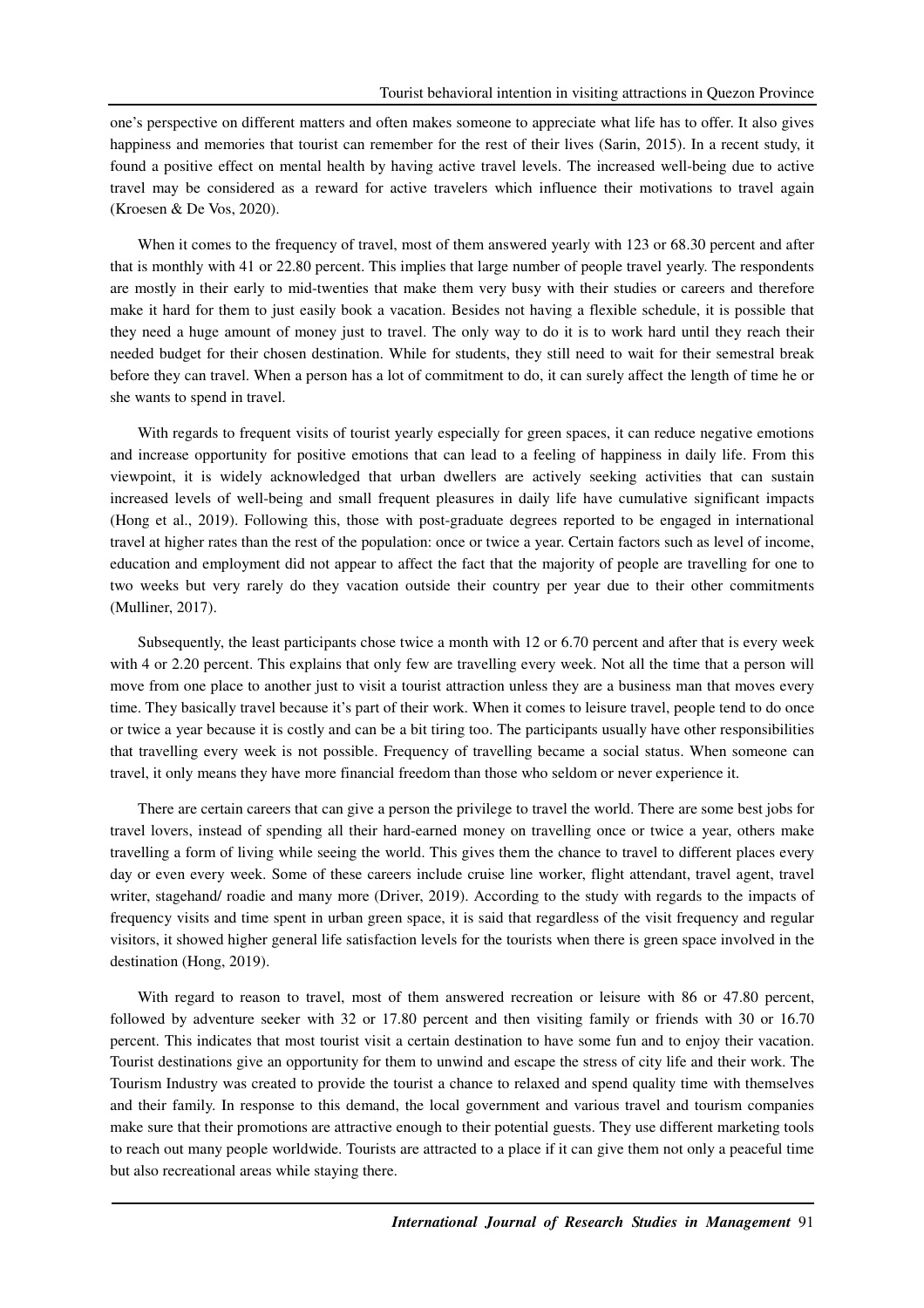Research showed that outdoor recreation motivation heavily influenced activity preferences. It shows that motivation will determine what kind of activity to be done. This means that the more focused a person's motivation is, the more specific the activity that he or she will do. In the case, in a marketing perspective point of view, this indicates that business owners must use different marketing tools to promote different types of activities to increase attention (Gaffar, 2019). In relation to that, leisure and tourism activities consist of highly socialized activities that prove to have positive effects on individual's quality of life. Having the chance to participate frequently in leisure and tourism activities relates to a higher level of satisfaction, happiness, improves health condition and reduces the risk of mortality in later life (Zhang & Zhang, 2018).

Whereas the least reasons answered are learning new culture with 7 or 3.90 percent, next are business or corporate and others both tied with 3 or 1.70 percent, lastly is education with only 1 or 0.60 percent. This explains that only few people are travelling for the purpose of education. Travelling for educational purposes is usually done by those people who want to study abroad. This is commonly expensive and not all can afford it. Most of the people who study abroad come from a wealthy family. Another reason is that education is not usually the main reason why someone will travel. It can either be because of recreation or adventure which is one of the highlights of travelling.

In relation to this, placing an average price tag on studying abroad varies from different countries and programs. According to the research by the International Institute of Education, the all-encompassing average cost of studying abroad in a foreign country range around \$ 18,000 per semester or \$ 36,000 per full academic year. The cost of studying abroad covers the tuition, housing, transportation and ongoing on the ground support that support students in case of emergency. There are other ways to study abroad like getting scholarships offered by universities, government organizations, not-for-profit enterprise and other private foundations. Regardless how much cost it could take someone to study abroad, the experience will be worth it and can provide a lot of opportunities through the friendships and connections made (Fusco, 2019).

When it comes to using marketing tools before someone decides to travel a place, majority responded yes with 163 or 90.60 percent while no is 17 or 9.40 percent. It clearly shows that the use of marketing tools is very essential to people's lives today. From traditional tools like radio, television, billboard and flyers, modern technology was born to dominate how the world should work right now. Using smart phones that can access the internet, people can now search a lot of things and places that can help them decide where to travel. Today, tourists don't need to personally visit a certain place just to experience what it's like to be there. They can immediately get an idea what the place looks like and what they can offer by just seeing realistic and very captivating pictures of the destination. Modern tourists usually search first the tourist destination they want to visit before deciding to get there.

In the last years, there was an incredible evolution of new tools for modern marketing communication. This includes word of mouth, social media, mobile commerce, video marketing among others. According to a study with regards to modern marketing communication in Tourism, when tourist are searching for a destination for vacation, they mostly relied to word of mouth while the tools they mostly used for sharing their vacation experience is social media (Svajdova, 2019). In relation to this, travelling greatly evolved when technology was born. Planning a trip became easier because technology saves time and helps in efficient planning. It provides all the information necessary to plan the perfect trip by just surfing the internet. It also makes booking easier because it shows the best flights and accommodation including e-tickets and mobile check-ins. This makes it easier for any tourists to choose a destination and have a vacation (Padilla, 2019).

In terms of the marketing tools/platforms usually used, the highest response is the Internet with 117 or 65.00 percent, followed by Facebook with 31 or 17.20 percent and then Word of Mouth (WOM) with 17 or 9.40 percent. This demonstrates how powerful the use of Internet and how it greatly affects the perception of the people on their choice of travel destination. Using Internet can access almost everything. It can serves as a tool for educational purposes, communication, business and can take anyone to any destinations even by just seating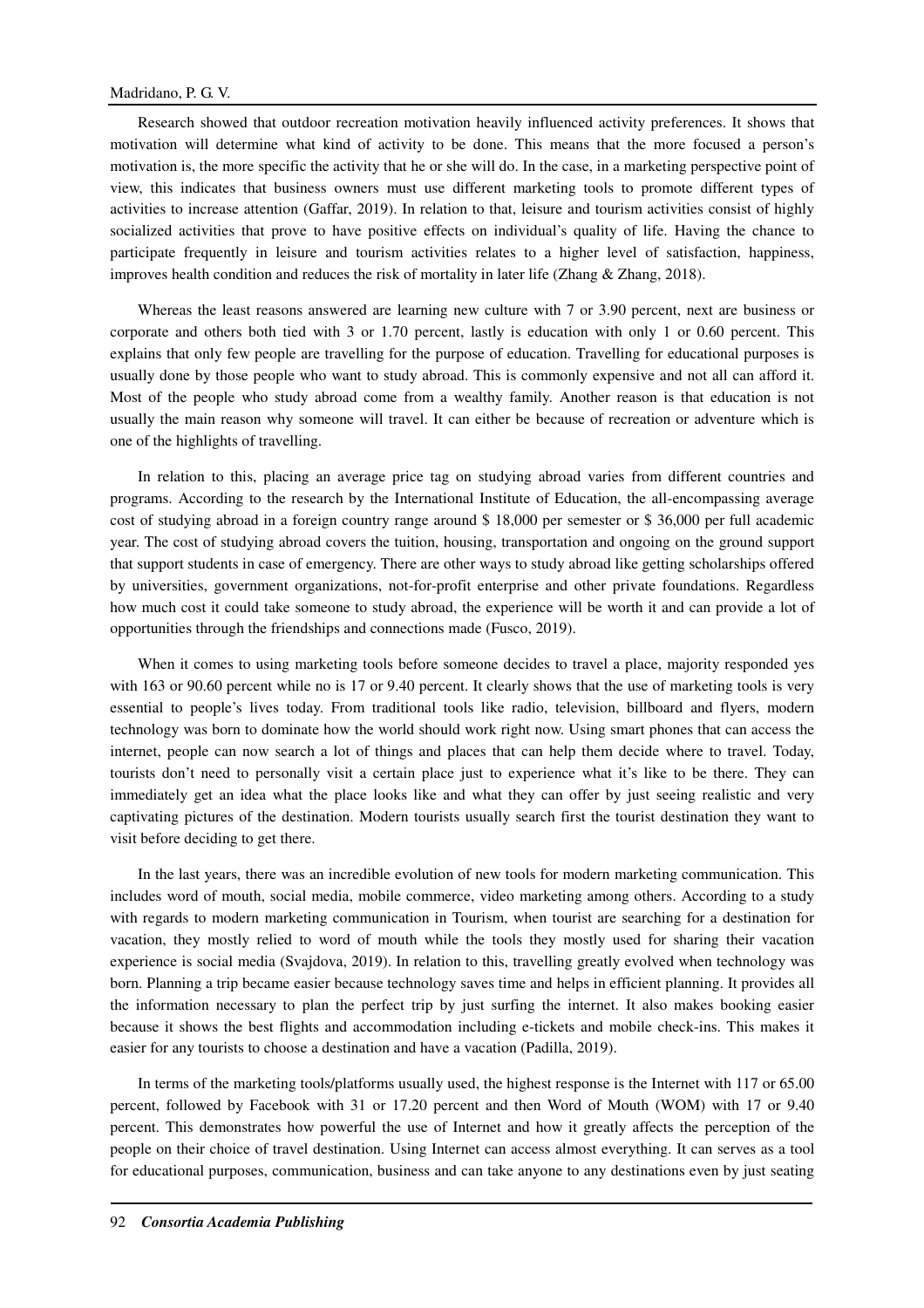in their room. The unlimited access that Internet provides affects how an individual makes their travel decisions. The more choices being handed to anyone, the more their expectations grow higher. With that in mind, tourism management make sure to use the Internet properly by creating advertisements that are eye catchy and unique.

Furthermore, activity that is using online communication tools influences delivery of quick information especially to tourism business owners, booking facilities, cost savings and faster access to potential tourists. As the number of online purchases became frequent, it boosted the confidence of consumers in making purchases that have a high level of spending. Internet Marketing is referred as a time management solved problem and have a great impact on every business activity (Ramaj & Ukaj, 2018). In relation to this, digital marketing is about the use of internet technologies to reach out existing and newer audiences and engage with them. The main difference of traditional marketing and digital marketing is the latter's ability to track data about user behavior and campaign performance in real-time. In order for any business to be successful digitally in the tourism industry, effective use of internet particularly in using social media, content and mobile-friendly plays an integral role (Kaur, 2017).

On the other hand, the least participants are the use of official website with 14 or 7.80 percent and followed by You Tube with 1 or 0.60 percent. The data shows that You Tube is not commonly use to check for a travel destination. Although You Tube is not only created for streaming music videos but also for other related video sharing like vlogs, films and television shows, respondents of this research don't usually use the app for checking places for vacation. The videos that can be found in this website features different tourist attractions around the world made by different travel vloggers. One reason why some respondents do not usually used You Tube when looking for a travel destination is because Tourists check not only the promotional videos but also other details like the place, facilities offered, address, price and the contact information which can be seen completely in the Internet.

In connection with the topic, You Tube has evolved from a content sharing website to a platform for creating user-generated content. The younger demographics commonly use this because they can relate to the authenticity of user-generated content. The vlog reminds people about the residual character on interpersonal face-to-face communication, it is a form where viewers are invited to have a feedback, whereas traditional media content doesn't explicitly invite conversational and interactive participation (Holland, 2016). In addition, vlogging is a new form of marketing and businesses are trying to focus on branding their products and services that are more personalized. The success of the vlogger relies heavily on their personality rather than the content of the videos they deliver compared to travel agencies because they show their emotions and share their personal opinions. It became a new visual platform for businesses and destinations to market themselves in a video format (Jensen, 2020).

In conjunction with the types of tourist classification, a large number belongs to Mid-centric (not exceptionally adventurous but open to new experience) with 113 or 62.80 percent and followed by Allocentric (adventurous person) with 57 or 31.70 percent. This portrays that many of the respondents are considered as Mid-centric people. They are not a very adventurous person but they are open to explore new things. This type of tourist are not afraid to be in a place they've never been before and also join activities that are more relax and lay-back. They are always open for possibilities and can be considered as risk takers too because they are brave enough to move from their comfort zone. More so, promotions that are unusual and unique can capture their attention. Their activities may range from relaxing in a spa to doing extraneous activities like scuba diving or island hopping.

One of Stanley's Plog psychographic typology is the mid-centric. It is in the middle of Allocentric and Psychocentric. Mid-centrics are those travelers that have a balanced combination of both psychographic traits. In addition, tourists have the possibility to lean to one direction or the other on the continuum, either as near-allocentrics or near pyschocentrics but without falling completely into the extreme types. They tend to prefer destinations in a moderate level of tourism development (Milan, 2017). Indeed, travelers who fall under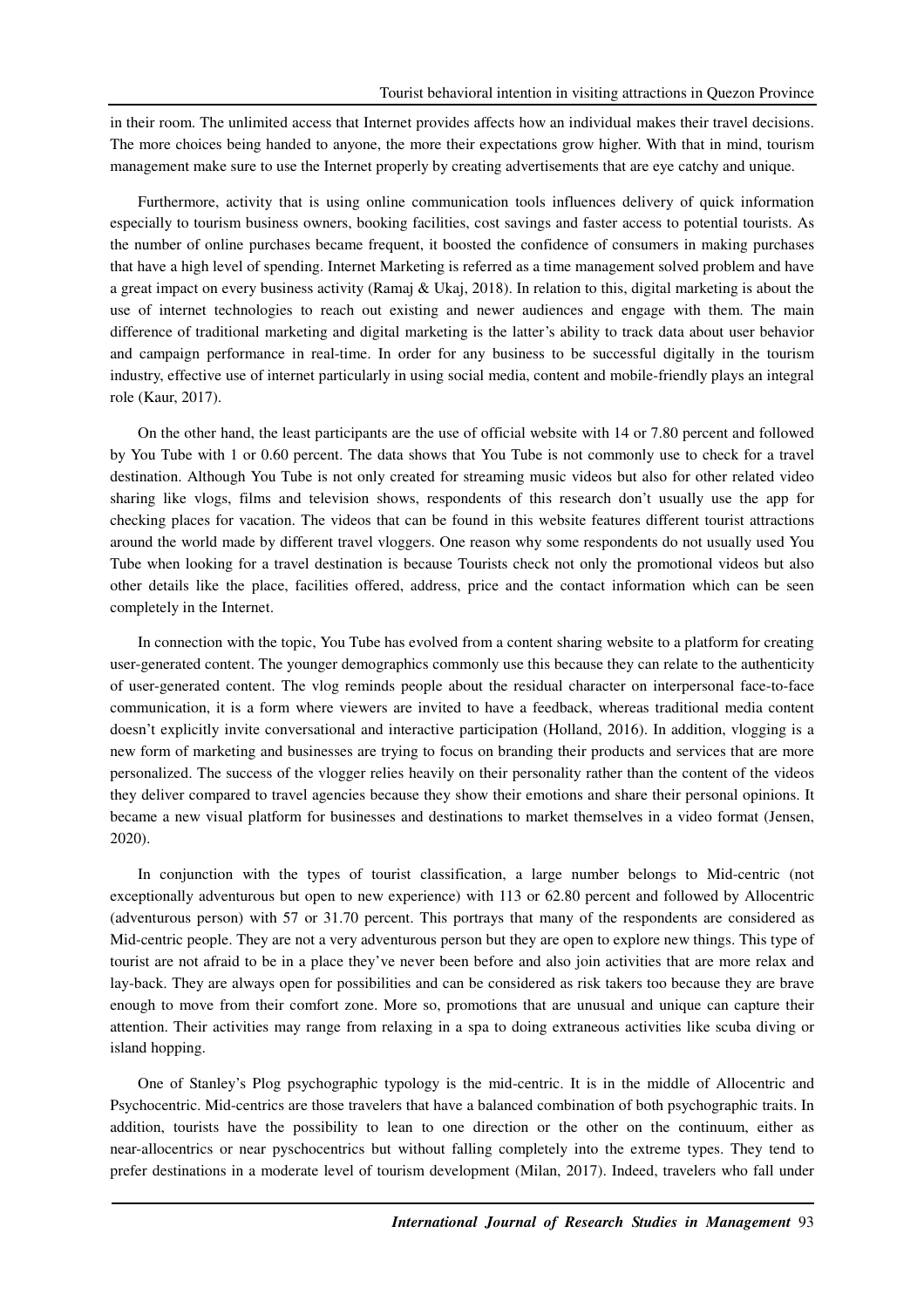this type isn't exceptionally adventurous but is still open to new experiences. Destinations preferred by mid-centric travelers are cultural, historical and even ecological (Reed, 2017).

Meanwhile, the least participants belong to Psychocentric (non-adventurous person) with 10 or 5.60 percent. This signifies that people who are not fearless when it comes to adventure are not highly interested when it comes to travelling. This kind of people often wants to spend their quality time at home after work. They are not very sociable and often enjoys being alone. They like chilling in their home watching movies, reading books or doing their hobbies. Travelling involves meeting and being with other people. Even single people need to interact with others when they travel. Being with a lot of people can be a little exhausting and uncomfortable for introvert person who likes to be around with only few people or just alone.

In Plog's Model, as the area becomes touristy and commercialized, the number of near-allocentrics visiting decreases but the destination begins to appeal to more near-psychocentrics. When this happens, the area begins to lose their position in the tourism market and the total tourist arrivals decrease gradually over the years and the destination moves toward the psychocentric end of the continuum. Psychocentrics then become the main type of visitors since they prefer destinations that are well known with plenty of services, facilities and activities that are familiar to them. These types of tourists constitute a small proportion of the overall tourism market. The destination has fewer visitors than before, losing its popularity (Milan, 2017). Furthermore, psychocentric traveler usually chooses familiar experiences in their travel decisions. Their standard activity is low, with commonplace activities included in the schedule of events. They like all-inclusive packages for their travel experience and preferred destinations that are recreational, business and known locations (Reed, 2017).

#### **Table 2.1**

| Indicators                                                                                                                  | Weighted Mean | Verbal Interpretation | Rank |  |
|-----------------------------------------------------------------------------------------------------------------------------|---------------|-----------------------|------|--|
| I view the outcome of this event favorably                                                                                  | 3.47          | Agree                 |      |  |
| I really enjoy the visit in the attraction                                                                                  | 3.64          | <b>Strongly Agree</b> |      |  |
| I spend quality time with my friend / family                                                                                | 3.62          | <b>Strongly Agree</b> |      |  |
| at this attraction                                                                                                          |               |                       |      |  |
| Composite Mean                                                                                                              | 3.58          | Strongly Agree        |      |  |
| Legend: $3.50 - 4.00 =$ Strongly Agree; $2.50 - 3.49 =$ Agree; $1.50 - 2.49 =$ Disagree; $1.00 - 1.49 =$ Strongly Disagree. |               |                       |      |  |

*Assessment on tourist behavioral intentions in terms of outcome quality* 

Table 2.1 presents the assessment on tourist behavioral intentions in terms of outcome quality. The composite mean of 3.58 signifies that the respondents have strongly agreed. The top most indicators are respondents who enjoy the visit in the attraction with a weighted mean of 3.64 with a verbal interpretation of strongly agreed. It was followed by spending quality time with friends/ family at this attraction with a weighted mean of 3.62 as strong agreed by the respondents.

The respondents enjoyed a lot collecting meaningful experience as they travel to the attractions. They are very pleased when they experience going to the place because it offers them a new experience. Some activities may include island hopping, visiting sunflower farm, eating by the waterfall restaurant or reach the top of a huge statue of Jesus overlooking the town. These are just some of the attractions that respondents surely enjoy when they visit Quezon Province. The activities let the tourist feel they are part of the family and close to nature. When the attractions let the tourist spend a wonderful time, a positive response will be returned. Making sure that the guests are satisfied with their vacation is the favorable outcome that any management wants.

The reason behind why people like to travel is not only because of taking a break from their stressful and normal surroundings. People want to experience something different that the outcome of their stay will become memorable and worth sharing for. Today's travelers are very critical when choosing the destination they have never been before. They want to ensure that they are spending their hard earned money in the right place. Therefore, a destination must have a purpose for wanting to visit. There must be that "MUST VISIT" influence. It is crucial for every tourism authority to identify its country's best attributes and develop it as marketing tool. Focusing on the products can be natural, manmade that are manufactured locally, visit a real indigenous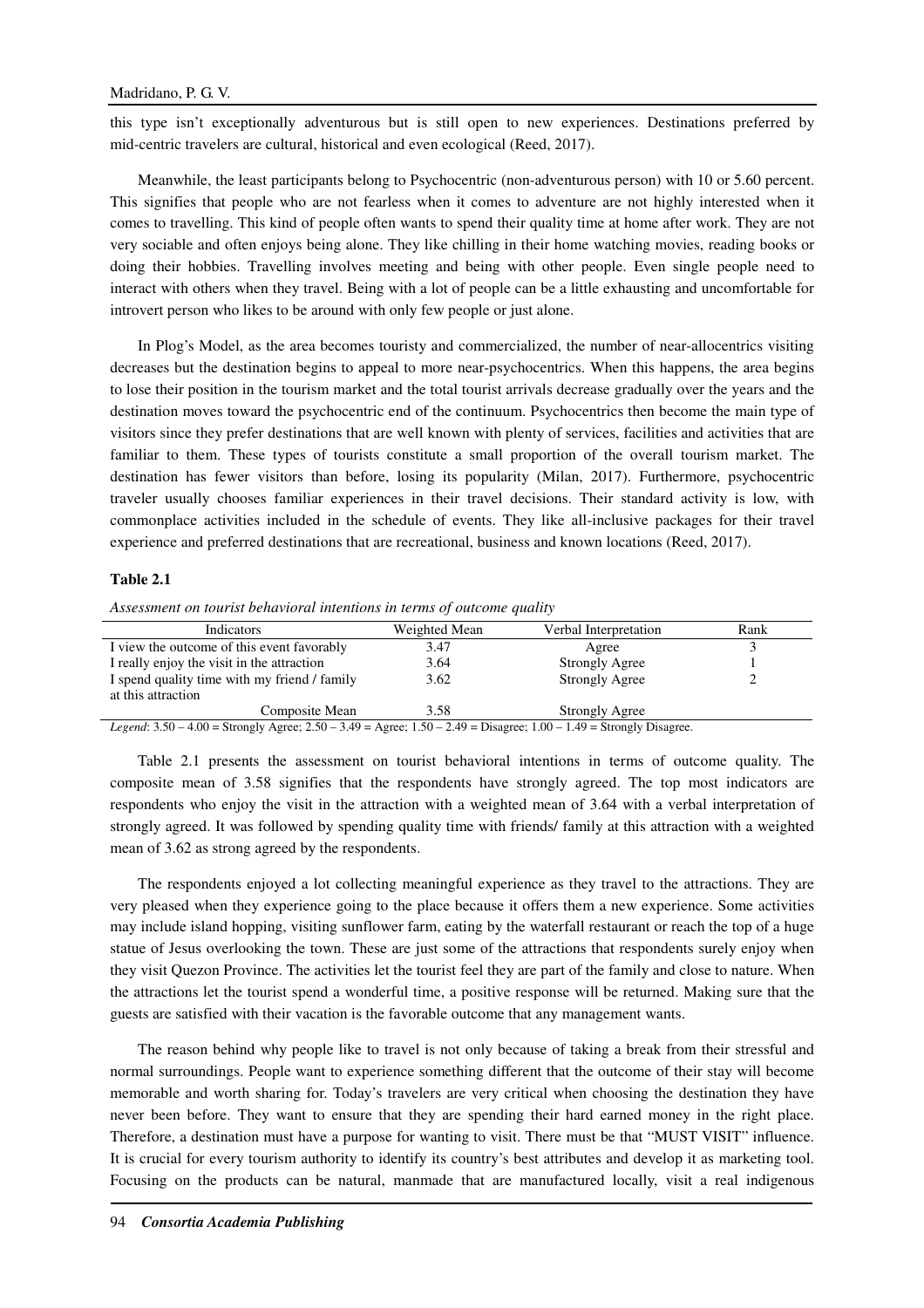restaurant or even how to properly welcome visitor in the island. It's all part of the experience and it starts with a warm greeting and that welcome smile (Doway, 2019).

However, the least indicator is respondents viewing the outcome of this event favorably with a weighted mean of 3.47 with verbal interpretation as agree. The results stated that tourist still agreed about viewing the outcome of their vacation favorably. Although it's not strongly agreed, they still enjoy spending their vacation in the attractions in Quezon Province. Every tourist has their own unique reason for wanting to go in a destination. Some may have different expectations when it comes to the place and therefore didn't view their vacation as something very pleasing or approving. The respondent's view on their vacation is more subjective based on their feelings and beliefs. The respondents are just satisfied how their vacation turned out. However, they are not delighted enough to exceed their expectations with regards to their experience.

According to research, true happiness is received by spending money on experiences rather than on physical items. Experiential purchases make people happier because consumers are able to get an experience from it. This makes it more special if they share those memories with their love ones. In order to make the guest happier, management need to focus on giving them an experiential package and not only a discounted rate. Some reasons why truly happy people are willing to spend their money on experiences are because material things wear off but experiences will remain in their memories forever. They can able to revisit a place by just remembering what are their experiences are. It is unique and therefore people have different opinions when it comes with their level of satisfaction (Ciotti, 2020).

#### **Table 2.2**

*Assessment on tourist behavioral intentions in terms of physical environment quality* 

| Indicators                                   | Weighted Mean | Verbal Interpretation | Rank |
|----------------------------------------------|---------------|-----------------------|------|
| I observed that the place is clean and well  | 3.46          | Agree                 |      |
| maintained                                   |               |                       |      |
| I am impressed with how the attraction looks | 3.53          | Strongly Agree        |      |
| like                                         |               |                       |      |
| I felt that the place is safe                | 3.49          | Agree                 |      |
| Composite Mean                               | 3.49          | Agree                 |      |

*Legend*: 3.50 – 4.00 = Strongly Agree; 2.50 – 3.49 = Agree; 1.50 – 2.49 = Disagree; 1.00 – 1.49 = Strongly Disagree.

Table 2.2 presents the assessment of Tourist Behavioural Intentions in terms of Physical Environment quality with a composite mean of 3.49 as agreed by the respondents. The top most indicators are the respondents who are impressed with how the attractions looks like with a weighted mean of 3.53 as strongly agreed by the participants; while, others felt that the place is safe with a weighted mean of 3.49 with verbal interpretation of agree. Based on the findings of this study the respondents were amazed by the beauty of the tourist attractions. It made them appreciate the wonders of nature and made them closer to the environment. The activities offered in the destination does not only offer enjoyable activities but also give them a chance to have a personal time to get to know the place. Being able to see how majestic the tourist attractions make their vacation a memorable experience. It is far more captivating in reality than seeing it in pictures. As observed in the attractions, it offers very exciting activities where they can able to engage deeply. Respondents enjoyed their vacation because the destination is like a paradise they have never been before.

Natural attractions are geographical or biological features that have a specific appeal to the tourism market. The images of the natural sites of what the environment might offer attract tourists. The site should offer both aesthetically and intellectually pleasing experience. Furthermore, in order to support the natural beauty of the place, it is crucial to maintain cleanliness within the area. A large part to ensure its success is the protection and preservation of environment in its natural and original state. This means that the management ensures that the environment is well taken care of even if there are people who can access it. A good tourism development involves protecting natural areas by ensuring a safe and sensitive access to its attraction (ACS Distance Education, 2020).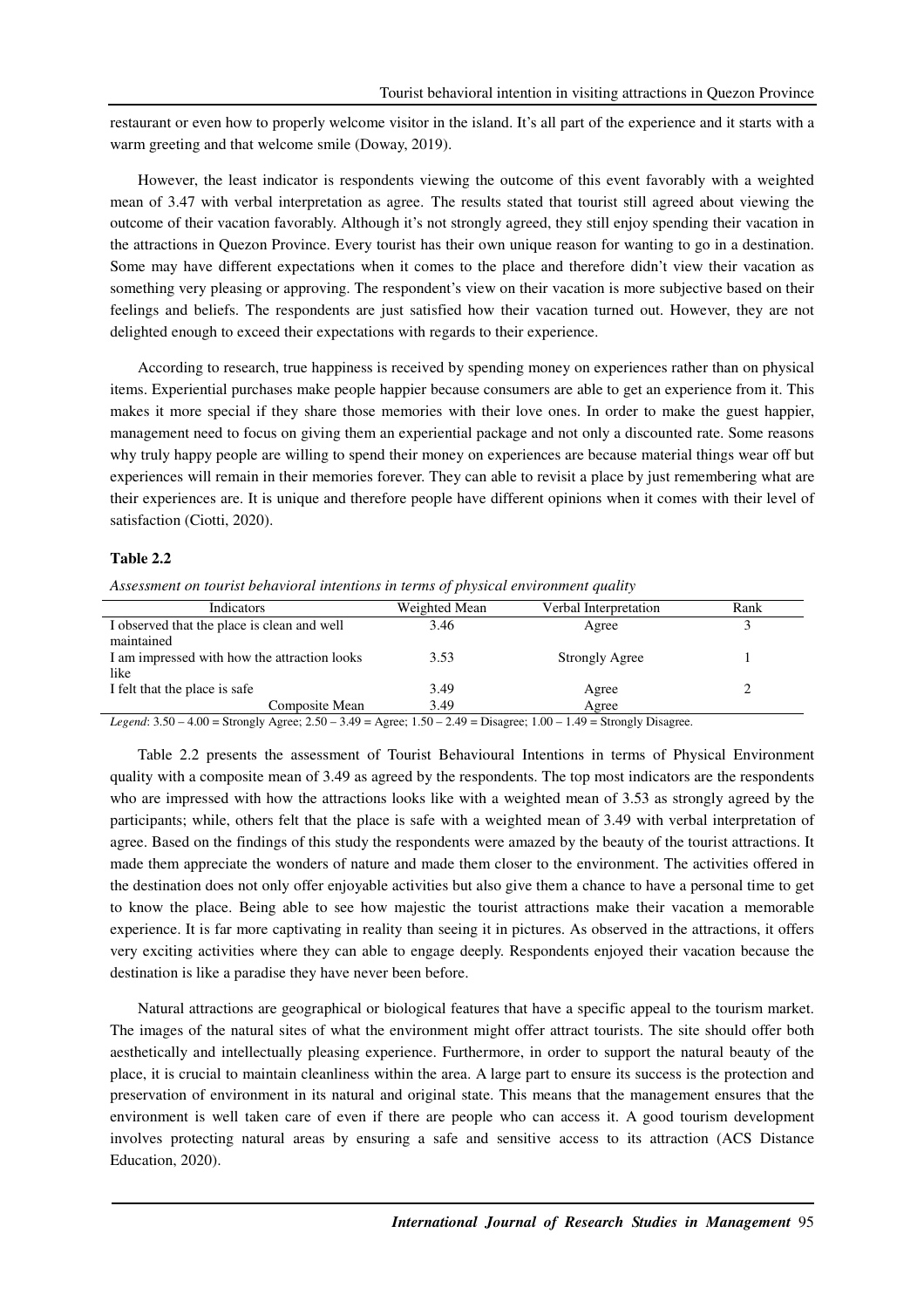When it comes to the least indicator, observing that the place is clean and well maintained was rated the least with a mean score of 3.46 verbally interpreted as agree. The result indicates that respondents felt that the tourist destinations in Quezon Province are not continuously kept clean and maintained at all times. When there are a lot of people in the location, throwing garbage and making a mess is unavoidable. Though the management is practicing cleaning and sanitation programs, sometimes there are areas that are not maintained. This is why respondents felt that this indicator is not being focused by the management. If natural attractions are not cleaned it loses its charm to captivate tourists in visiting again. Right now people became highly conscious when it comes to their health and places they visit. They surely do not want to visit destinations that are poorly maintained. Cleanliness is essential in the Tourism Industry. It gives a very good first impression because it means that the service providers are handling it professionally and the tourist attractions are being taken care of and in great condition. It also attracts people who are environmentally friendly. In order to ensure the cleanliness, there are things that need utmost attention. It includes maintaining personal hygiene and grooming of front line personnel, cleanliness during food preparation, preservation of the environment and cleanliness in the areas they do business in. The cleanliness of the tourist spot helps the people in the community/city/ municipality/province because there will be tourist to buy from their business. Consistency in keeping cleanliness matters to achieve excellence (Devila, 2019).

## **Table 2.3**

| Indicators                                                                                                                                                                             | Weighted Mean | Verbal Interpretation | Rank |
|----------------------------------------------------------------------------------------------------------------------------------------------------------------------------------------|---------------|-----------------------|------|
| The place is better than I expected                                                                                                                                                    | 3.42          | Agree                 |      |
| The place is worth visiting for me                                                                                                                                                     | 3.51          | <b>Strongly Agree</b> |      |
| Overall, I am satisfied with spending my                                                                                                                                               | 3.52          | <b>Strongly Agree</b> |      |
| time/holiday in this place                                                                                                                                                             |               |                       |      |
| Composite Mean                                                                                                                                                                         | 3.48          | Agree                 |      |
| $I_1, \ldots, I_n \circ \epsilon_0 = 1.00$ $\epsilon_0, \ldots, \epsilon_n = 0.70$ $\epsilon_0 = 2.40$ $\epsilon_1 = 1.60$ $\epsilon_1 = 0.40$ $\epsilon_1 = 1.00$ $\epsilon_2 = 1.00$ |               |                       |      |

| Assessment on tourist behavioral intentions in terms of tourist satisfaction |  |  |  |
|------------------------------------------------------------------------------|--|--|--|
|------------------------------------------------------------------------------|--|--|--|

*Legend*: 3.50 – 4.00 = Strongly Agree; 2.50 – 3.49 = Agree; 1.50 – 2.49 = Disagree; 1.00 – 1.49 = Strongly Disagree.

Table 2.3 shows the assessment on Tourist Behavioural Intentions in terms of Tourist Satisfaction with a composite mean of 3.48 verbally interpreted as Agree. The indicator that received the most is those participants that are satisfied with spending their time/ holiday in this place with a weighted mean of 3.52 verbally interpreted as strongly agreed by respondents. It is followed by the indicator when the place is worth visiting with a mean score of 3.51 as strongly agreed. Based on the observation in this study, participants are satisfied when they spent their holiday in Quezon Province. The attractions provided leisure activities that tourist can enjoy and let them spend it together with their love ones. From natural sightseeing, to majestic clear waters of the island makes tourist satisfied visiting the province. Their vacation became meaningful because they immersed with the culture. There are activities that let the tourist engage with the locals like attending fiesta, playing local games and supporting locally made goods. Local people are also very hospitable that makes the interaction between the tourists very easy. Having the information about the destinations accessible in the Internet makes it easier for tourists to understand the place.

With regards to destination image, it is defined as the individual's mental representation of knowledge (beliefs), feelings and overall perception of a particular destination. It can influence the destination choice decision-making process and to condition the after-decision-making behaviours, including participation, evaluation and future behavioural intentions (Kanwel et al., 2019). Even so, the least indicator is those respondents who think the place is better than they expected with a weighted mean of 3.42 and a verbal interpretation of Agree. This demonstrates that some respondents felt that the attractions did not surpass their expectations. Their created perception is based on what they see in the Internet. Potential tourist already created an idea on what they will expect to a place because of the images posted on the website or other social media platforms. Therefore, once they arrived, those perceived ideas will be compared on what they see in reality. If the destination exceed what the guest's expected then it will result to a positive review. For instance, the picture maybe outdated and was taken few years ago. How it looks before is different at present when it is not maintained in good condition.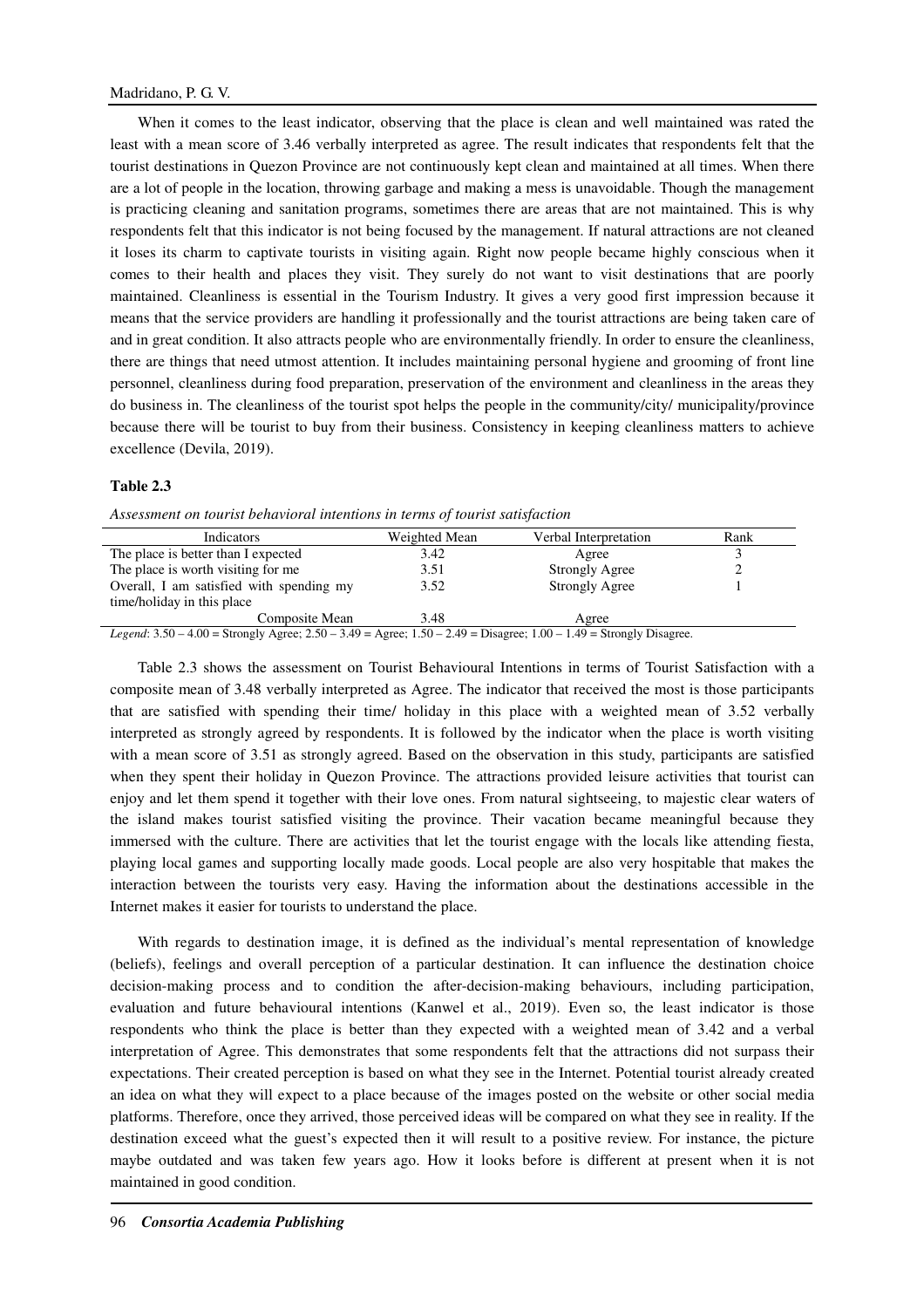It is revealed from specialized literature that satisfaction is a subjective opinion based on the evaluation of the tourist after staying or living in a place. Therefore, tourist satisfaction is basically comprised of what tourist expects. It is the fulfilment of an expectation that can be expressed in affective and cognitive state. Cognitive perception is the knowledge about the place or the quality of the physical characteristics of the environment. This may include the set of people's beliefs, ideas and impressions about a particular place. While Affective evaluation is the way tourist feel about the place. Visitors are motivated by the appearance of the destinations, attractions and their emotional qualities. The link between products and emotions stimulate an image of the product in the consumer's mind (Marinao, 2017).

#### **Table 2.4**

*Assessment on tourist behavioral intentions in terms of place identity* 

| <b>Indicators</b>                                                                                                           | Weighted Mean | Verbal Interpretation | Rank |
|-----------------------------------------------------------------------------------------------------------------------------|---------------|-----------------------|------|
| The attraction is very special                                                                                              | 3.38          | Agree                 |      |
| destination to me                                                                                                           |               |                       |      |
| I feel very attached to this place                                                                                          | 3.24          | Agree                 | 3    |
| Spending time / holiday in this                                                                                             | 3.36          | Agree                 |      |
| place means a lot to me                                                                                                     |               |                       |      |
| Composite Mean                                                                                                              | 3.33          | Agree                 |      |
| Legend: $3.50 - 4.00 =$ Strongly Agree; $2.50 - 3.49 =$ Agree; $1.50 - 2.49 =$ Disagree; $1.00 - 1.49 =$ Strongly Disagree. |               |                       |      |

Table 2.4 shows the assessment on Tourist Behavioural Intentions in terms of Place Identity with a composite mean of 3.33 verbally interpreted as Agree. The indicator that received the highest rate is when the attraction is considered a very special destination to the respondents with a mean score of 3.38 and with a verbal interpretation of Agree, while others felt that spending time/ holiday in this place means a lot to them receiving a weighted mean of 3.36 or agreed as the verbal interpretation. Based on the information gathered in this study, majority of the respondents considered the destinations they visited in the province as very special. The attractions have a special place in their hearts because of the great feeling they received during their stay. The beautiful places bring a moment of relaxation and tranquillity that tourists need in their vacation. The delicious delicacies of the province are something that cannot be missed in the destination. Receiving quality service all throughout of their stay makes their holiday memorable. In addition, local people are very accommodating that made them feel at home in a faraway land. Respondents feel loved and welcome during their trip in the province.

A destination can be loved by the tourist if the whole area is surrounded by positive atmosphere. Once this is present in the place, it is perceived immediately by those who are not locals (tourist or occasional visitors). It is more than just maintaining the cleanliness of the area but by paying close attention to the personal contribution of the citizens makes the vacation of the tourist valuable (Bettiol, 2020). Furthermore, how tourists consider a destination as special or worth visiting for means that they are truly satisfied during their stay. The attractions should promote happiness that let their mind off stressful situations and makes them feel more calm and content. It should also give them time to reinvent themselves, give them a fresh start and expand their mind. Having the time to be creative and focus on their personal goals and interest also makes their vacation significant (Nazish, 2018).

As for the indicator that got the least rate was respondents feeling attached to the place with a mean score of 3.24 and verbally interpreted as agree. This indicates that the level of attachment to most of the respondents is not that high. It means that during the time of their stay, the destinations do not have much effect on them that they don't feel the connection of the place with their personal lives. Being said, it does not mean that the attractions in the province are not mesmerizing enough. As a matter of fact, having a vacation in the province is one of the best decisions to spend the holiday with as it is good in the mental health. It's just that for the subjective point of view of the majority of the respondents it does not give them that bond feeling to be attached to the place. It's just one of the many places they spend their vacation. There is no serious attachment involve for it depends on their beliefs, opinions and how they perceived the place before, during and after the experience.

It is true that different people have various perception of the same city or neighbourhood. Some may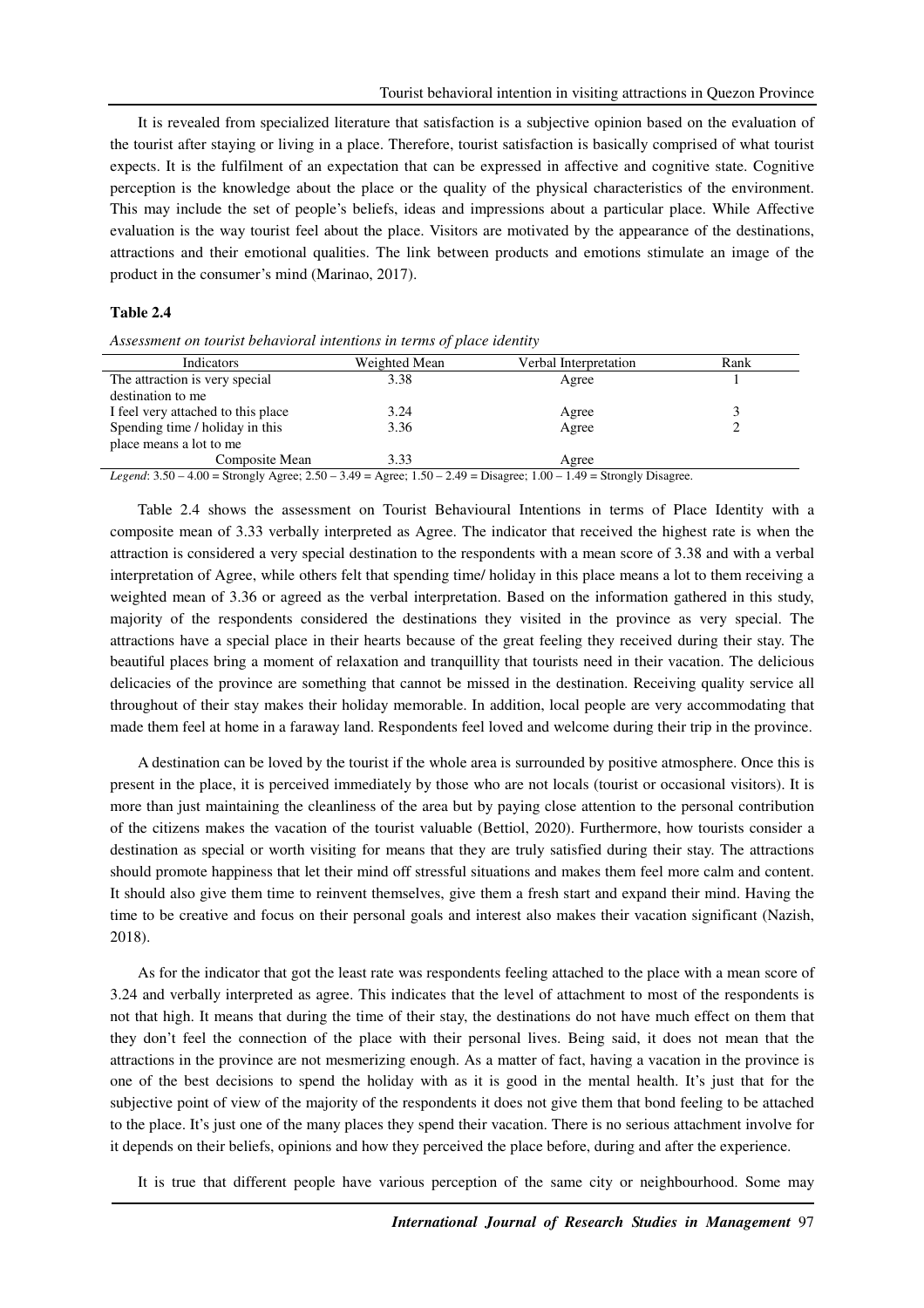appreciate ecological and social aspects, another may gone through environmental and racialized injustice. The way someone perceives places such as streets, communities, cities or eco-regions are called a sense of places. It influences someone's well-being, how they describe and interact with the place, valuing it and the desire to build more sustainable and just communities. In order to contribute to the development of the collective sense of place, creating activities that permits people to explore and interpret the places together must be practiced. This can raise people's critical consciousness and influence how they see themselves relating to the places they visited. The activities should enable people to move forward sustainable environment, culture and economy in the future (Adams et al., 2016).

## **Table 2.5**

| Indicators                                                                                                                                                     | Weighted Mean | Verbal Interpretation | Rank |
|----------------------------------------------------------------------------------------------------------------------------------------------------------------|---------------|-----------------------|------|
| The place is the best for what I like to do on                                                                                                                 | 3.31          | Agree                 |      |
| holidays                                                                                                                                                       |               |                       |      |
| I would not substitute the place with any                                                                                                                      | 3.03          | Agree                 |      |
| other places                                                                                                                                                   |               |                       |      |
| I got more satisfaction out of spending my                                                                                                                     | 3.19          | Agree                 |      |
| time / holiday than others                                                                                                                                     |               |                       |      |
| Composite Mean                                                                                                                                                 | 3.18          | Agree                 |      |
| Legend: $3.50$ $\pm$ 00 $\pm$ Strongly Agree: $2.50$ $\pm$ $3.40$ $\pm$ Agree: $1.50$ $\pm$ $2.40$ $\pm$ Disparse: $1.00$ $\pm$ $1.40$ $\pm$ Strongly Disparse |               |                       |      |

*Assessment on tourist behavioral intentions in terms of place dependence* 

*Legend*: 3.50 – 4.00 = Strongly Agree; 2.50 – 3.49 = Agree; 1.50 – 2.49 = Disagree; 1.00 – 1.49 = Strongly Disagree.

Table 2.5 reveals the assessment on Tourist Behavioural Intentions in terms of Place Dependence evaluated with composite mean of 3.18 and verbally interpreted as Agree by the respondents. The leading indicators that are predominantly rated were considering the place as best for what participants like to do on holidays with a weighted mean of 3.31 as agreed by the respondents. Followed by when they get more satisfaction out of spending their time/ holiday than others receiving 3.19 mean score and agreed by the respondents. The respondents spend a great time during their stay in the province because they were able to do what they love especially during their special trip and holidays. Most of the respondents are young and outgoing and they are very attracted to locations that can let them socialize with others, expose to new cultures and build an in-depth connection with the environment and to themselves. As observed, the attractions provide the participants a chance to enjoy their vacation by spending it to their family, friends and even getting to know themselves better. The destination is very engaging that it is in tune in making unforgettable journey. When respondents feel comfortable within the area and feel safe and secure, they are likely visit the destination again. Most of the respondents in this study primarily pursue a relaxing and adventurous trip. The destinations provided what most of the respondents enjoy doing.

There are some factors which characterize a good travel. Tourists want to have a good time as much as possible. These three characteristics are variety, comfort and relaxation. In general, the more variety a trip can offer, the more it is considered as a best vacation experience. No matter the length of the stay, tourists want to experience as much as they can for being able to get around in the destination makes someone feel that they made the most of it. Comfort is another thing to consider since no one wants to go on a vacation feeling uncomfortable. Another is relaxation, having enough time to relax during holidays but also finding a balance to do exciting activities as well (Gillett, 2017).

Nonetheless, the lowest indicator is when respondents would not substitute the place with any other places with a weighted mean of 3.03 as agreed by the respondents. The respondents viewed the destinations as replaceable when making a travel choice. With so many places to choose in the Internet, respondents felt that there are other tourist attractions that they can explore. As observed, respondents are under the millennial group that are heavily influence by modern technology. They are living in a world that hands them information to be knowledgeable and be updated with what's going on in the world. That makes them very careful when choosing where to spend their vacation. They want to ensure that they get what they paid for. At the same time they are very open in engaging with new activities they don't usually do.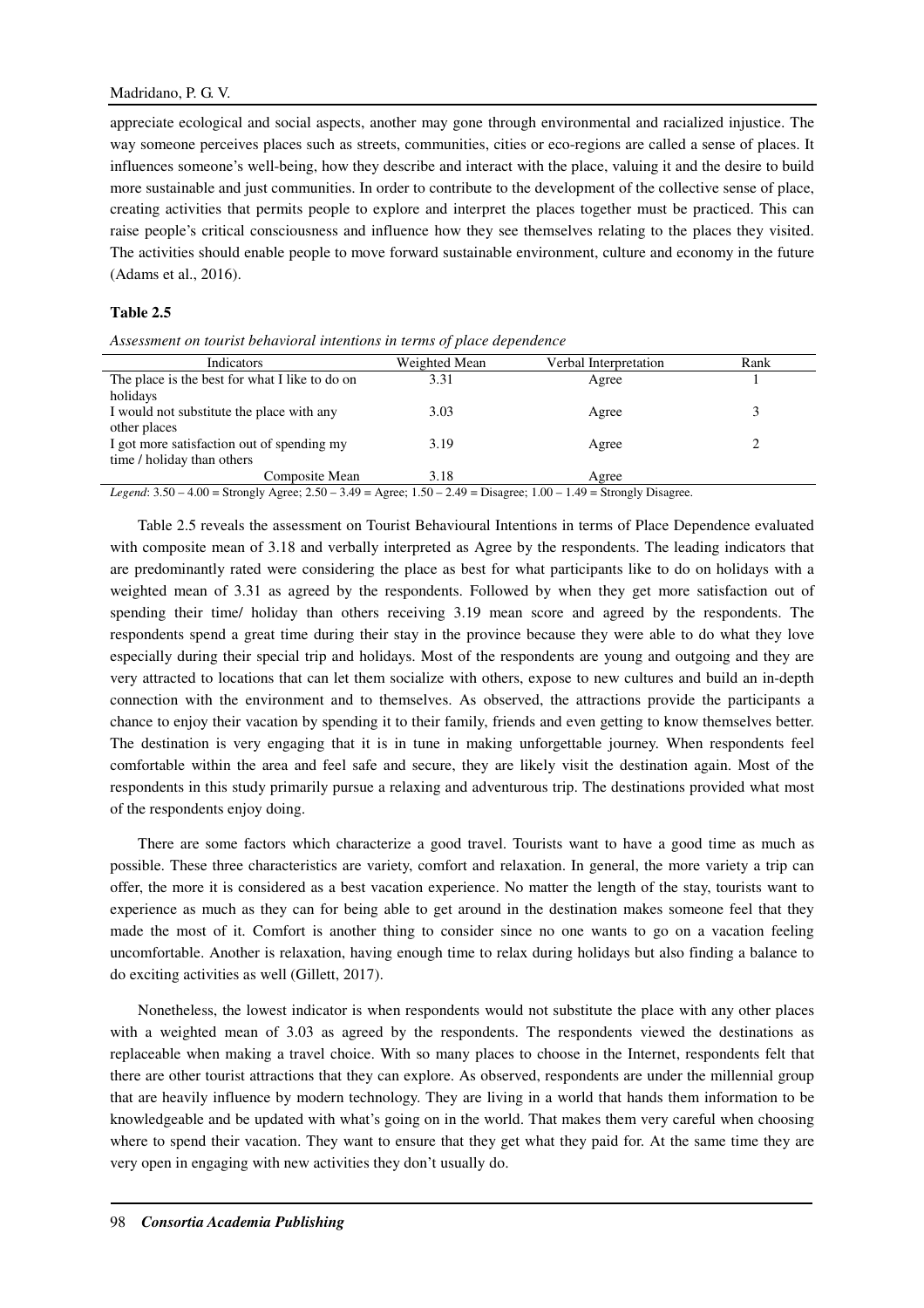Tourism competitiveness refers to the satisfaction of the travel experience of the person. Staying competitive in the tourist destination means that the management assures that all the attractions and experiences offered are superior compared to other destinations. Tourist are getting more demanding when it comes to what a destination can offer in terms of activities they can see or do. Therefore, the competition between destinations is by gaining more advantage than others especially that they almost offer the same services to their guests. Marketing is created to be used as an action tool for increasing the development of Tourism and promotion in the area. The new generation of tourists search for something new that let them repeat and recommend with others. Through competition, Tourism Industry is continuously creating activity that is sustainable in time (World Shopping Tourism Network, 2019).

#### **Table 2.6**

| Indicators                                                                                                                  | Weighted Mean | Verbal Interpretation | Rank |
|-----------------------------------------------------------------------------------------------------------------------------|---------------|-----------------------|------|
| I will recommend the place to other                                                                                         | 3.44          | Agree                 |      |
| people                                                                                                                      |               |                       |      |
| I will say positive things about the                                                                                        | 3.46          | Agree                 |      |
| place to other people                                                                                                       |               |                       |      |
| I will encourage friends and relatives to                                                                                   | 3.48          | Agree                 |      |
| visit the place                                                                                                             |               |                       |      |
| Composite Mean                                                                                                              | 3.46          | Agree                 |      |
| Legend: $3.50 - 4.00 =$ Strongly Agree; $2.50 - 3.49 =$ Agree; $1.50 - 2.49 =$ Disagree; $1.00 - 1.49 =$ Strongly Disagree. |               |                       |      |

*Assessment on tourist behavioral intentions in terms of intention to recommend* 

Table 2.6 presents the assessment on Tourist Behavioural Intentions in terms of Intention to recommend with a composite mean of 3.46 as agreed by the respondents. The top most indicators belong to respondents who will encourage friends and relatives to visit the place and assessed with 3.48 as the weighted mean and verbally interpreted as agreed, next is saying positive things about the place to other people with a mean score of 3.46 as agreed by the respondents. Based on the observation, majority of the respondents are satisfied during their vacation. They are willing to give a positive review especially encouraging their friends and relatives to visit the place. They felt amazed by the natural beauty of the destination and they are entertained by various performances from the locals. The destination in the province offered them a lot of fun things to do all throughout their stay. They get the chance to visit historical places that taught them a lot of lessons. They experience a wide array of local delicacies and socialize with the locals to build new friendship. The destination is also safe and well maintained.

Word of mouth is a free form of advertisement or natural way of spreading information. Customers share their experiences of events that are beyond what they have expected. Referral Marketing on the other hand is a form of marketing that focuses on a specific person and is intended to encourage their friends and relatives. It is a more proactive way of generating clientele because instead of doing a mass shout-out, it is more personal and creates a bond with specific people. Customers usually trust their friends and families making word of mouth the most valuable source of marketing. According to a Nielsen study, 92% of consumers trust the suggestions from their friends and family than advertising. It is also a great vehicle for exposure and distribution (Mosley, 2017).

In terms of the least indicator belongs to respondents who will recommend the place to other people were rated with a weighted mean of 3.44 as agreed by the respondents. The given result shows that respondents will not recommend the place with other people as active as they are referring the place to their friends and relatives. The data is still seen as a positive result however, it didn't get the highest score compared to giving referrals to their love ones. It only shows that most of the respondents are more comfortable sharing their experiences and review to those people close to them. They can still give a positive review but they are more confident in sharing it to very specific people. As observed in this study, respondents are very close to their family and friends. They want to encourage them to visit the place too so they can experience what they felt. They can also give recommendation to other people but it is not their first priority.

Reviews play an important role for tours and activities. Trip Advisor is one of the main players in the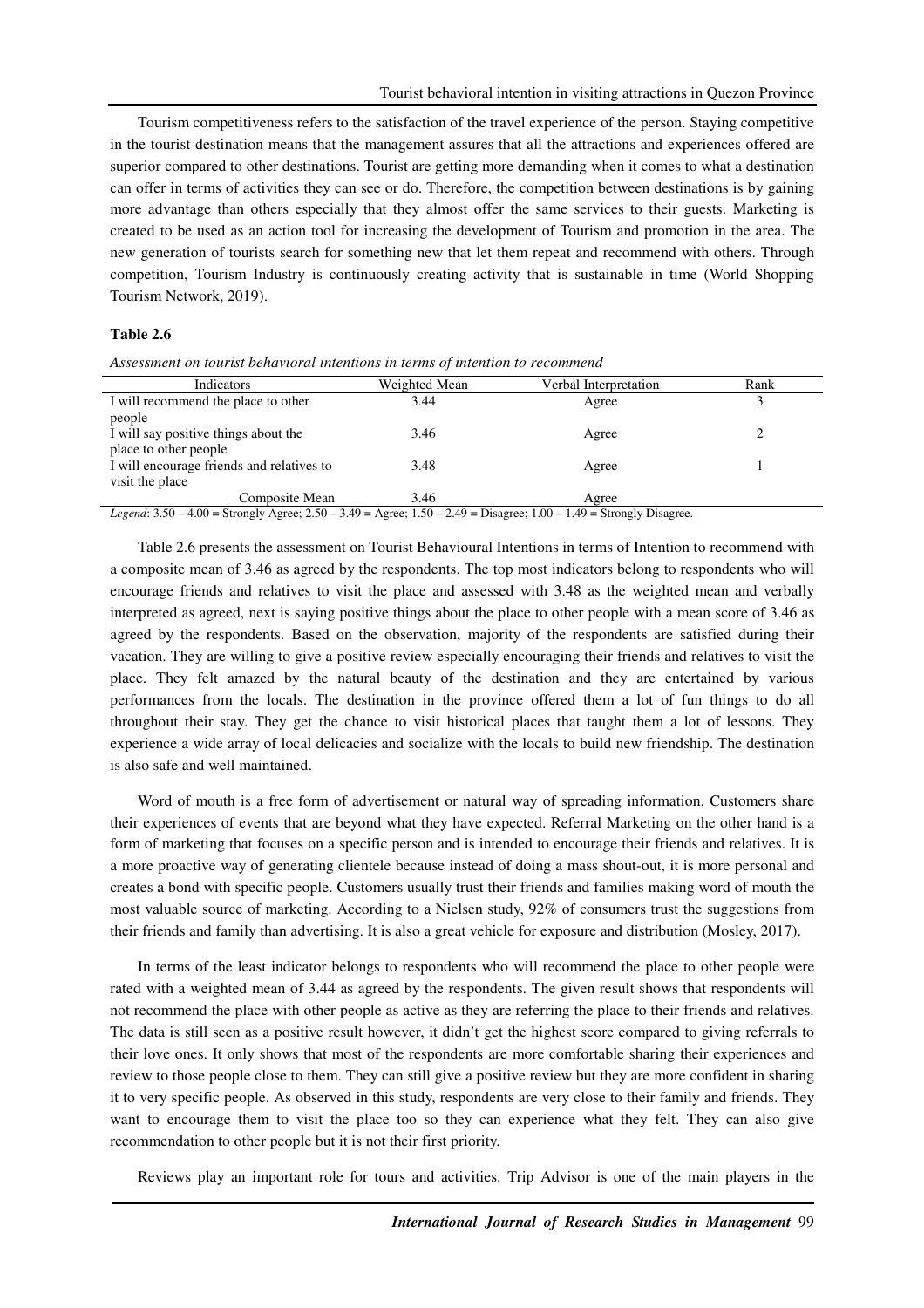Industry for facilitating a free- user generated content. Before purchasing or choosing a travel destination, people check the websites first to gain ideas and read recommendations where to go and what to do. They believe more the reviews coming from other customers than the advertisement itself. It is crucial to maintain high reviews and a consistent flow of positive reviews in order to be successful. Positive reviews can only be created if the guests are satisfied with the services or products they received from the establishment. Being sincere to create a happy customers and becoming a business that people love can build a solid foundation to get more positive reviews (Tsvetkov, 2018).

## **Table 2.7**

| Assessment on tourist behavioral intentions in terms of intention to visit |  |  |  |
|----------------------------------------------------------------------------|--|--|--|
|                                                                            |  |  |  |

| Indicators                                                                                                                  | Weighted Mean | Verbal Interpretation | Rank |  |
|-----------------------------------------------------------------------------------------------------------------------------|---------------|-----------------------|------|--|
| If had to decide again I would choose the                                                                                   | 3.29          | Agree                 |      |  |
| place again                                                                                                                 |               |                       |      |  |
| I want to visit the place                                                                                                   | 3.33          | Agree                 |      |  |
| I intend to visit the place in the next 12                                                                                  | 3.21          | Agree                 |      |  |
| months                                                                                                                      |               |                       |      |  |
| Composite Mean                                                                                                              | 3.28          | Agree                 |      |  |
| Legend: $3.50 - 4.00 =$ Strongly Agree; $2.50 - 3.49 =$ Agree; $1.50 - 2.49 =$ Disagree; $1.00 - 1.49 =$ Strongly Disagree. |               |                       |      |  |

Table 2.7 presents the assessment on Tourist Behaviour Intentions in terms of Intention to Visit with a composite mean of 3.28 verbally interpreted as agreed. The highest indicators belongs to respondents wanting to visit the place with a mean score of 3.33 as agreed by respondents, next is to choose the place again if ever they decide again and with a verbal interpretation of agree. Based on the observation, the respondents have interest in visiting the destinations in the province. They are curious about how the place looks like and what activities it can offer to them. With accessible information from the Internet, respondents are able to search about the place and give them a background idea about what to expect. Beautiful sceneries are also featured in the website that makes their interest grow higher. The promotions and advertisements gained their attention and curiosity. The natural beauty of the attractions is breath taking that tourists can not miss. Respondents want to include the places in their bucket list.

Every destination is unique in offering distinctive experiences to their visitors. That difference is crucial when visitor are making a decision. Using the power of past visitor testimonials, stunning scenic images, engaging videos and other storytelling methods can help the potential guests visualize what they can expect when they visit. It creates excitement and intrigue on their part that makes them want to learn more about the place. Building a strong and active up-to-date online presence ensures accurate message to prospective visitors. Reviews are also very helpful to boost the promotion of the destination. Using digital and social media marketing are great way to connect with new audience and repeat guests (Wagner, 2016).

The indicator that got the lowest rate is about the intention to visit the place in the next 12 months with a weighted mean of 3.21 as agreed by the respondents. This explains that only few respondents have the intention to travel in the destination for the next 12 months. It is not surprising since the COVID-19 pandemic is still on-going. There are still a lot of travel restrictions being imposed to various countries and strict compliance is required. The safety and health concerns of the respondents are also taken into consideration why most of them have no plans in travelling. There are still no vaccines for the COVID-19, making it hard for people to travel. Any form of socialization or public gatherings is prohibited as of the moment. Respondents also find it hard to travel right now because the new normal is quite challenging with precautionary measures and test required.

The Tourism Industry is greatly affected by the COVID-19 lockdowns. It hits many countries and affected many tourist businesses that are relying now to local people instead of attracting international visitors. The virus killed millions of people worldwide and thousands of people lost their jobs. In order to sustain the Tourism Industry, local tourist attractions needs to become more attractive to domestic visitors. This action plan makes tourists in their own cities once lockdown restrictions end. Another way to attract domestic visitors is by offering them new forms of membership to stay engaged for long term. Domestic visitors tend to revisit and bring their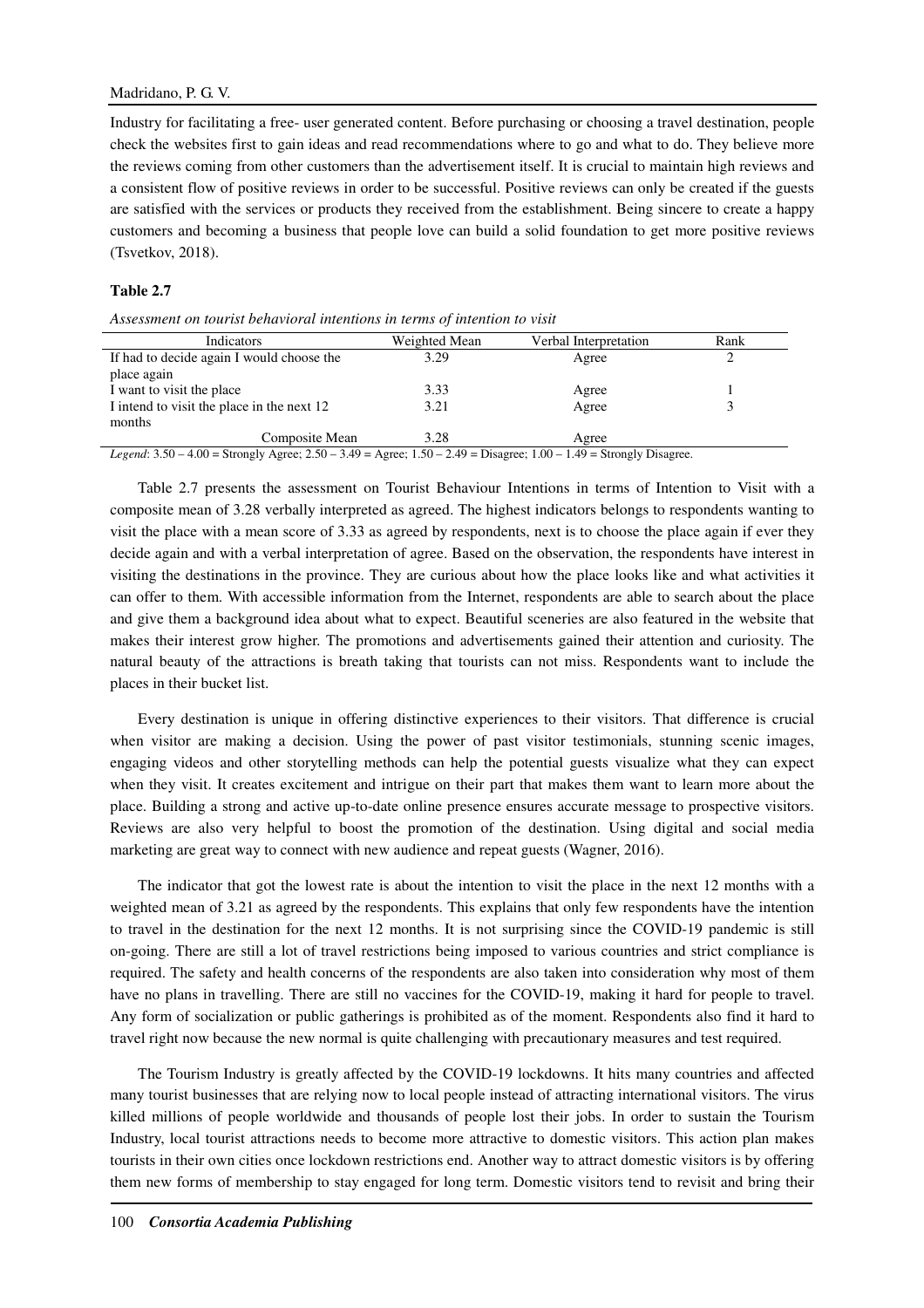friends and relatives with them making them very valuable to the tourism business (Leask, 2020).

## **Table 2.8**

| Summary table on the assessment on tourist behavioral intentions |
|------------------------------------------------------------------|
|------------------------------------------------------------------|

| Indicators                          | Weighted Mean | Verbal Interpretation | Rank |
|-------------------------------------|---------------|-----------------------|------|
| <b>Outcome Quality</b>              | 3.58          | Strongly Agree        |      |
| <b>Physical Environment Quality</b> | 3.49          | Agree                 |      |
| <b>Tourist Satisfaction</b>         | 3.48          | Agree                 |      |
| Place Identity                      | 3.33          | Agree                 |      |
| Place Dependence                    | 3.18          | Agree                 |      |
| Intention to Recommend              | 3.46          | Agree                 |      |
| Intention to Visit                  | 3.28          | Agree                 |      |
| Composite Mean                      | 3.40          | Agree                 |      |

*Legend*: 3.50 – 4.00 = Strongly Agree; 2.50 – 3.49 = Agree; 1.50 – 2.49 = Disagree; 1.00 – 1.49 = Strongly Disagree.

Table 2.8 presents the summary table on the assessment on Tourism Behavioural Intentions that is assessed with a composite mean of 3.40 and with a verbal interpretation as agree. The top indicators include outcome quality by getting the highest mean score of 3.58 and verbally interpreted as strongly agree, followed by physical environment quality with a mean score of 3.49 as agreed by the respondents and tourist satisfaction with 3.48 weighted mean as also agreed. Based on the observation in this study, respondents favour the outcome quality among all the Tourism Behavioural Intentions. They favour how their vacation turned out and they are satisfied enough to really enjoy the attraction. Everything runs smoothly before, during and after their stay. There are activities in the destination that helped them bond with their family and friends. They were able to unwind and just be with the nature. Since the destinations are in the province, it became a good place for those respondents who are looking for a safe haven and paradise at the same time. The locals also play in integral part to make their vacation successful. Without the very accommodating local people and service provider, it will be challenging to spend a happy holiday.

In order to grow any tourism businesses, best practices should be applied and constantly create memorable experiences with their guests. In order to gain repeat visitors and attract new ones, tourist destinations must always improve their offerings. Tourists must be offered with unexpected or unique experiences every time they visit the destination. Tourist attractions also need to create enticing loyalty programs. This can encourage frequent visits and more spending. Having the desire to further explore a destination's offerings is a key factor that influences a tourist's decision to revisit it. When tourists have a pleasant or positive experiences with the destination, it means they are satisfied and can build their loyalty for repeat visits (Benjamin, 2020).

Meanwhile, the least indicators belong to place identity with a weighted mean of 3.33 as agreed by the respondents, followed by intention to visit with 3.28 mean score as agreed by the respondents, then place dependence having 3.18 mean score and also verbally interpreted as agree. This explains that most of the respondents felt that the destination in the province meets their expectation but it is not irreplaceable when it comes to choosing their next travel destination. There are a lot of choices from different parts of the world that showcase their natural attractions and famous landmarks. This is challenging for the destinations to stay competitive and offer their guest new experiences. Most of the respondents want to travel as many places as possible because they want to explore new horizon. Destinations are very popular to tourists because it allows them to be a better person and appreciate life. Majority of the respondents are young adults and they are more adventurous and open minded to take risk than other age groups. Even though the activities offered to them are what they love to do, it does not erase the fact that they want to experience new and exciting things from other places.

The birth of technological advancements and digital tools made drastic changes to the Tourism and travel Industry which brought travel packages online for their customers. The way someone travel at this modern age begins from online researching to know more about the places they can visit, hotel price and facility review and how to get to the destination. With digital world influencing travel, strong competition between different tourism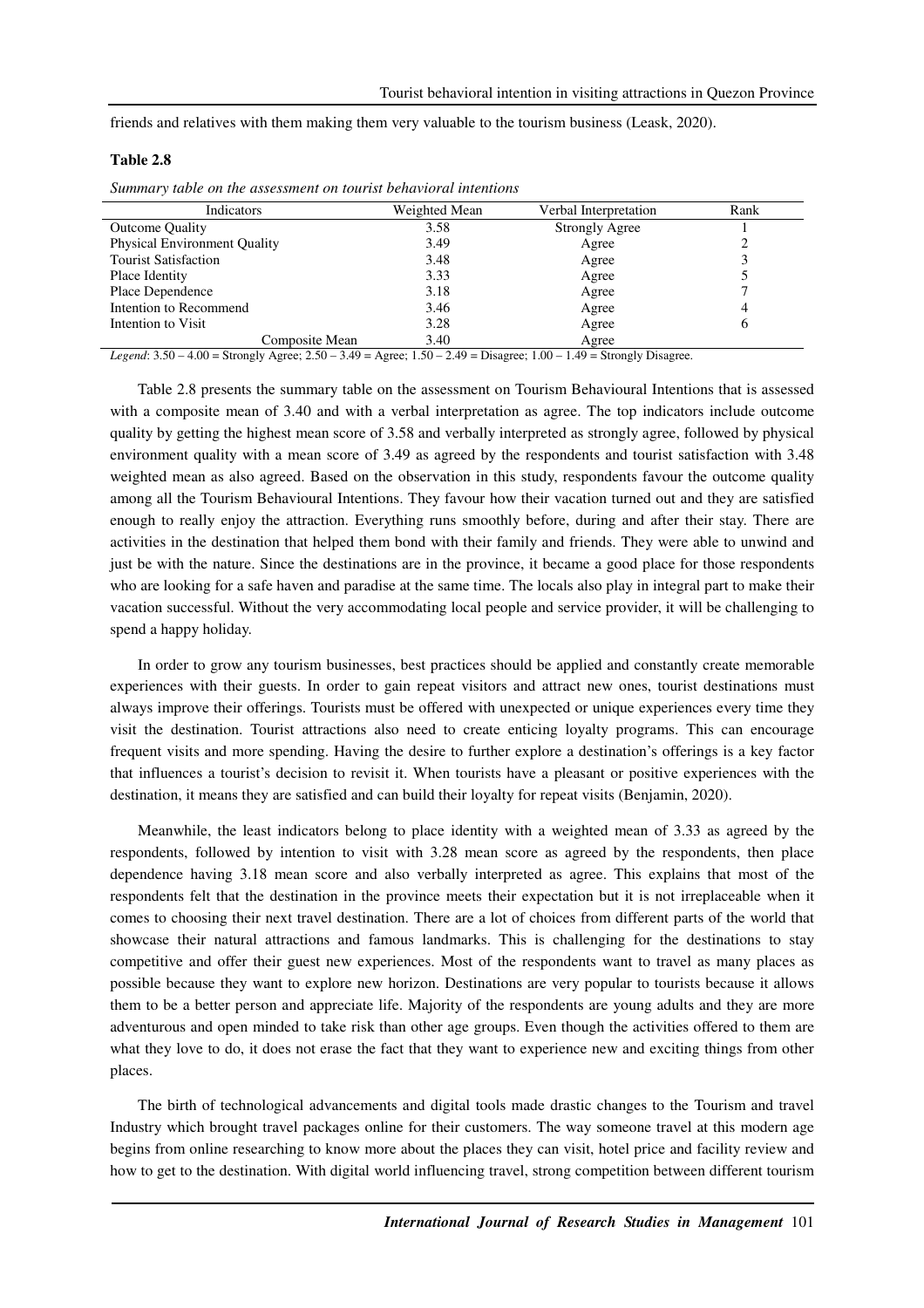## Madridano, P. G. V.

businesses grew stronger. It pushes companies to hone their technological agendas and accessibilities. Some of these actions include having relevant online presence and mobile apps to give their guest customized information. The new travel trend involves researching destination on websites and social media. Reading people's experiences and reviews plays a vital part for tourist's decision. It is vital to grab traveller's attention and making them happy in order to be successful in this industry (Sahle, 2016).

## **Table 3.1**

*Marketing strategies influencing tourist behavioral intentions in terms of marketing tools* 

| Indicators      |                | Weighted Mean | Verbal Interpretation | Rank |
|-----------------|----------------|---------------|-----------------------|------|
| Television      |                | 3.04          | Agree                 | 4    |
| Film            |                | 3.03          | Agree                 | 5.5  |
| Book            |                | 2.79          | Agree                 | 8    |
| Magazine        |                | 2.86          | Agree                 |      |
| Newspaper       |                | 2.68          | Agree                 |      |
| <b>Brochure</b> |                | 3.03          | Agree                 | 5.5  |
| Internet        |                | 3.79          | Strongly Agree        |      |
| Social Media    |                | 3.74          | <b>Strongly Agree</b> |      |
| Mobile          |                | 3.46          | Agree                 |      |
|                 | Composite Mean | 3.16          | Agree                 |      |

*Legend*: 3.50 – 4.00 = Strongly Agree; 2.50 – 3.49 = Agree; 1.50 – 2.49 = Disagree; 1.00 – 1.49 = Strongly Disagree.

Table 3.1 presents the Marketing Strategies Influencing Tourist Behavioural Intentions in terms of Marketing Tools. The composite mean of 3.16 signifies that respondents agree. The highest indicator belongs to the Internet with a weighted mean of 3.79 verbally interpreted as strongly agreed, followed by Social Media with 3.74 as strongly agreed, then Mobile with 3.46 weighted mean verbally interpreted as agree. This indicates that Internet is a vital source of information and used as a marketing tools by the majority of the respondents. The influence of using the Internet drastically made changes on how people travel and perceived the world. It became part of everyone's daily lives that it is merely impossible for anyone to never use it before choosing their travel destination. It was created to bring the world closer to the people and provide accessible information in the palm of a hand. People are very much aware now on what is going on in the world including the new trends, news and even popular tourist attraction worldwide. They use the internet to research and read about the reviews before jumping in any decision. In this way they will not waste their time and money for something that cannot meet the standards and expectations they need.

The Internet plays a big role in promoting the products and services of the Tourism and Hospitality Industry by using Integrated Marketing Communication. Since most of the Hospitality Industry provides intangible products such as services and comfort, the internet is a good way to deliver their messages in line with their customers and promote their branding. There are a lot of uses of the Internet in the Tourism Industry. It helps the industry to expand and transfer its data and therefore helps in the turnover ratio. It also helps in making a direct relationship with their customers since it is the first point of interaction with the company. People prefer using the Internet because it provides them unlimited database and unlimited capacity of digital media. The digital media allows instant access to free products attracting potential guests (Hisham & Qian, 2015).

Whereas, the least indicators belong to Magazine with 2.86 verbally interpreted as agreed by the respondents, next is Book with 2.79 mean score and also agreed by respondents and followed by Newspaper with 2.68 weighted mean as agreed by the respondents. The data clearly shows that majority of the respondents are not using the newspaper in looking for their travel destination. Since most of the respondents are under the age group of Millennial, they prefer using the modern way of searching for information. These are the Internet and social media with their smart phones and laptops. Gone are the times that people will buy the newspaper on the street to read it for information especially if it's about travelling. Most of the respondents like a convenient way in accessing data. Although section in the newspaper still features travel destination today, it does not provide the complete information that the respondents need before going to a certain place. Necessary information that people are looking for includes the products and services offered, promotions, reviews, price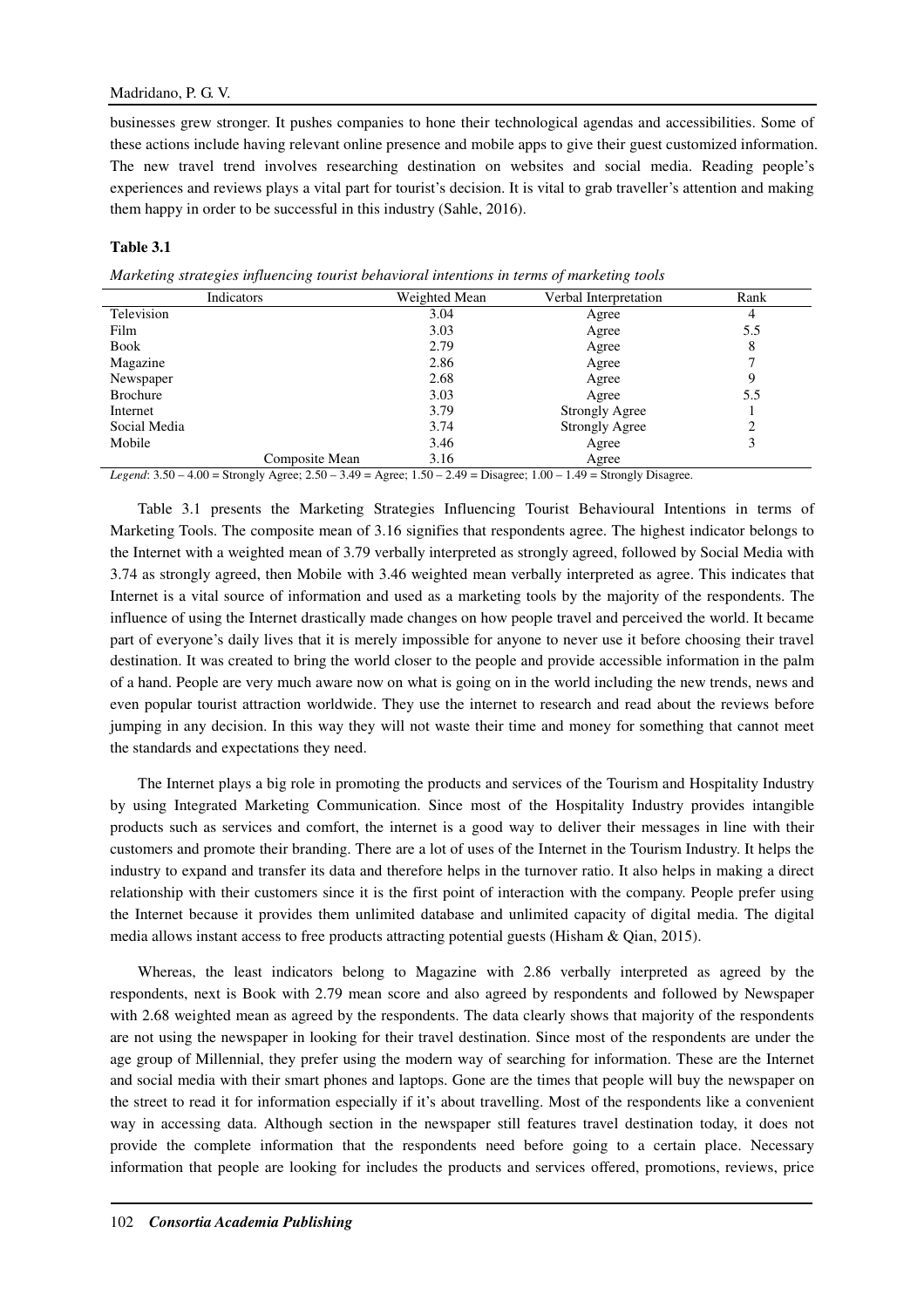and how to get to the place.

The Coronavirus is considered to be the biggest news story in a lifetime but unfortunately it is also killing off the very industry that exists to report it. This virus is destroying printed newspapers across the different parts of the world. Since it is economically unsustainable, many local and regional newspaper publishers have suspended publication making many journalists on paid leave. Distribution also became a problem because of the widespread closure of many retail stores. People are also not allowed to leave unless it is necessary due to safety precautions against the spread of the virus. Even before the pandemic occurs, only few people are using printed newspapers. Most of them are old people because they are still using traditional media. Majority prefer on using the Internet because it can access almost everything (Greenslade, 2020).

## **Table 3.2**

| Indicators                                                                                                                 | Weighted Mean | Verbal Interpretation | Rank |
|----------------------------------------------------------------------------------------------------------------------------|---------------|-----------------------|------|
| I find the promotion very interesting and                                                                                  | 3.43          | Agree                 | 2.5  |
| unique                                                                                                                     |               |                       |      |
| It captures my attention the first time I saw                                                                              | 3.44          | Agree                 |      |
| the advertisement                                                                                                          |               |                       |      |
| I find the services offered engaging and                                                                                   | 3.43          | Agree                 | 2.5  |
| very creative                                                                                                              |               |                       |      |
| Composite Mean                                                                                                             | 3.49          | Agree                 |      |
| Legend: $3.50 - 4.00 =$ Strongly Agree: $2.50 - 3.49 =$ Agree: $1.50 - 2.49 =$ Disagree: $1.00 - 1.49 =$ Strongly Disagree |               |                       |      |

*Marketing strategies influencing behavioral intentions of marketing strategies (Curiosity)* 

*Legend*: 3.50 – 4.00 = Strongly Agree; 2.50 – 3.49 = Agree; 1.50 – 2.49 = Disagree; 1.00 – 1.49 = Strongly Disagree.

Table 3.2 presents the Marketing Strategies Influencing Tourist Behavioural Intentions in terms of Characteristics of Marketing Strategies (Curiosity). It has a composite mean of 3.49 that signifies as agreed by the respondents. The indicator that received the highest rate belong to capturing the attention of the respondents the first time they saw the advertisement with a weighted mean of 3.44 and verbally interpreted as agree. Based on the observation in this study, the promotions created by the local government of Quezon Province as well as the different tourism businesses are outstanding and eye-catching. It can capture the attention of whoever is visiting their websites. The advertisements about the various destinations chose astonishing scenery and landscapes that surely make the potential tourists to be interested in visiting the place. The attractions also offer exciting and new activities that people can surely love. First time tourists are usually curious about what a particular place has to offer. Having a variety is important to them and loves to be in a place where they can enjoy and discover new things. Most of the respondents took into consideration if the advertisements posted are reliable, safe and will surely give them a good time.

This demonstrates that creating a promotional communication network can achieve an effective communication that doesn't cover the tourist attractions and tourist only but it also covers the business tourism organizations and service providers. It is critical to understand that tourism promotion is a persuasive communication process that aims to persuade and attract the tourist to make the purchasing decision to visit the tourist country (Aldebi & Aljboory, 2017). The least indicator is tied by respondents who find the promotion very interesting and unique as well as finding the services offered engaging and very creative. Both have a weighted mean of 3.43 and with a verbal interpretation of agree. This indicates that most of the respondents did not find the promotion very interesting and unique. Even the services offered are not creative enough to let them be engaged with the activities. Based on the observation, most of the participants in this study are Mid-centric type of tourists. They are open to any activities that support leisure as well as adventure but not in a very extreme way. This can be the reason why they are not that amazed with the activities offered because they have seen and experience it before in other countries. For them, there is nothing new with the advertisements provided that will make them feel excited to travel. The given result showed that the promotions and services offered still meet the expectation of the tourist but it lacks the uniqueness that most people are looking every single day.

As the living standard improves, travelling is identified as a fashionable way of leisure for a considerable number of people. Many travel companies have provided amazing travel experience including the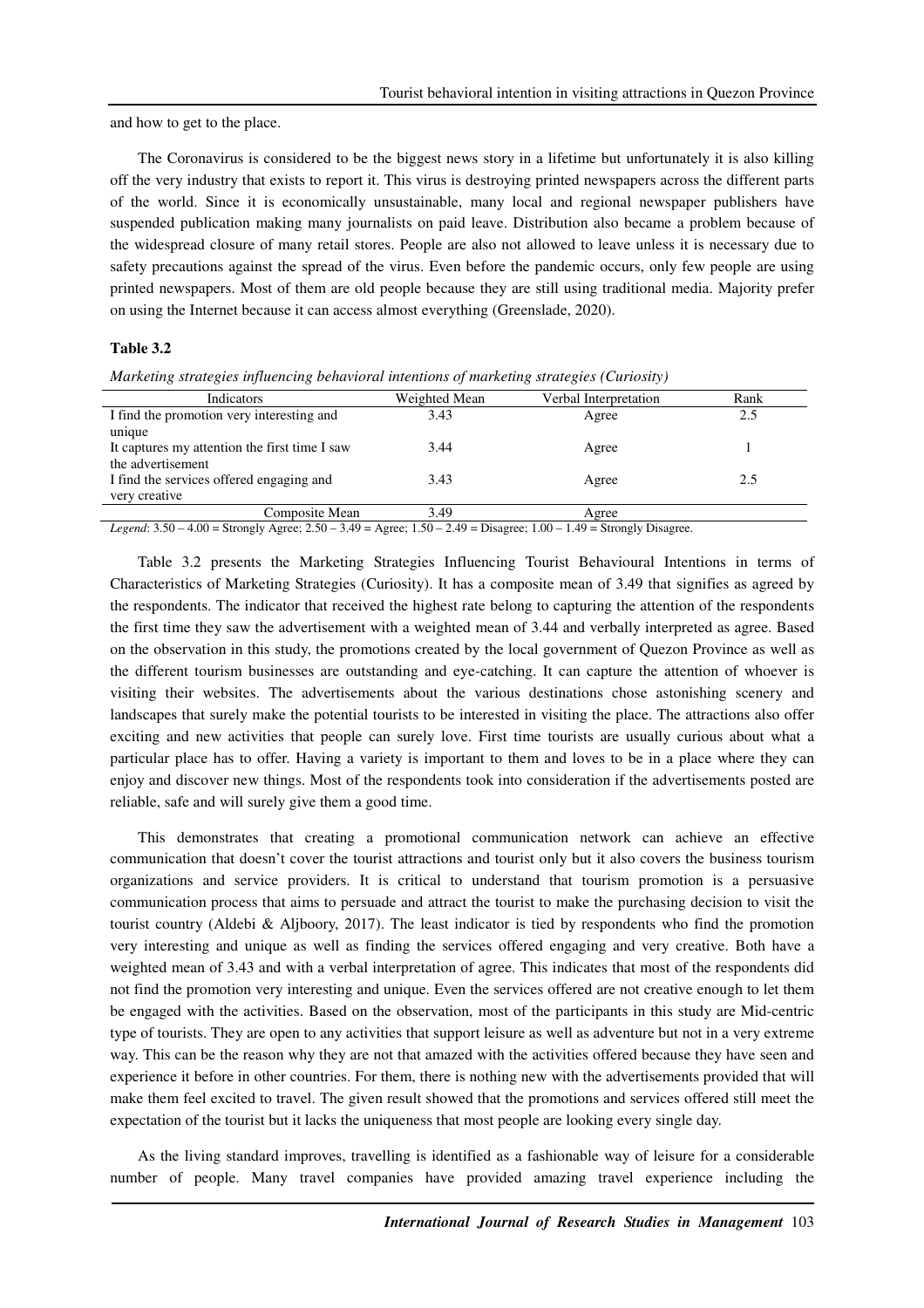accommodation, activities, landscape and food. With various tourism companies emerged, the level of competition grew higher making it hard for small travel businesses to keep up with their competitors. The promotion can only stand out if the travel website is designed professionally and offers valuable content. The videos posted can also be a powerful strategy to promote and impress people. Photos of wonderful travel experiences must be showcase on social media to increase awareness of the travel business. At the same time, developing a customized and unique company logo can market the brand online creatively (Echo, 2020).

## **Table 3.3**

*Marketing strategies influencing behavioral intentions of marketing strategies (Affective Domain)* 

| Indicators                            | Weighted Mean | Verbal Interpretation                                                                                                                                                                                                                                                                                                                                                      | Rank |
|---------------------------------------|---------------|----------------------------------------------------------------------------------------------------------------------------------------------------------------------------------------------------------------------------------------------------------------------------------------------------------------------------------------------------------------------------|------|
| I learn to appreciate the environment | 3.48          | Agree                                                                                                                                                                                                                                                                                                                                                                      | 2.5  |
| with the advertisement provided       |               |                                                                                                                                                                                                                                                                                                                                                                            |      |
| There are many lessons I can learn by | 3.49          | Agree                                                                                                                                                                                                                                                                                                                                                                      |      |
| visiting the destination              |               |                                                                                                                                                                                                                                                                                                                                                                            |      |
| The platform helped me to build       | 3.48          | Agree                                                                                                                                                                                                                                                                                                                                                                      | 2.5  |
| emotional connection with the         |               |                                                                                                                                                                                                                                                                                                                                                                            |      |
| destination                           |               |                                                                                                                                                                                                                                                                                                                                                                            |      |
| Composite Mean                        | 3.48          | Agree                                                                                                                                                                                                                                                                                                                                                                      |      |
|                                       |               | $I_{\text{non}}$ , $I_{\text{on}}$ , $I_{\text{on}}$ $I_{\text{on}}$ $I_{\text{on}}$ , $I_{\text{on}}$ , $I_{\text{on}}$ , $I_{\text{on}}$ , $I_{\text{on}}$ , $I_{\text{on}}$ , $I_{\text{on}}$ , $I_{\text{on}}$ , $I_{\text{on}}$ , $I_{\text{on}}$ , $I_{\text{on}}$ , $I_{\text{on}}$ , $I_{\text{on}}$ , $I_{\text{on}}$ , $I_{\text{on}}$ , $I_{\text{on}}$ , $I_{$ |      |

*Legend*: 3.50 – 4.00 = Strongly Agree; 2.50 – 3.49 = Agree; 1.50 – 2.49 = Disagree; 1.00 – 1.49 = Strongly Disagree.

Table 3.3 displayed the Marketing Strategies Influencing Tourist Behavioural Intentions in terms of Characteristics of Marketing Strategies (Affective Domain). The composite mean is 3.48 that is verbally interpreted as agree. Majority of the respondents rated the highest indicator of learning many lessons by visiting the destination with a weighted mean of 3.49 and verbally interpreted as agree. This means that many respondents did not only enjoyed their stay but also learned valuable lessons that they can apply in their life. The activities in the destinations taught majority of the respondents how to appreciate more the natural surroundings. They have a better understanding now why it's important to sustain and kept it well maintained because they personally experience how it's like staying in a natural paradise. They witnessed how the locals are celebrating their festivals, attending religious activities or by just living their daily lives. Based on the observation, respondents also build long lasting relationship with the people they met whether it is the other tourists and also the local people. Respondents visit certain place because travelling give them the time to get to know their selves better. The activities let them widen their knowledge and understanding about the culture of the province.

There are many life lessons to learn from travelling. It is considered as one of life's greatest teachers that can change someone's life. One of the greatest lessons in travelling is to realize that having material things does not provide long lasting happiness but experiences. Travelling also let someone to leave their comfort zone in order to expand their horizon. Being immersed with different culture's history, language, customs and cuisine teach the value of humility. Tourists are able to understand how lucky they are to explore the beauty of the world and witness how fragile the planet already. Travel teaches people to be spontaneous, confident and independent as they embark to a new and exciting journey (Smith, 2019). The least indicator was tied by respondents appreciating the environment with the advertisement provided and the platform helped them to build emotional connection with the destination. Both indicators received a weighted mean of 3.48 as verbally interpreted as agree. This indicates that respondents are still looking for something besides the promotion that they saw in the websites to fully appreciate the environment and build emotional connection with the destination. The result still turned out to be positive and that only means that respondents see the effort of the management to creatively feature their destinations. The respondents are always looking for a place they can build emotional connection too. Most of them are in the age of being young adult. They still have a lot to learn about life and travelling will be there to teach them. This is why it is a great deal for them to choose their destination very careful. They want to visit the place not only to have fun but also to make a change for themselves and to the environment.

It is essential to tourism the quality of the environment both natural and man-made. Tourism on the other hard has the potential to give beneficial effects on the environment by raising awareness to environmental protection and conservation. It can serve as a tool to finance protection of natural areas and increase economic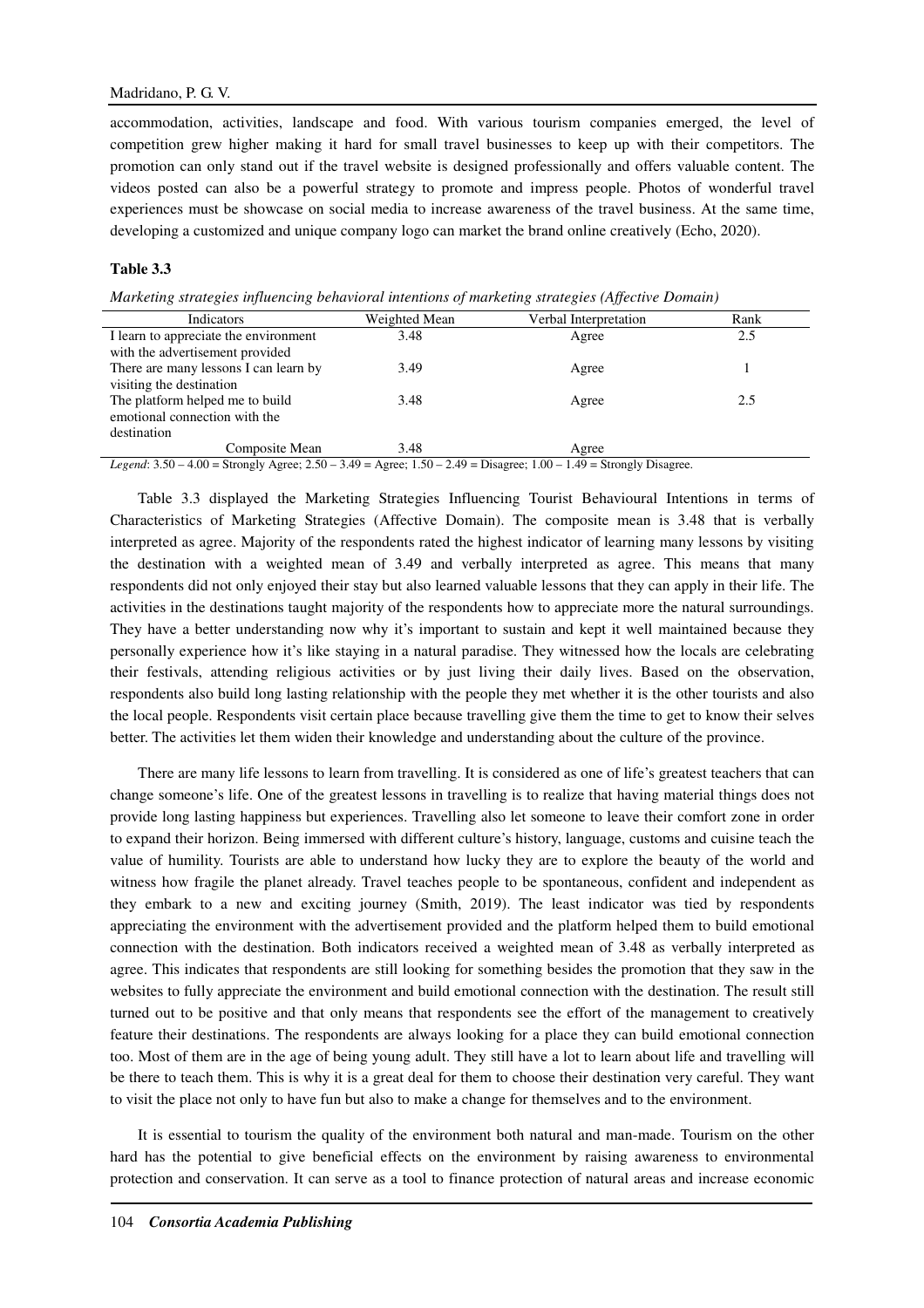importance (Stainton, 2019). Furthermore, Emotional Capital means creating positive emotion through connection and experience. Emotions are the feelings that allow someone to experience the highs and the lows of life. By being aware that human beings are truly emotional, it can be a source of real competitive advantage and growth to the business. Promotions must be able to encourage the emotional connections between users, products and experiences to understand what impacts all users (Topp, 2018).

#### **Table 3.4**

*Marketing strategies influencing behavioral intentions of marketing strategies (Creating Motivation to Act)* 

| Indicators                                 | Weighted Mean | Verbal Interpretation | Rank |
|--------------------------------------------|---------------|-----------------------|------|
| I am motivated to be engage in conserving  | 3.51          | <b>Strongly Agree</b> |      |
| the environment and historical heritage    |               |                       |      |
| The promotion tells me how I can make a    | 3.42          | Agree                 |      |
| difference to protect the environment      |               |                       |      |
| It makes my travel a worthwhile experience | 3.52          | <b>Strongly Agree</b> |      |
| Composite Mean                             | 3.49          | Agree                 |      |
| .                                          | $-1$          | .                     |      |

*Legend*: 3.50 – 4.00 = Strongly Agree; 2.50 – 3.49 = Agree; 1.50 – 2.49 = Disagree; 1.00 – 1.49 = Strongly Disagree.

Table 3.4 presents the Marketing Strategies Influencing Tourist Behavioral Intentions in terms of Characteristics of Marketing Strategies (Creating Motivation to Act). It has a composite mean of 3.49 and with a verbal interpretation of Agree by the respondents. The top indicators are respondents that felt their travel is a worthwhile experience with a mean score of 3.52 and assessed as strongly agreed. It is then followed by being motivated to be engage in conserving the environment and historical heritage getting a weighted mean of 3.51 verbally interpreted as strongly agree. This demonstrates that majority of the respondents consider their stay in the destination a very meaningful experience. They experience a one-of-a kind event in their life that let them grow as a person. The respondents felt that their vacation was worth their time and money. The province was gifted with beautiful natural areas, historical places, abundant culture, delicious food and clean beach. It is observed that respondents were not bored during their stay because the activities cater to everyone. Being exposed to new things makes them eager to explore the place and see its beauty personally. They are happy and satisfied with their vacation and are willing to give a positive reviews and recommendation to their friends and families.

The pursuit of happiness is the main focus of people's lives in the modern age. Therefore, measuring tourism satisfaction is very vital because satisfied tourist stay longer, spend more and come back. They also promote their experience to social media and online ratings thereby contributing to business and destination competitiveness. In order to measure tourism satisfaction there are some key elements to be considered. It includes expectation versus reality on how their expectations are met or not. Satisfaction must also be measured for every part of the experience in terms of transportation, immigration, accommodation, food & beverage and feature experiences. High-quality experiences make people happy and not high-cost experiences because most of the time the product does not seem to be worth the cost (Usanne, 2020).

The least indicator belongs to promotion being able to tell the respondents how they can make a difference to protect the environment with 3.42 weighted mean as agreed by the respondents. Based on the observation, the respondents thought that the promotions did not give the information clearly about their role in protecting the environment when they visit the place. Respondents are fully aware about what's happening in the world. They know how important it is to conserve and take good care of the environment. Providing complete information about the destination and how the activities can support and make a difference attracts a lot of tourist. Besides being eco-friendly, respondents in this study wants to spend their hard earned money to something meaningful. The respondent's intention is not only seeking a break from their busy life. They also want to know whether the activities they will take in the destination can conserve or may harm the environment in order to make a change ahead of time.

Furthermore, the relationship between tourism and sustainability is very important to the role of tourism and travel in the global economy. Some of the sustainable tourism that is provided to the tourist includes volunteer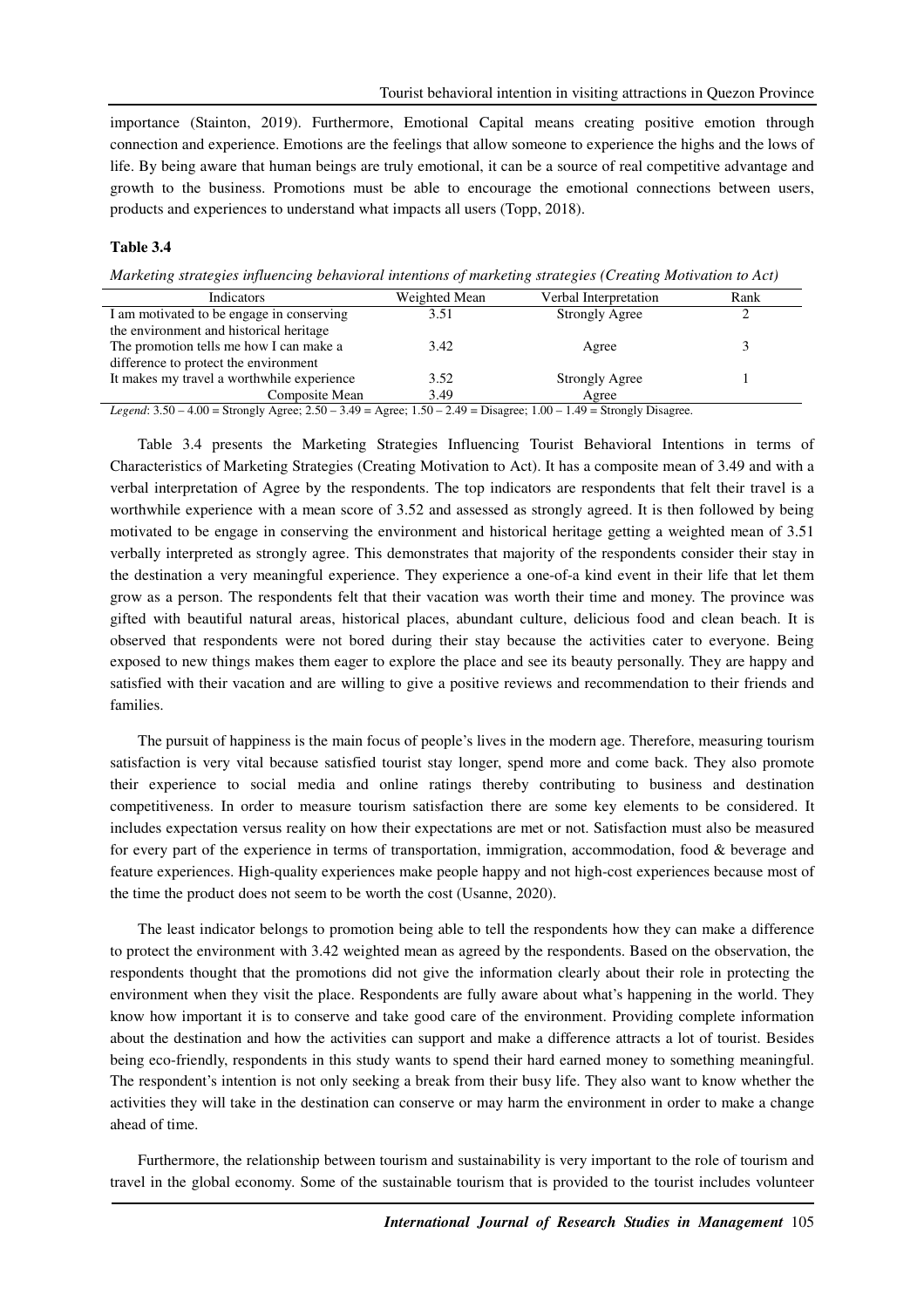tourism and indigenous tourism. Green Advertisings are increasingly important and adopting social marketing practices can be useful to bring about changes in behaviour when promoting sustainable tourism (Bonilla et al., 2019).

#### **Table 3.5**

*Marketing strategies influencing behavioral intentions of marketing strategies (Giving Opportunities to Act)* 

| Indicators                                  | Weighted Mean | Verbal Interpretation | Rank |
|---------------------------------------------|---------------|-----------------------|------|
| It gives me the chance to do volunteer      | 3.31          | Agree                 |      |
| work to help the environment while on       |               |                       |      |
| vacation                                    |               |                       |      |
| I find the activities using native products | 3.43          | Agree                 |      |
| and services greatly support the local      |               |                       |      |
| community                                   |               |                       |      |
| It lets me understand other culture by      | 3.48          | Agree                 |      |
| engaging with it                            |               |                       |      |
| Composite Mean                              | 3.41          | Agree                 |      |

*Legend*:  $3.50 - 4.00 =$  Strongly Agree;  $2.50 - 3.49 =$  Agree;  $1.50 - 2.49 =$  Disagree;  $1.00 - 1.49 =$  Strongly Disagree.

Table 3.5 presents the Marketing Strategies Influencing Tourist Behavioral Intentions in terms of Characteristics of Marketing Strategies (Giving Opportunities to Act) with a composite mean of 3.41 as verbally interpreted as agreed by the respondents. The highest rated indicators belong to respondents being able to understand other culture by engaging with it that has a weighted mean of 3.48 as agreed by the respondents, followed by activities that use native products and services greatly supports the local community with a mean score of 3.43 as agreed by the respondents. Based on the observation, respondents were able to fully understand other cultures because of travelling. By being there in the place personally gave them the opportunity to spend time with the local people and learn some words in their native language, what they do for a living and their culture. In addition, the activities in the destination let the respondents be engaged and discover new things. The activities offered to them paved the way in the introduction of how the society behaves and works in particular surroundings. It opened their mind to learn from the local people how they view life. Even though the respondents came from different background or even Nationalities, there are still similarities that everyone possessed. That is the virtue of humanity, kindness and love for the environment.

In relation to this, tourism plays an important role in the development of economy of both developing and developed countries. It can be seen that the growth of tourism industry and foreign exchange earnings is faster than any other industry. It has a great potential to become the economy driver because it can alleviate poverty and ensure growth with equity. Tourism helps in preserving the nature's beauty, cultural heritage, tradition of soil and strengthens the national integration and universal brotherhood. The travel decision of the tourist is highly influenced by the attractiveness of a tourism destination. This in turn encourages people to visit and spend time at the destination (Jayaprakash, 2016).

The least indicator is about the chance given to respondents to do volunteer work to help the environment while on vacation. It is rated with a weighted mean of 3.31 verbally interpreted as agree. This result demonstrates that respondents are not able to do volunteer work fully to help the environment during their stay. The destinations have provided them activities that are fun and exciting. However, majority of the respondents are expecting that their vacation will be somehow different from other vacation they acquired for the past years. They wanted to be involved in doing volunteer work that helps not only the environment but the local people. As observed, majority of the respondents are advocate of environment conservation and humanity. Therefore, their stand on making travel destination choices is highly influenced by these two elements. The destinations are practicing conservation and recycling but respondents want to see more in the province. By participating to do volunteer work, they can make a difference to help the destination for the better.

Voluntourism in the Philippines is a new travel trend. More local travellers are doing voluntourism events to nearby underprivileged communities and extending as far as provinces in Mindanao. It is a combination of two words- volunteerism and tourism. In the Philippines, it is primarily done by local travellers organizing an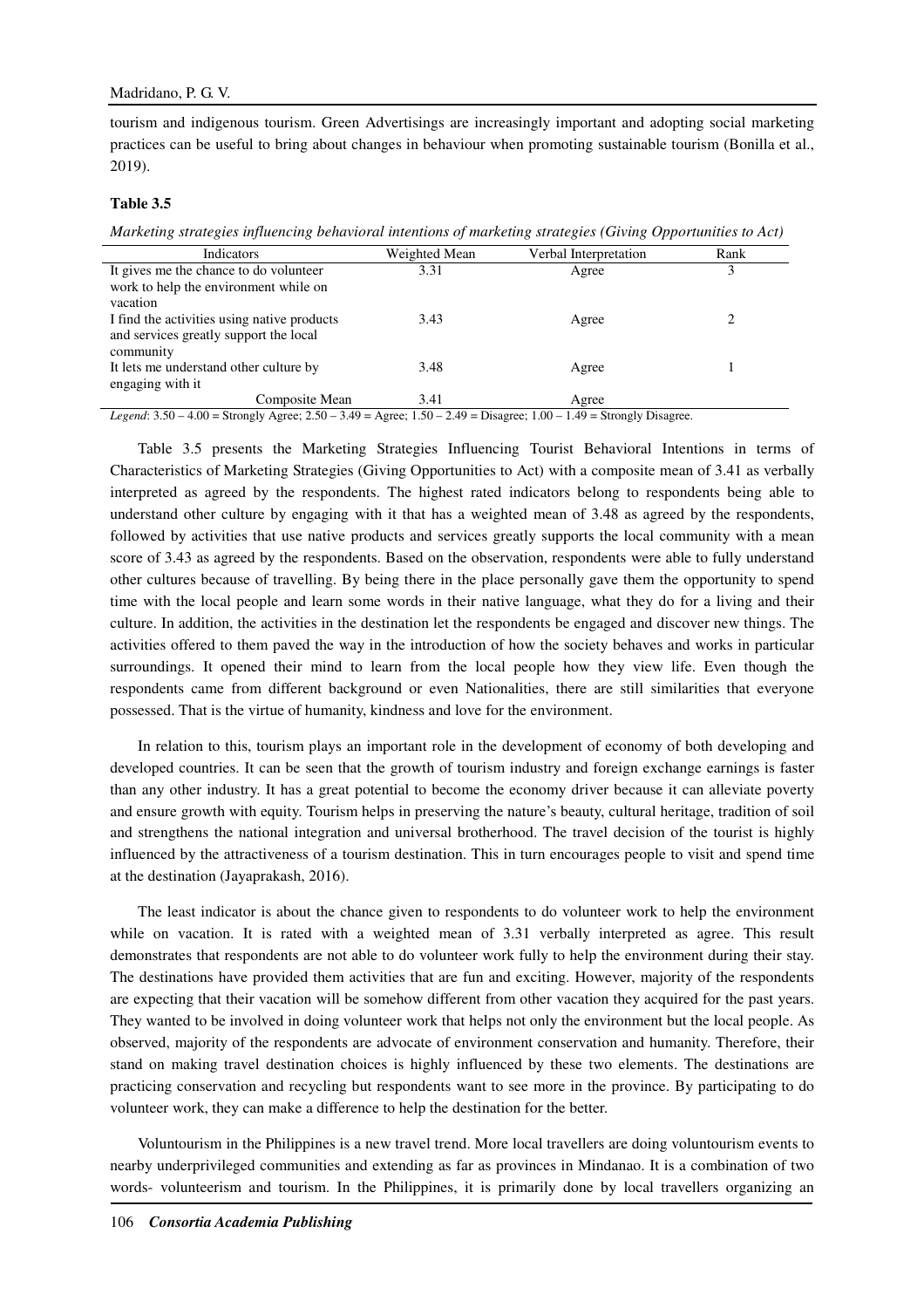outreach or charity program in a selected school or barangay in a province at least for a day to do this activity. Then the remaining days of the trip will be for visiting tourist attractions. It is commonly organized by small non-profit groups or casual backpackers on their free schedule which is why it is not usually publicized and heard of. It allows people to travel cheaply since they are travelling in a group. A great example is camping in Salibungot Beach in Jomalig, Quezon Province, a 10 hour land and boat ride away from Manila to give school supplies, groceries, medicines and other items to a community in a nearby island. Besides being welcomed by the pleasant view of the golden beach and pristine waters of Jomalig Island, tourists meet new friends and observe first-hand the life outside the comforts of urban community (Cortes, 2016).

#### **Table 3.6**

*Marketing strategies influencing behavioral intentions of marketing strategies (Evaluation and feedback)* 

| Indicators                                                                                                                                       | Weighted Mean | Verbal Interpretation | Rank |
|--------------------------------------------------------------------------------------------------------------------------------------------------|---------------|-----------------------|------|
| My questions and reviews about the                                                                                                               | 3.44          | Agree                 |      |
| place are responded quickly and in                                                                                                               |               |                       |      |
| professional manner                                                                                                                              |               |                       |      |
| I find the management very helpful to                                                                                                            | 3.40          | Agree                 |      |
| answer my inquiries and provide                                                                                                                  |               |                       |      |
| solution to improve their service                                                                                                                |               |                       |      |
| I find the website user friendly and                                                                                                             | 3.46          | Agree                 |      |
| open for any inquiries anytime                                                                                                                   |               |                       |      |
| Composite Mean                                                                                                                                   | 3.43          | Agree                 |      |
| $I_{0.000}$ $(1.250 - 4.00 -$ Strongly $\Lambda$ grov $(2.50 - 2.40 - \Lambda)$ grov $(1.50 - 2.40 -$ Disearce: 1.00 $(1.40 -$ Strongly Disearce |               |                       |      |

*Legend*: 3.50 – 4.00 = Strongly Agree; 2.50 – 3.49 = Agree; 1.50 – 2.49 = Disagree; 1.00 – 1.49 = Strongly Disagree.

Table 3.6 presents the Marketing Strategies Influencing Tourist Behavioral Intentions in terms of Characteristics of Marketing Strategies (Evaluation and Feedback) with a composite mean of 3.43 and verbally interpreted as agreed by the respondents. The indicators that received the majority of the rates are having the website user friendly and open for any inquiries anytime with a weighted mean of 3.46 as agreed by the respondents. Next will be having the respondent's questions and reviews about the place are responded quickly and in professional manner with a mean score of 3.44 and verbally interpreted as agreed. This explains that the websites about the destinations in the province are easy to use and understand. It can be accessed anytime and responded quickly by the person in charge in the website. Most of the respondents value convenience and efficiency when looking for their next vacation. Since almost everyone is using the Internet, every potential customer will be on a look-out researching for the best travel destination, service and competitive price. As notice by the majority of the respondents, the websites are very appealing using captivating images and videos that promote the beauty of the natural areas and other attractions. In terms of the technicalities, they did not have a hard time to look for all the important information they need about the place. It has valuable content and does not need complicated things before it can operate.

Developing an effective web design for a site is a one way to get the attention of potential buyers. In order to engage more visitors to stay on the page and turn them into customers, a website must be built to capture the interest on the user's part. Having a well-defined navigation route throughout the website makes it easier for the users to reach the desired call to action. Various methods of accessible calls to action include buttons for sign-up, buy now and know more about the service. Likewise, choosing the right combination of visual images, content and other tools can make the user stay interested. A user-friendly website does not only attract more visitors but it can also help in generating revenue. Finally, a visually appealing website that consists of natural flow of navigation and easy to read content will be recommended by more people. Thus, it can boost the impact of the marketing techniques (Free Web Shop, 2015).

The indicator that received the lowest rate is how respondents find the management very helpful in answering their inquiries and provide solution to improve their service with a weighted mean of 3.40 verbally interpreted as agreed. This suggests that most of the respondents felt that the management who handle the place was not able to provide the necessary help they expect. Just like the previous indicators that got the least rate in other categories, it still received a positive result. As observed in this study, the management still manage to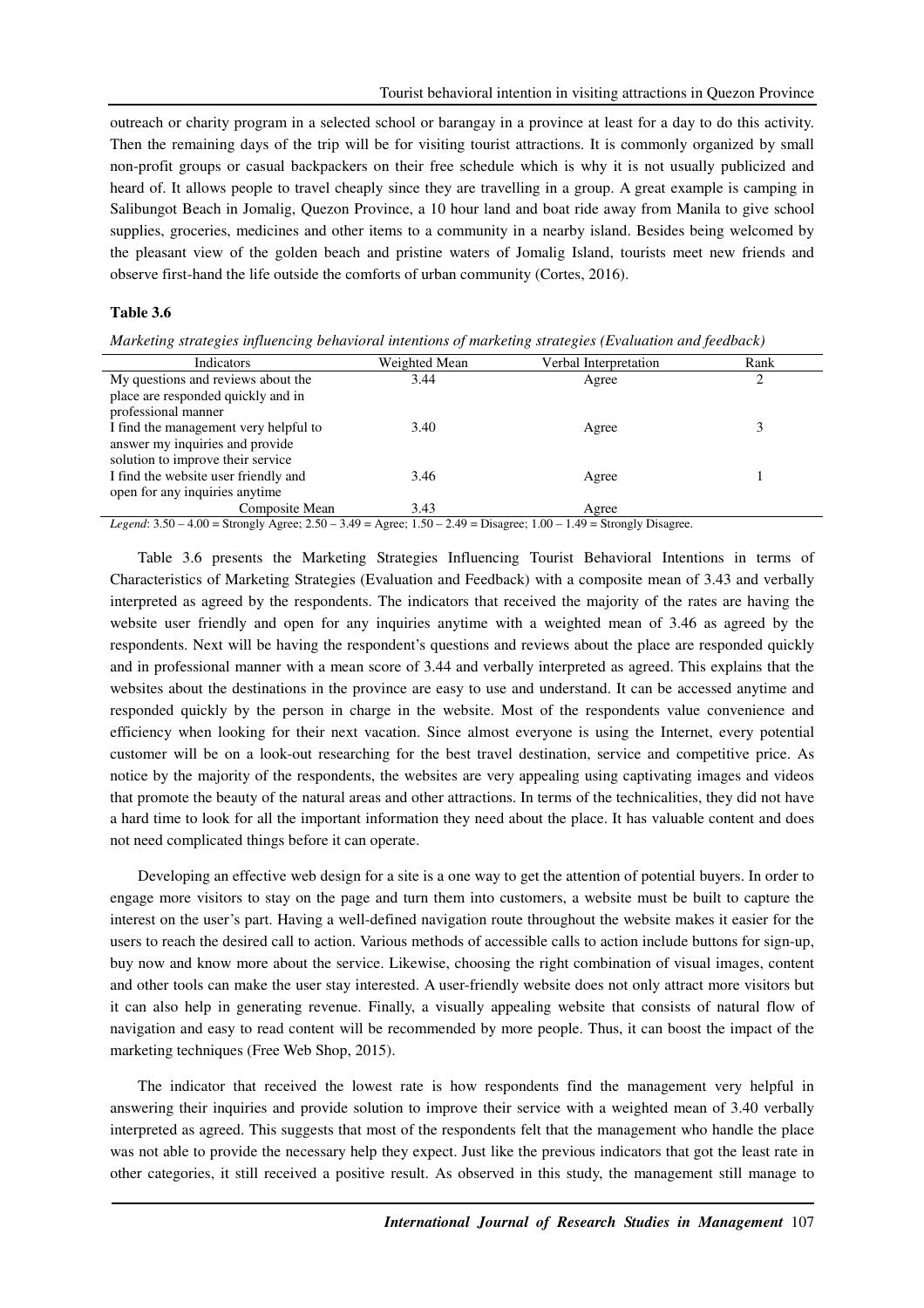## Madridano, P. G. V.

assist the respondents during their stay but it's not what they expect. Satisfaction in life is mainly a personal and subjective opinion. Some may find the service very helpful and exceed their expectation while for some, it maybe ordinary to them since they have felt it before. The most important thing when giving assistance to the guest or face with a difficult situation is to make sure that the staff or the crew can handle it professionally. Furthermore, it is essential to ensure that the guests are properly accommodated with their concern to avoid any complaints and negative reviews.

With regards to this topic, understanding the meaning of satisfaction in the tourism and hospitality industry has been further investigated for controllable items such as standard of the services offered, cleanliness, availability of information and prices and for uncontrollable items such as culture, scenery and weather. Some researchers argue that any study with regards to satisfaction on uncontrollable items is limited because of the difficulty in taking corrective action when dissatisfaction with such items occurs. Furthermore, satisfaction is also studied as a way to improve products and services and effectively design management as well as marketing strategies (Disegna & Osti, 2016).

## **Table 3.7**

|  | Summary table on the marketing strategies influencing tourist behavioral intentions |  |  |  |  |
|--|-------------------------------------------------------------------------------------|--|--|--|--|
|  |                                                                                     |  |  |  |  |

| Indicators                                     | Weighted Mean | Verbal Interpretation | Rank |
|------------------------------------------------|---------------|-----------------------|------|
| <b>Marketing Tools</b>                         | 3.16          | Agree                 | O    |
| <b>Characteristics of Marketing Strategies</b> |               |                       |      |
| Curiosity                                      | 3.49          | Agree                 | 1.5  |
| Affective Domain                               | 3.48          | Agree                 |      |
| Creating Motivation to Act                     | 3.49          | Agree                 | 1.5  |
| Giving Opportunities to Act                    | 3.41          | Agree                 |      |
| <b>Evaluation and Feedback</b>                 | 3.43          | Agree                 |      |
| Composite Mean                                 | 3.41          | Agree                 |      |

*Legend*: 3.50 – 4.00 = Strongly Agree; 2.50 – 3.49 = Agree; 1.50 – 2.49 = Disagree; 1.00 – 1.49 = Strongly Disagree.

Table 3.7 shows the summary table on the Marketing Strategies influencing Tourist Behavioural Intentions with a composite mean of 3.41 and verbally interpreted as agree. The top indicators who got the highest rates belong to curiosity and creating motivation to act that is tied with a weighted mean of 3.49 as agreed by the respondents. It is followed by affective domain that has a mean score of 3.48 verbally interpreted as agree. The result explains that the main factors that influence them to choose a certain destination were to have a very appealing marketing promotion. It should be something that can captures their attention right away. Another reason is because the activities offered in the destination showed the tourist's role in conserving the environment and historical heritage. Based on the observation, most of the respondents have a strong advocate and will about sustainable tourism. They are actively involved to make their vacation not only a time for relaxation and leisure but also spread positivity and kindness to everyone they meet as well as conserving the environment. The services offered are very creative and give the respondents the freedom to choose what they like to do. The destination gave them a valuable experience and happy memories they can share to other people.

Furthermore, some keys to promote sustainable tourism include spreading the word in social networks about the local produce in such areas which can attract people. While doing this, the government should implement strict laws such as banning of plastic products, encouraging recycled products, ban pollution at sea, hotels and resorts. There should be a limit on the number of tourist allowed to prevent overcrowding that could lead to mismanagement. Applying these steps can curb the environmental pollution in the tourist spots (The Tourism Trust, 2017). Whereas, the least indicators were evaluation and feedback with 3.43 mean score as verbally interpreted as agreed, followed by giving opportunities to act with a weighted mean of 3.41 as agreed by the respondents, then marketing tools getting the lowest rate of 3.16 that is also verbally interpreted as agreed.

The given result shows that most of the respondents only decide to travel if they have the reason and the intention to visit the place. Regardless of the marketing tools available to them, they will only choose a certain place if the destination is worth visiting for. Most of the respondents are considered as Millennial, they gave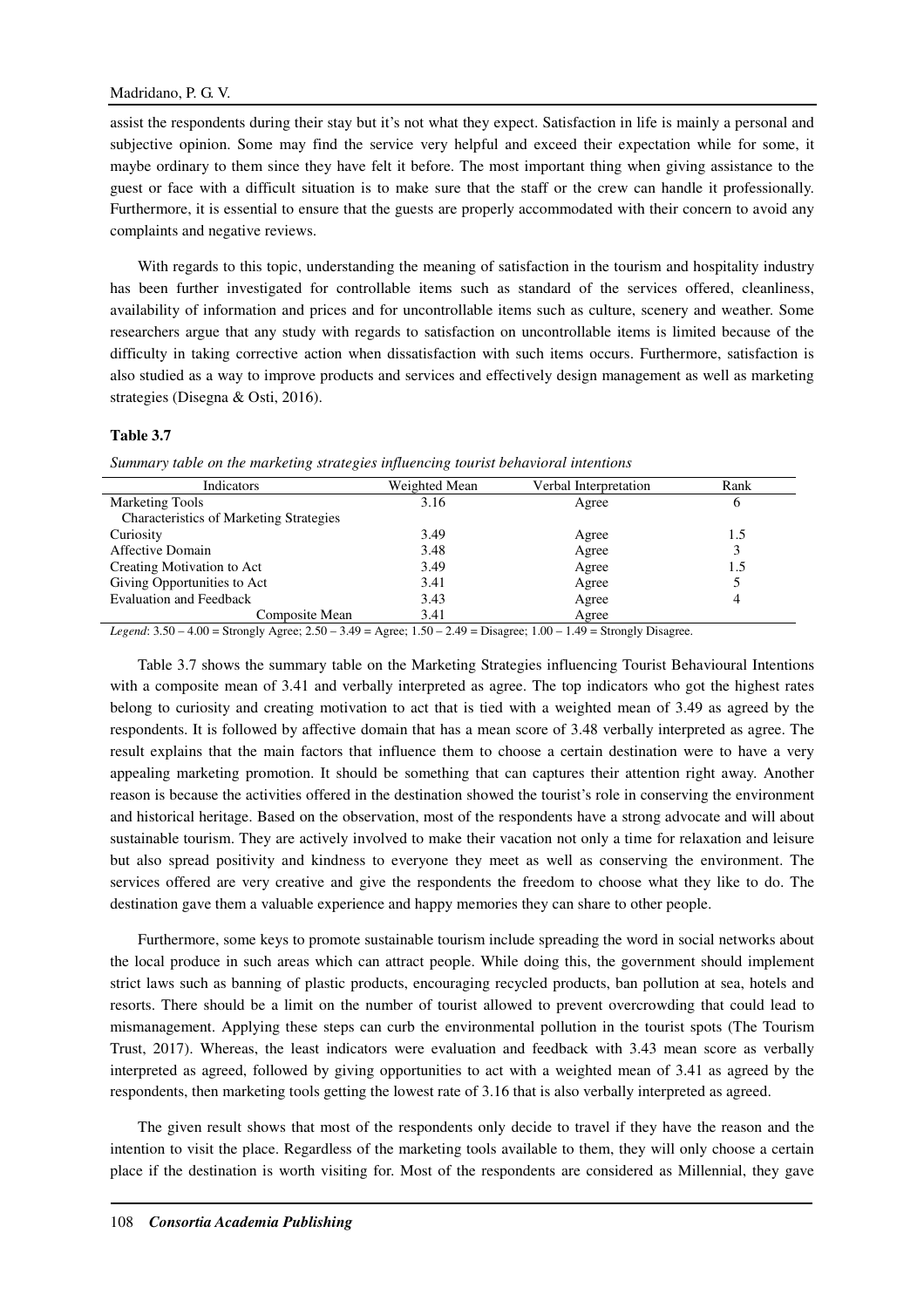importance on practicality and their feelings before making any decisions. That includes choosing when, where and how they will travel. They are the types of people who are very much aware about the different issues faced by the world and the environment. They are more concern about how much valuable experience a destination can give to them. They are also the age group that are very resourceful. Even if the Internet is not available they are flexible enough to use other means of marketing tools.

What Millennial Generation is looking for when choosing a place to travel is the authenticity of the place, this factor can be fulfilled if local cultural experiences and access to inherent local activities are available for them. In a study, 62% of U.S respondents strongly agreed that the most important factor when they travel is to experience the authentic culture of the place. Millennials crave for uniqueness and they will not usually choose a seven day cruise to the Bahamas but rather they will travel to learn, see, do, eat and experience all the destination has to offer. In addition, social media and technology is also an important factor for millennial traveller's destination expectations. Although they are willing to have a break on using technology, they expect great Wi-Fi, apps and accessibility through different technology channels. As a matter of fact, the favourite hotel perks for leisure travel is having a fast and free Wi-Fi. Other important factors for Millennials are the ability to make friends, partying and shopping experience (Richard, 2017).

#### **Table 4**

*Difference of responses on the assessment on tourist behavioral intentions when grouped according to profile* 

| Variables/Items                     | $F$ -value | $p$ -value | Interpretation  |
|-------------------------------------|------------|------------|-----------------|
| Sex                                 |            |            |                 |
| <b>Outcome Quality</b>              | 1.211      | .228       | Not Significant |
| <b>Physical Environment Quality</b> | 0.855      | .394       | Not Significant |
| <b>Tourist Satisfaction</b>         | 0.936      | .350       | Not Significant |
| Place Identity                      | 0.387      | .699       | Not Significant |
| Place Dependence                    | 1.166      | .245       | Not Significant |
| Intention to Recommend              | 1.316      | .190       | Not Significant |
| Intention to Visit                  | 1.105      | .271       | Not Significant |
| Civil Status                        |            |            |                 |
| <b>Outcome Quality</b>              | 1.407      | .248       | Not Significant |
| <b>Physical Environment Quality</b> | 0.590      | .555       | Not Significant |
| <b>Tourist Satisfaction</b>         | 1.256      | .287       | Not Significant |
| Place Identity                      | 2.413      | .092       | Not Significant |
| Place Dependence                    | 1.115      | .330       | Not Significant |
| Intention to Recommend              | 2.599      | .077       | Not Significant |
| Intention to Visit                  | 1.237      | .293       | Not Significant |
| Age                                 |            |            |                 |
| <b>Outcome Quality</b>              | 1.551      | .177       | Not Significant |
| <b>Physical Environment Quality</b> | 0.910      | .476       | Not Significant |
| <b>Tourist Satisfaction</b>         | 2.438      | .036       | Significant     |
| Place Identity                      | 1.998      | .081       | Not Significant |
| Place Dependence                    | 0.816      | .540       | Not Significant |
| Intention to Recommend              | 2.433      | .037       | Significant     |
| Intention to Visit                  | 0.620      | .685       | Not Significant |
| Annual Income                       |            |            |                 |
| <b>Outcome Quality</b>              | 0.806      | .583       | Not Significant |
| <b>Physical Environment Quality</b> | 1.406      | .206       | Not Significant |
| <b>Tourist Satisfaction</b>         | 1.547      | .154       | Not Significant |
| Place Identity                      | 0.843      | .553       | Not Significant |
| Place Dependence                    | 1.255      | .276       | Not Significant |
| Intention to Recommend              | 1.619      | .133       | Not Significant |
| Intention to Visit                  | 0.957      | .465       | Not Significant |
| Type of Tourist                     |            |            |                 |
| <b>Outcome Quality</b>              | 1.253      | .212       | Not Significant |
| <b>Physical Environment Quality</b> | 0.110      | .912       | Not Significant |
| <b>Tourist Satisfaction</b>         | 0.482      | .630       | Not Significant |
| Place Identity                      | 0.189      | .850       | Not Significant |
| Place Dependence                    | 0.449      | .654       | Not Significant |
| Intention to Recommend              | 0.279      | .780       | Not Significant |
| Intention to Visit                  | 1.043      | .299       | Not Significant |
|                                     |            |            |                 |

*International Journal of Research Studies in Management* 109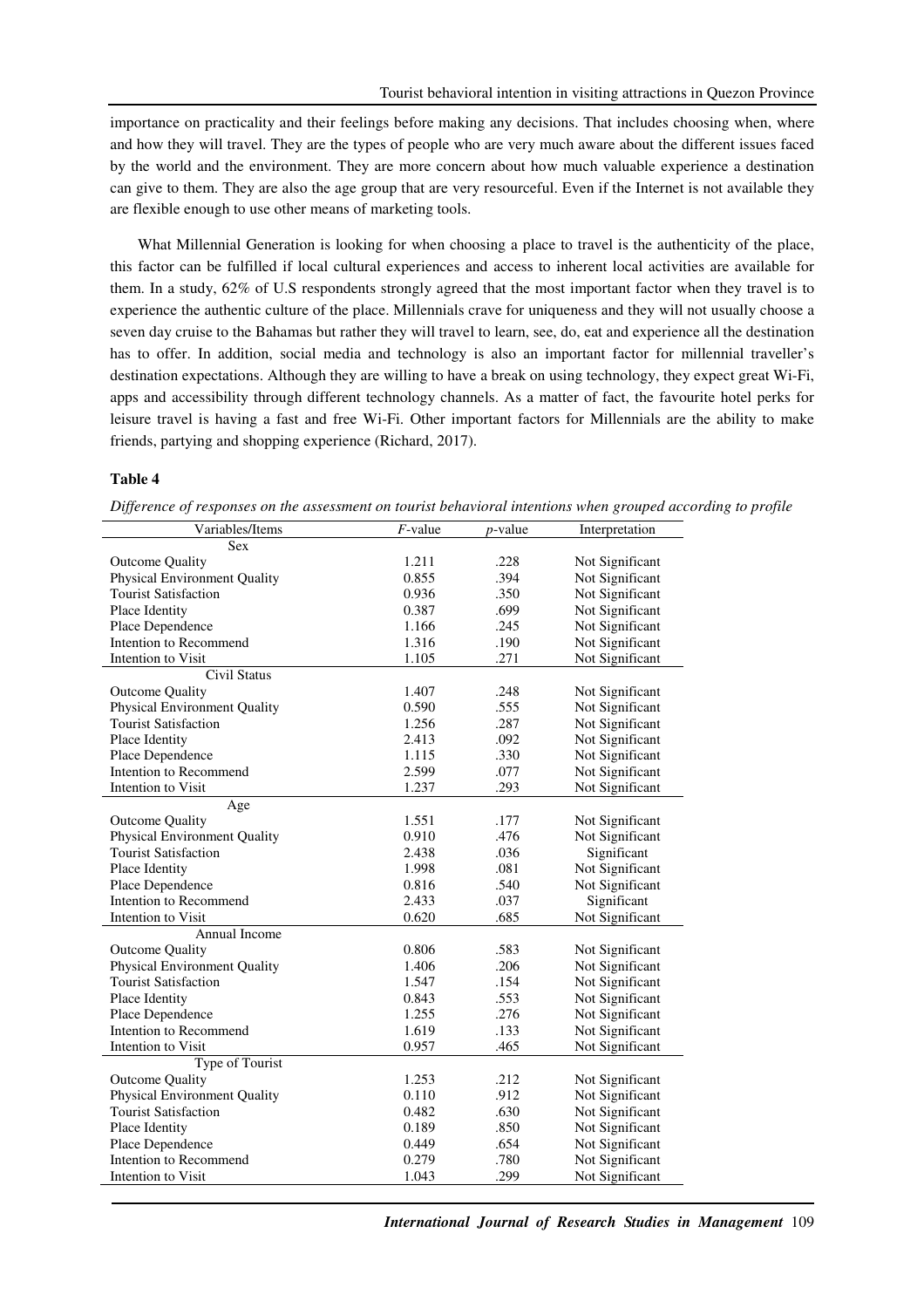#### Madridano, P. G. V.

## **Table 4** continued

| 100010 - 100011011100                 |                 |            |                 |
|---------------------------------------|-----------------|------------|-----------------|
| Variables/Items                       | <i>F</i> -value | $p$ -value | Interpretation  |
| <b>Highest Educational Attainment</b> |                 |            |                 |
| <b>Outcome Quality</b>                | 1.200           | .312       | Not Significant |
| <b>Physical Environment Quality</b>   | 2.292           | .061       | Not Significant |
| <b>Tourist Satisfaction</b>           | 2.585           | .039       | Significant     |
| Place Identity                        | 4.165           | .003       | Significant     |
| Place Dependence                      | 4.139           | .003       | Significant     |
| Intention to Recommend                | 1.855           | .120       | Not Significant |
| Intention to Visit                    | 2.002           | .096       | Not Significant |

*Legend*: Significant at *p*-value < .05.

Table presents the comparison of responses on the assessment of tourist behavioral intentions. It was observed that there was a significant difference when grouped according to age on tourist satisfaction (.036) and intention to recommend (.037) since the computed p-values were less than .05 alpha level. This means that the responses vary significantly and based from the post hoc test conducted, it was found out that respondents whose age bracket are 46 to 55 years old have high level of tourist behavioral intentions on tourist satisfaction and intention to recommend.

The result explains that respondents under the age of 46-55 or Gen X are considered to have a high level of tourist behavioral intentions on tourist satisfaction and intention to recommend. This means that this is the age group that highly gives importance on being satisfied during their vacation. This is the age group that wants to make sure that they get what they paid for. Most of the people in this age are usually the parents of the Gen Y or Millennial (age 24-39) which heavily influence their children from being practical and valuing the best quality in every purchase. Gen X is in the age of having a lot of financial responsibilities whether it is struggling with their family or careers. They don't usually spend their vacation as much as they want because of their complicated schedules but when they do get the chance, they want to make sure that it will be the best vacation. Once they are satisfied with their experience, there is a great chance that they will encourage their friends and family about the place. Online Reviews may also be part of their way to share their experience with other people.

According to the study made by Expedia Media Solutions, it revealed insights about the motivations and mindset of British, French and German travelers across generations which include Baby Boomers, Generation X, Millennials and Generation Z. In the case of Generation X (born early 1660s to late 1970s), they are family-oriented travelers who use reviews and informative brand content during the planning process. Since they are the type who wants to make the best out of their spending, marketers should consider highlighting value-driven messaging and informative reviews to influence this generation to purchase. 85 percent read reviews of places they want to visit before making a decision. They also rely heavily on online travel agents, travel review sites and search engines when planning a trip. Even though that budget is not their primary factor compared to younger generations, they still prioritize deals and look for value. In addition, less than 30 percent of Gen X already decided on a destination when they decide to go on a trip and 55 percent said they need some help and inspiration when they start on planning a trip (Globe Trender, 2017).

Based on the result of the study, the researcher theorized the influence of age specifically the Generation X when it comes to the level of satisfaction of tourist and intention for recommendation. It is called the Gen X High Level of Tourist Satisfaction and Intention to Recommend. This means that people under Generation X tend to give importance on the satisfaction that they can receive when choosing a destination for vacation and once they are satisfied, they give positive recommendations to other people especially those that are close to them. As their generation tends to be very practical in all aspects of life, they value the money they spent which includes choosing high quality service on their vacation. The satisfaction they get from their experience will influence them to give positive recommendation to other people.

As to highest educational attainment, there were significant difference on tourist satisfaction (.039), place identity (.003) and place dependence (.003) because the computed p-values were less than the significance level. This only implies that the responses differ statistically. Based from the post hoc test conducted, respondents who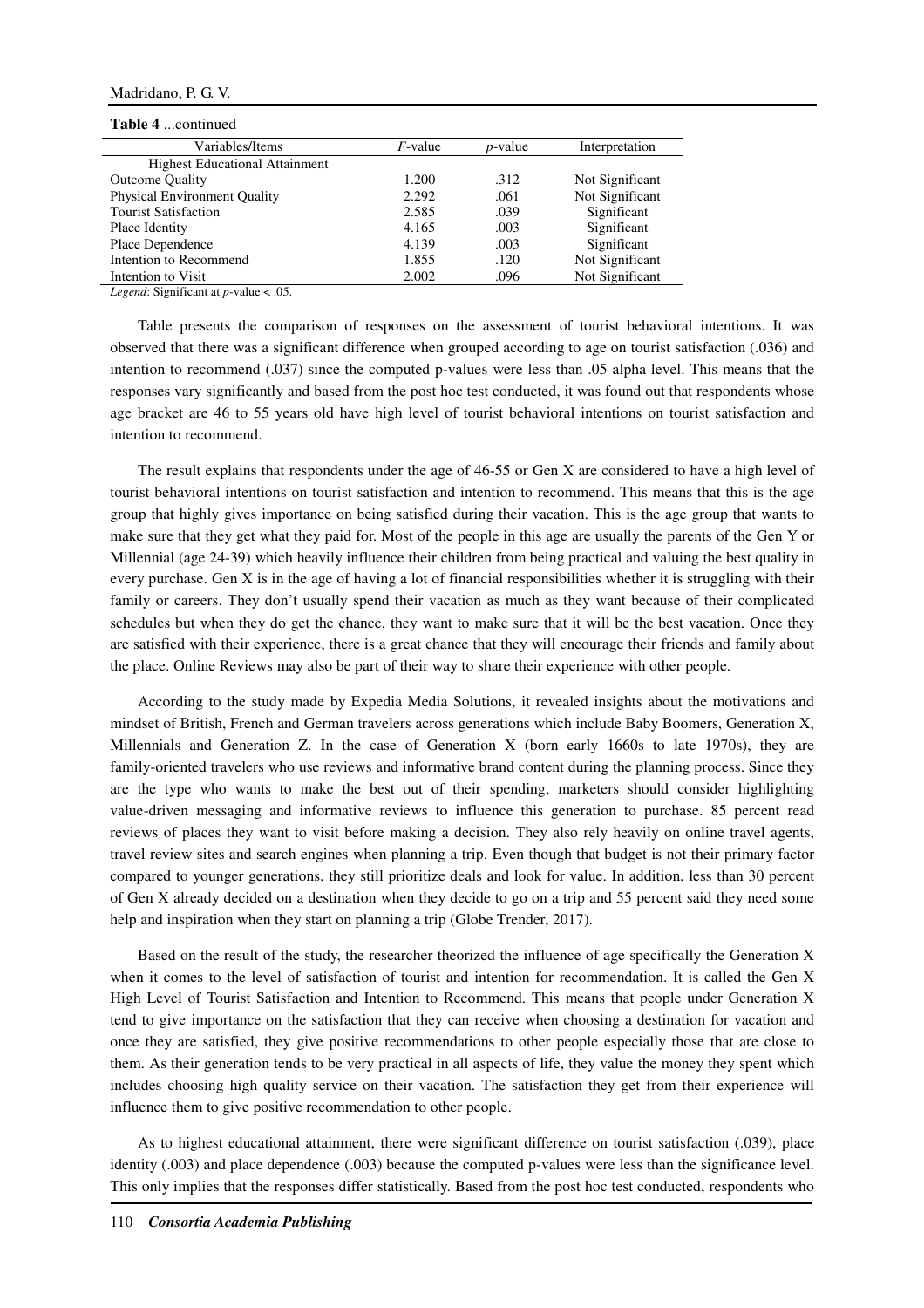obtained master's degree have high level of intention on tourist satisfaction; those who obtained an associate degree have high level of intention on place identity and place dependence.

This indicates that educational attainment greatly influences how someone chooses their travel destination. As a person achieves higher education, the more it widens their knowledge and also increases their expectations when it comes in purchasing something or going on vacation. Respondents who took Master's Degree have a good paying job because they are being paid not only by their skills but also by the knowledge they have acquired. Since most of them can afford travelling, they have high intention with the satisfaction they could get in the place, whether it is for their personal benefits or to their surroundings. While for those who obtained the Associates Degree, they are more focus about the value of the place they are going to visit. If they feel attached to the place they might consider the destination as one of their top vacation experience. They highly prioritize how the place can connect them emotionally in a deeper level rather than the satisfaction only from visiting the place.

The level of educational attainment is a very essential determinant of travel propensity as education broadens horizons and stimulates the desire to travel. Furthermore, the better educated the individual, the higher their awareness and susceptibility to information, the media, advertising, sales promotions and technology. Education is very important because it enhances the ability to utilize technology and will facilitate demand for travel through access to the Internet. This influences travel decisions by using social media and user-generated content sites such as Trip Advisor (Cooper et al., 2020). In relation to that, the roles of education, learning and teaching have now been considered as a central part in improving the existing transport infrastructure. The educational attainment of a person influence their decision on when, where, how and why they travel. When a person is educated, they developed critical evaluation skills that can enhance their informed mobility. This means they have the capacity to make smart transport decisions, regardless of which social issue motivates their reasons for travelling (Mobley et al., 2015).

Based on the result, the researcher theorized the level of educational attainment influencing tourist satisfaction, place identity and place dependence when it comes to travel destination choice. The theory is called the Level of Educational Attainment on tourist satisfaction and value of place. This illustrates that the level of education attained by tourist affects how they perceived satisfaction and how they value or connect to the place they are visiting. The higher the education of a tourist, the higher their expectations to be satisfied on their vacation and it also influence how they can connect to the places they visited to feel a sense of attachment or dependence as well as getting to know the identity of the place.

#### **Table 5**

*Difference of responses on the assessment on behavioral intentions according to psychographic profile* 

| Variables/Items                     | $F$ -value | <i>p</i> -value | Interpretation  |
|-------------------------------------|------------|-----------------|-----------------|
| Do you love travelling?             |            |                 |                 |
| <b>Outcome Quality</b>              | 1.932      | .055            | Not Significant |
| <b>Physical Environment Quality</b> | 0.651      | .516            | Not Significant |
| <b>Tourist Satisfaction</b>         | 1.911      | .058            | Not Significant |
| Place Identity                      | 1.616      | .108            | Not Significant |
| Place Dependence                    | 1.137      | .257            | Not Significant |
| Intention to Recommend              | 1.566      | .119            | Not Significant |
| Intention to Visit                  | 1.151      | .251            | Not Significant |
| Do you travel frequently?           |            |                 |                 |
| <b>Outcome Quality</b>              | 1.063      | .366            | Not Significant |
| <b>Physical Environment Quality</b> | 0.988      | .400            | Not Significant |
| <b>Tourist Satisfaction</b>         | 1.678      | .173            | Not Significant |
| Place Identity                      | 2.048      | .109            | Not Significant |
| Place Dependence                    | 1.082      | .358            | Not Significant |
| Intention to Recommend              | 1.930      | .126            | Not Significant |
| Intention to Visit                  | 1.853      | .139            | Not Significant |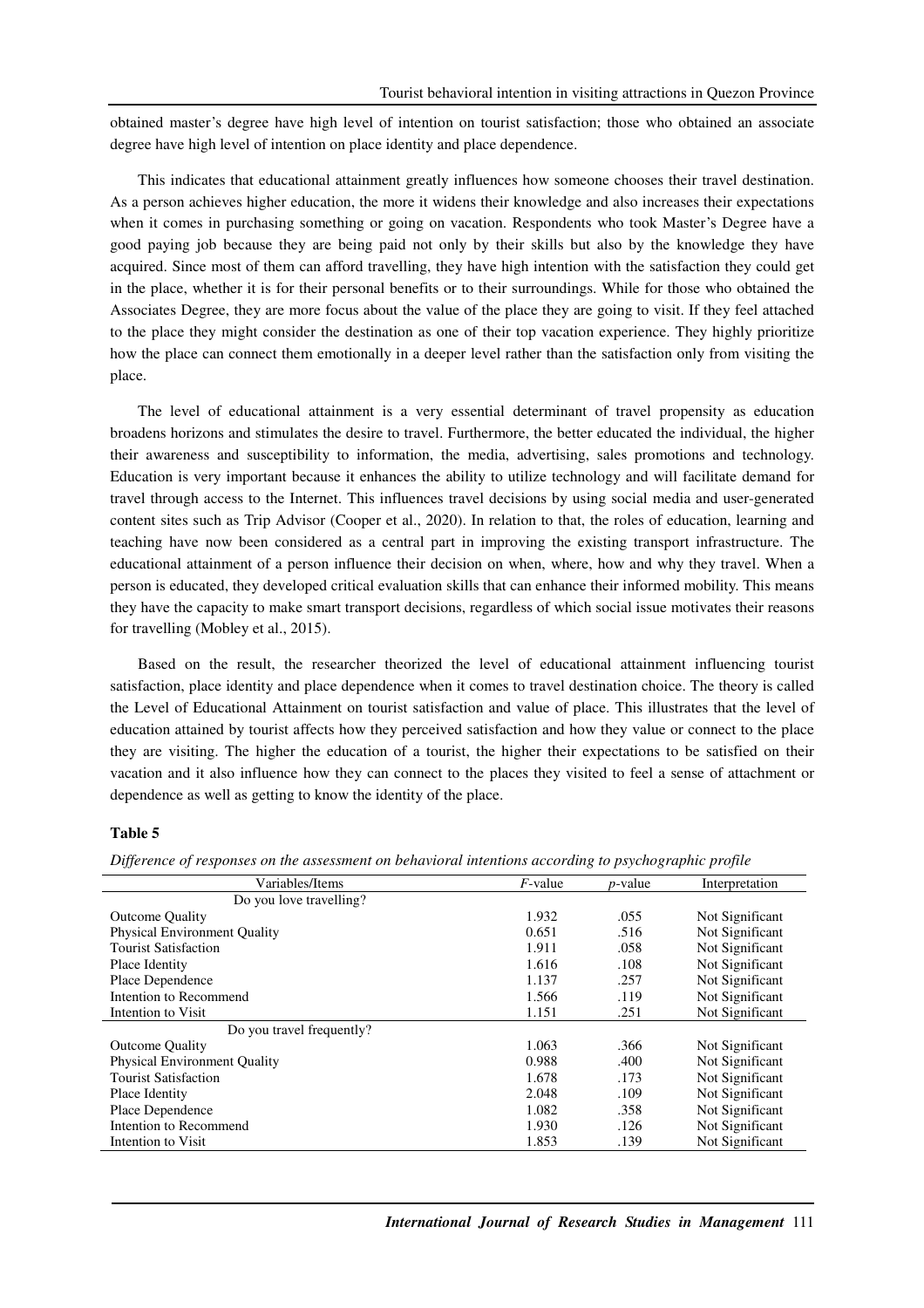| Table 5 continued                                                                |       |      |                 |
|----------------------------------------------------------------------------------|-------|------|-----------------|
| What is your reason to travel?                                                   |       |      |                 |
| <b>Outcome Quality</b>                                                           | 1.393 | .211 | Not Significant |
| Physical Environment Quality                                                     | 0.859 | .541 | Not Significant |
| <b>Tourist Satisfaction</b>                                                      | 0.476 | .851 | Not Significant |
| Place Identity                                                                   | 0.738 | .640 | Not Significant |
| Place Dependence                                                                 | 1.010 | .426 | Not Significant |
| Intention to Recommend                                                           | 0.699 | .673 | Not Significant |
| Intention to Visit                                                               | 0.733 | .644 | Not Significant |
| Do you use marketing tool/s before you decide to travel the place?               |       |      |                 |
| <b>Outcome Quality</b>                                                           | 1.276 | .204 | Not Significant |
| Physical Environment Quality                                                     | 0.833 | .406 | Not Significant |
| <b>Tourist Satisfaction</b>                                                      | 1.182 | .239 | Not Significant |
| Place Identity                                                                   | 0.090 | .928 | Not Significant |
| Place Dependence                                                                 | 0.004 | .997 | Not Significant |
| Intention to Recommend                                                           | 0.867 | .387 | Not Significant |
| Intention to Visit                                                               | 0.595 | .553 | Not Significant |
| What marketing tools/platforms you usually used?                                 |       |      |                 |
| <b>Outcome Quality</b>                                                           | 1.920 | .109 | Not Significant |
| Physical Environment Quality                                                     | 1.796 | .132 | Not Significant |
| <b>Tourist Satisfaction</b>                                                      | 2.041 | .091 | Not Significant |
| Place Identity                                                                   | 2.602 | .038 | Significant     |
| Place Dependence                                                                 | 1.008 | .405 | Not Significant |
| Intention to Recommend                                                           | 1.915 | .110 | Not Significant |
| Intention to Visit                                                               | 1.467 | .214 | Not Significant |
| What type of tourist classification are you?                                     |       |      |                 |
| <b>Outcome Quality</b>                                                           | 5.005 | .008 | Significant     |
| Physical Environment Quality                                                     | 1.998 | .139 | Not Significant |
| <b>Tourist Satisfaction</b>                                                      | 3.517 | .032 | Significant     |
| Place Identity                                                                   | 1.406 | .248 | Not Significant |
| Place Dependence                                                                 | 0.377 | .686 | Not Significant |
| Intention to Recommend                                                           | 1.280 | .280 | Not Significant |
| Intention to Visit<br>$\mathbf{r}$ $\alpha$ .<br>$\cdot$ $\sim$<br>$\sim$ $\sim$ | 1.689 | .188 | Not Significant |

*Legend*: Significant at *p*-value < .05.

Table displays the comparison of responses on the assessment of tourist behavioral intentions when grouped according to psychographic profile. It was observed that there was a significant difference on place identity (0.038) when grouped according to the marketing tools used and outcome quality (0.008) and tourist satisfaction (0.032) when grouped according to tourist classification. This means that the responses vary significantly and based from the post hoc test conducted, it was found out that those who used Facebook as a marketing tool and who are categorized as Allocentric (adventurous person) have higher level of tourist intentions. However, other variables do not show significant difference across the psychographic profile.

This means that people at present relies heavily on using Facebook as a marketing tool and can affect the tourist's intentions in choosing a destination. When Facebook was introduced to the market, people have considered it as a way to communicate to the world. It makes communication faster and dissemination of information more convenient than the traditional media like the television or printed ads. It is also very useful for business owners to promote their products and services because it can reach more people worldwide. With millions of people registered on having a Facebook account, it's no wonder that it is a great place to advertise any business since there are a lot of people using this social media application.

Furthermore, Allocentric or adventurous person has higher level of tourist intentions because of their adrenaline rush to experience exciting and adventurous activities. Tourism is all about recreation and leisure but some take this into a higher level by engaging to dangerous and thrilling activities. These are the people who have high interest to visit different destination because they want to experience new things and visit unique and never before seen attraction. Adventurous activities capture their attention and will try their best to experience it.

According to Fatani and Suyadnya (2015), it is now possible for travelers to communicate with people around the world about their tourism experiences because of the Internet and social networks. In addition,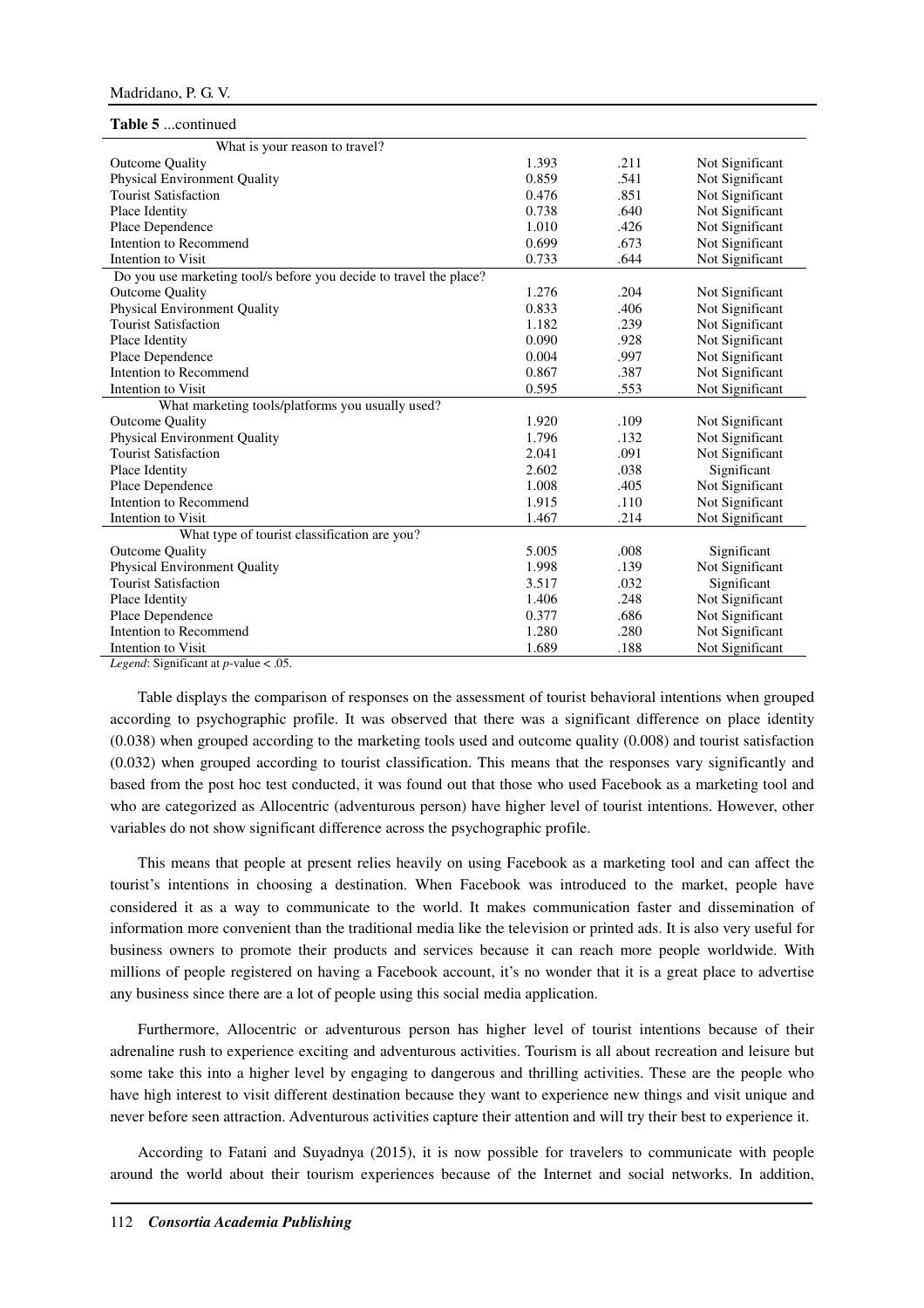Business Owners are using an official presence on Facebook to engage with consumers. A lot of people have been gradually changing the way they plan their holidays. Unlike before that people needs to visit a travel agency's office, vacations are planned right from their home or offices via Internet. Facebook is a one way to connect with people and have a basis of word of mouth or reviews of vacation experiences before choosing a destination (Rahman, 2017).

With the gathered information, the researcher created a theory with regards to the use of social media particularly using Facebook as a way to choose travel destination. The theory is called the Social Media Influence on Tourist Behavioral Intention. This means that the use of any social media may influence someone when looking for a destination to visit. The photos, videos or even the likes and comments that are shared by people online can create a perception in a certain place that influence travel decision of the tourist.

With regards to Stanley Plog's psychographic typology, tourists are classified based on personality traits along a continuum. This includes Allocentrics on one end, mid-centrics and psychocentrics. About Allocentrics, who Plog called as venturers, they are individuals who feel that everything that happens to them is largely under their own control. They are comfortable in choosing activities that involves variation, adventure and risk. It comes from the root words allo (varied in form) and centric, meaning these individuals focus on varied activities (Milan, 2017). Venturers were the first groups who explored the new destinations and passed their travel experiences to their friends, also called as near-venturers. Next stages of destinations were begun and kept continuously in greater numbers and improving destination images to target more travelers (Piuchan, 2018).

The researcher theorized regarding the Allocentric type of tourist which is called the Venturers Tourist Impact to the Destination. This explains that when a tourist is an Allocentric Type of Tourist that are fond of choosing adventurous activities, the more the destination will rise its popularity to gather more tourist. This will impact the economy of the said destination and will have a position as one of the most visited destination. In time, the allocentric people will look for a new place to visit since it became crowded already which leads to capturing the attention of mid-centric and psychocentric, the non-adventurous person.

## **Table 6**

| Variables/Items                                | $r$ -value | Interpretation            |
|------------------------------------------------|------------|---------------------------|
| <b>Marketing Tools</b>                         |            |                           |
| <b>Outcome Quality</b>                         | $.391**$   | <b>Highly Significant</b> |
| <b>Physical Environment Quality</b>            | $.268**$   | <b>Highly Significant</b> |
| <b>Tourist Satisfaction</b>                    | $.314**$   | <b>Highly Significant</b> |
| Place Identity                                 | $.367**$   | <b>Highly Significant</b> |
| Place Dependence                               | $.400**$   | <b>Highly Significant</b> |
| Intention to Recommend                         | $.313**$   | <b>Highly Significant</b> |
| Intention to Visit                             | $.414**$   | <b>Highly Significant</b> |
| <b>Characteristics of Marketing Strategies</b> |            |                           |
| <b>Outcome Quality</b>                         | $.662**$   | <b>Highly Significant</b> |
| <b>Physical Environment Quality</b>            | $.680**$   | <b>Highly Significant</b> |
| <b>Tourist Satisfaction</b>                    | $.738**$   | <b>Highly Significant</b> |
| Place Identity                                 | $.658**$   | <b>Highly Significant</b> |
| Place Dependence                               | $.587**$   | <b>Highly Significant</b> |
| Intention to Recommend                         | $.693**$   | <b>Highly Significant</b> |
| Intention to Visit                             | $.659**$   | <b>Highly Significant</b> |

*Relationship between behavioural intentions and marketing strategies influencing tourist behavioural intentions* 

*Note*. \*\**p* < .01

Table displays the relationship between tourist behavioral intentions and marketing strategies influencing tourist behavioral intentions. The computed *r*-values on marketing tools indicates a moderate positive correlation and the computed *r*-values of characteristics of marketing strategies indicates a high positive correlation and the resulted *p*-values were all less than 0.01 alpha level. The result reveals that there was a significant relationship exists and implies that the more positive the tourist behavioral intentions, the better the marketing strategies used.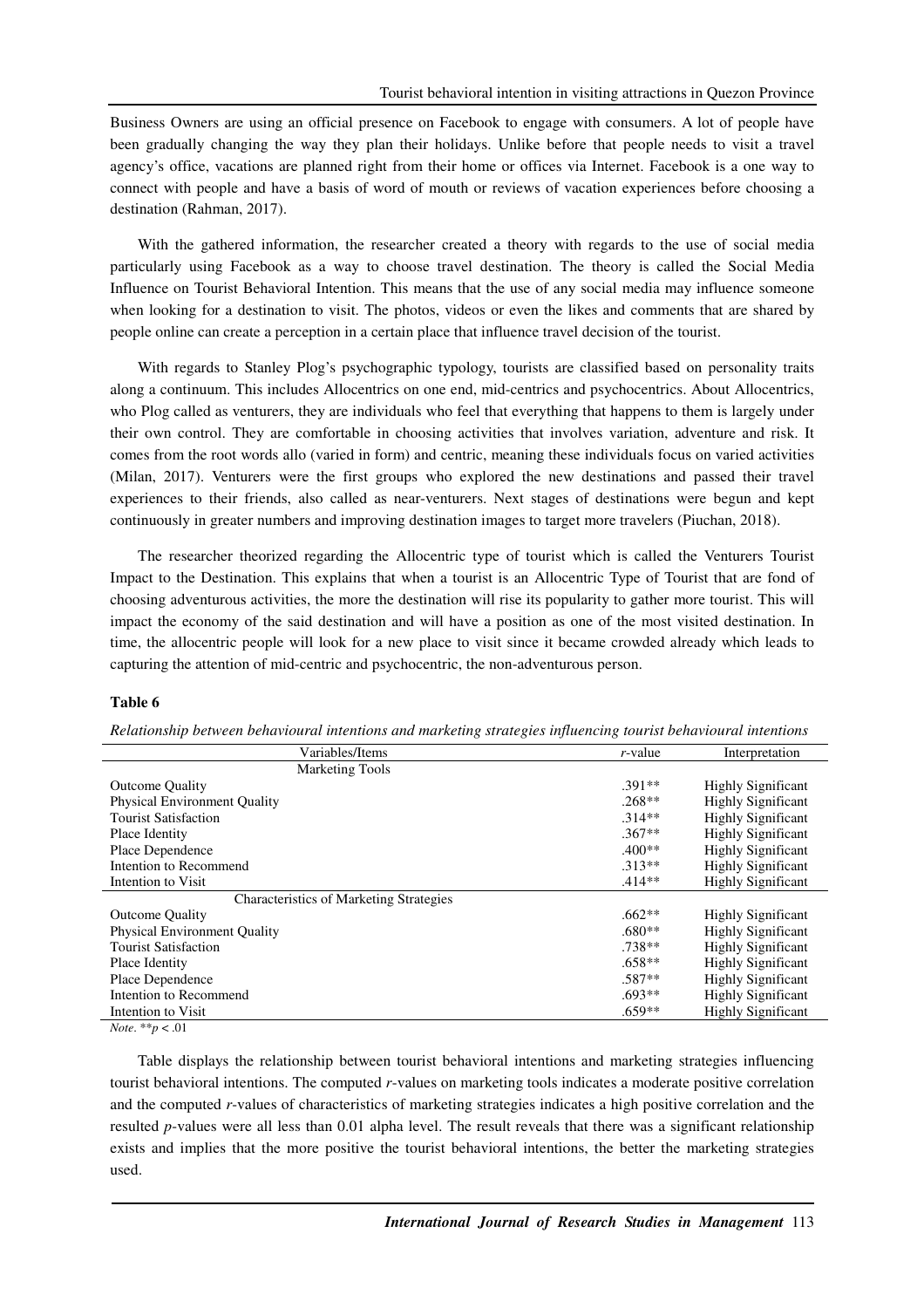This result shows that the success of having a positive tourist behavioral intentions lies on creating a better marketing strategies to use. When the management or the destination provided very attractive promotions in terms of offering exciting activities, promoting sustainable tourism, user-friendly websites and high quality customer service, it can influence how the people will make their travel decisions. Most of the respondents evaluated the outcome of their vacation in the province as highly satisfactory. It is heavily influence not only by the experience they received during their stay but also during their booking stage. How a particular advertisement can capture their attention is a plus factor for them to be interested and visit the place. Marketing Strategies must be competitive enough to make their potential tourist stay and eventually turn them into their customers. The more guests are satisfied and give positive reviews only meant that the marketing strategies used are effective and successful.

The Destination Image is strongly associated with tourist satisfaction because it can relate to feelings that are created by cognitive features with tourism activities and the accumulated assessment of numerous features of destination image. It needs to take immediate measures to provide professional training and development, improve the quality of working environment in order to reduce attrition in the industry, provide proper career planning, implement good manpower planning and provide job descriptions and specifications at all stages of the service. The government and the business owners need to work together for this concern and they need to use all channels which include print media, electronic media and social media for traveler's reviews to attract tourists (Kanwel et al., 2019).

#### **Table 7**

*Proposed action plan for tourism improvement in Quezon Province* 

| Key results area             | Objectives                                                                 | Strategies/activities                                                                                                                                                                                                             | Outcomes                                                                                                                                | Responsible unit                                                                                                                                                      |
|------------------------------|----------------------------------------------------------------------------|-----------------------------------------------------------------------------------------------------------------------------------------------------------------------------------------------------------------------------------|-----------------------------------------------------------------------------------------------------------------------------------------|-----------------------------------------------------------------------------------------------------------------------------------------------------------------------|
| <b>Behavioral</b> intentions |                                                                            |                                                                                                                                                                                                                                   |                                                                                                                                         |                                                                                                                                                                       |
| Outcome quality              | To create<br>memorable and<br>meaningful<br>experience to the<br>tourists. | The destination business owners<br>may promote voluntourism, travel<br>for a cost/check-in help out. For<br>every booking, they will give a<br>percentage of its revenue to raise<br>fund and support non-profit<br>organization. | Tourists will be<br>interested to join<br>because many are<br>advocate of<br>sustainable tourism.<br>Positive reviews will<br>increase. | The business owners<br>in collaboration with<br>non-profit<br>organization like the<br>Abot-Kamay PH; a<br>youth-led charity<br>program that helps<br>people in need. |
| Tourist satisfaction         | To enhance the<br>place or add some<br>innovations.                        | The business owners may improve<br>the place by constructing new<br>things like instagrammable spot or<br>corner.                                                                                                                 | Tourist arrival will<br>increase since they are<br>curious to visit the<br>place.                                                       | The business owners.                                                                                                                                                  |
| Place identity               | To incorporate<br>tourist personal<br>engagement.                          | The business owner creates<br>personalize campaign where they<br>will ask questions to their followers<br>on social media with their post.<br>Tourist can share their own picture<br>and videos as part of the contest.           | Tourist engagement<br>will increase and the<br>promotion will reach a<br>large number of<br>people worldwide.                           | The business owners.                                                                                                                                                  |
| Place dependence             | To improve<br>destination brand<br>image                                   | The business owners may promote<br>the destination by how they adopt<br>for the new normal. This includes<br>their preventive measures for the<br>guest to avoid COVID-19 cases.                                                  | The fear of travelling<br>will be lessened and<br>people will start to<br>travel again in the<br>destination.                           | The business owners<br>in collaboration with<br>Quezon provincial<br>tourism office.                                                                                  |
| Intention to<br>recommend    | To create mental<br>image to the<br>destination.                           | The business owners may optimize<br>their content for mobile using<br>eye-catching images, videos and<br>headlines that use few but attractive<br>texts.                                                                          | People will be<br>encouraged to check<br>the post and react.<br>Increase interest will<br>turn them into<br>customers.                  | The business owners.                                                                                                                                                  |
| Intention to visit           | To motivate<br>tourist to revisit<br>the place.                            | The business owners may create a<br>loyalty program were tourist can<br>receive a discount on their next<br>visit.                                                                                                                | Repeat tourist will<br>increase because they<br>are interested with the<br>loyalty program.                                             | The business owners.                                                                                                                                                  |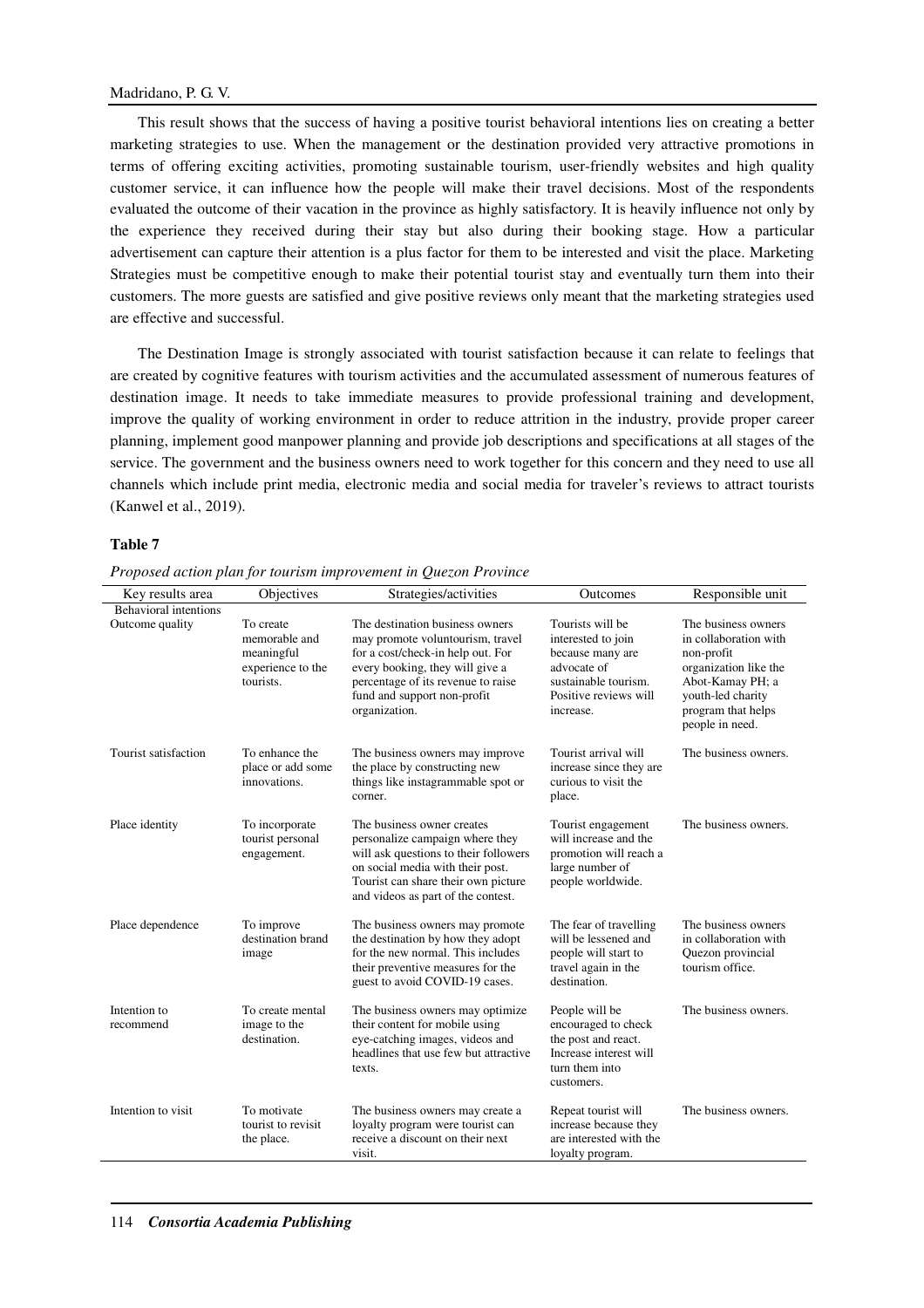| Table 7 continued                |                                                                                                      |                                                                                                                                                                                                                                                   |                                                                                                                                                                                                                                                   |                                                                                                                                 |  |  |  |
|----------------------------------|------------------------------------------------------------------------------------------------------|---------------------------------------------------------------------------------------------------------------------------------------------------------------------------------------------------------------------------------------------------|---------------------------------------------------------------------------------------------------------------------------------------------------------------------------------------------------------------------------------------------------|---------------------------------------------------------------------------------------------------------------------------------|--|--|--|
| Key results area                 | Objectives                                                                                           | Strategies/activities                                                                                                                                                                                                                             | Outcomes                                                                                                                                                                                                                                          | Responsible unit                                                                                                                |  |  |  |
| Marketing strategies<br>Internet | To heighten the<br>advertisement<br>online.                                                          | The business owners can partner<br>with popular vloggers to feature<br>their destination in their videos to<br>improve their marketing promotion.                                                                                                 | Tourist will increase<br>their interest about<br>visiting the destination<br>after watching the<br>travel vlog online.                                                                                                                            | The business owners<br>in collaboration with<br>popular travel<br>vloggers.                                                     |  |  |  |
|                                  | Characteristics of marketing strategies                                                              |                                                                                                                                                                                                                                                   |                                                                                                                                                                                                                                                   |                                                                                                                                 |  |  |  |
| Curiosity                        | To come up with<br>attractive ads for<br>the destination to<br>enhance tourist<br>activities.        | The business owners may create an<br>advertorial: an ad that looks like a<br>news article where they can put<br>travel articles, tips and advice about<br>planning a trip. It is accessible<br>online and inspirational quotes can<br>be use too. | People will be<br>interested to read the<br>article because it's not<br>only promoting but<br>also help them with<br>regards to travelling<br>positive<br>recommendation will<br>be received.                                                     | The business owners.                                                                                                            |  |  |  |
| Creating motivation<br>act       | To include tourist<br>participation for<br>the preservation of<br>the attraction.                    | The business owners may involve<br>the tourist by encouraging them to<br>use recyclable materials like<br>reusable bottles and utensils.                                                                                                          | The business will<br>receive positive<br>reviews from their<br>guests and will<br>improve their<br>branding.                                                                                                                                      | The business owners<br>in collaborating with<br>the Quezon province<br>Council for Culture<br>and the Arts<br>(QPCCA).          |  |  |  |
| Giving opportunities<br>to act   | To encourage<br>volunteerism<br>among the tourist<br>visiting the<br>destination.                    | In order to practice volunteerism,<br>the tourists are encouraged to<br>donate their plastic waste before<br>leaving the destination.                                                                                                             | The plastic waste<br>given by the tourist<br>will be recycled and<br>turn it into useful<br>things like recycle<br>bins, park benches,<br>t-shirts etc. The t-shirt<br>can be sold for<br>souvenirs and can<br>increase revenue for<br>the place. | The business owners<br>in collaboration with<br>the Provincial<br>Planning and<br>Development<br>Committee (PPDC) of<br>Quezon. |  |  |  |
| Evaluation and<br>feedback       | To be more<br>consistent in<br>monitoring and<br>collecting<br>feedback to the<br>visiting tourists. | The business owners can create a<br>mobile app that let the tourist find<br>everything they need for their stay.<br>They can promote using the app for<br>their reviews and feedback to their<br>guests.                                          | The collection of<br>reviews from the<br>guests will be easier.<br>The tourist will also<br>feel that their stay are<br>personalized because<br>of the app. This can<br>increase the curiosity<br>of the guest to visit the<br>destination.       | The business owners.                                                                                                            |  |  |  |

## Tourist behavioral intention in visiting attractions in Quezon Province

#### **4. Conclusion**

Majority of the respondents are single female coming from the local, aged 18-25 (student or young adult) with Bachelor's Degree and classified as Mid-centric. They usually travel for leisure and prefer using the Internet when choosing a travel destination. Meeting the guest expectation and providing them quality service can lead to a positive recommendation and review. That makes Word of Mouth highly influential when tourists are making travel decisions. A competitive marketing strategy is vital to make any business successful. Promotions using attractive user-friendly websites with valuable contents leads to a positive tourist behavioral intention. The researcher proposed an action plan based on the result of the study and that is to improve further the marketing promotions of the destinations in the province. The government and private sectors should work together in creating advertisements that can attract more tourists to visit the area which includes safety measures and practices to avoid the spread of the virus. Generation X under the age bracket of 46 to 55 years old have high level of tourist behavioral intentions on tourist satisfaction and intention to recommend. At the same time, educational attainment influence high level of intention on tourist satisfaction for those who obtained Master's Degree and high level of intention on place identity and place dependence for those with Associate Degree.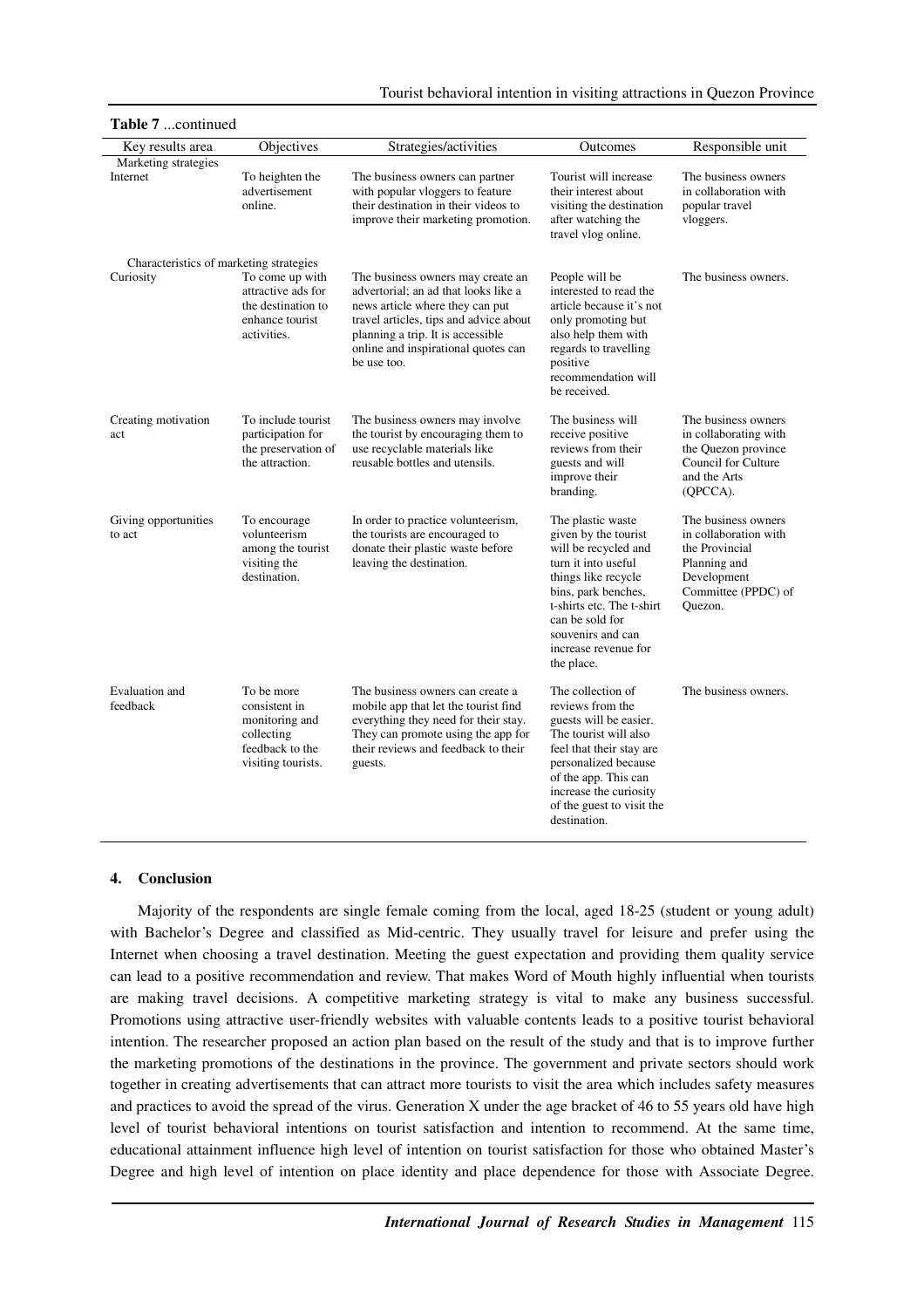Those people who used Facebook as a marketing tool and categorized as Allocentric (adventurous person) have higher level of tourist intentions. With the difference of responses, the result showed a significant relationship and implies that the more positive the tourist behavioral intentions, the better marketing strategies used.

## *4.1 Recommendation*

The destination business owners may improve their official website making it visually appealing, add virtual tour application to become interactive and add a mobile application where tourist can upload their pictures and videos. Promote more about Voluntourism or Sustainable Tourism especially that the world is experiencing a global pandemic right now. Partnering with the local government unit to help and give donations for the local people and protecting the environment as part of their promotional techniques can make the tourist's vacation a memorable experience. With travel restrictions going on, the business owners and the local government unit can partner together to focus on attracting local tourist to visit the area. The business owners must adopt the new normal in compliance to the policy of local government unit by showing that their establishment are practicing an enhance safety and precautionary measures to avoid the spread of COVID-19. The business owners must collaborate with the Quezon Provincial Tourism Office to develop programs and projects that can help in sustaining the natural attractions and culture in the province. Various local government organizations are present to optimize infrastructure facilities, capacity building, policy and program to boost tourism. With different tourism establishments returning for operations, the locals are encourage to support local tourism and participate on different local attractions in order to improve the tourism industry in Quezon Province. The future researcher may conduct similar study using different variables such as safety and security measures, influence of the new normal to tourist's travel decision and flexibility measures done by the management.

## **5. References**

- Abdereck, K. (2016). Use of a travel magazine as a tourism information source. *Travel and Tourism Research Association: Advancing Tourism Research Globally, 1*(39), 10-11.
- ACS Distance Education. (2020). *What is nature tourism?*

https://www.acsedu.com/info/adventure-and-ecotourism/guiding-ecotourism/nature-tourism.aspx

Adams, J., Greenwood, D., Thomashow, M., & Russ, A. (2016). *Sense of place*. https://www.thenatureofcities.com/2016/05/26/sense-of-place/ https://doi.org/10.7591/cornell/9781501705823.003.0008

Albrecht, J., & Raymond, E. (2019). *Building an emotional connection with visitors.*

https://www.scoop.co.nz/stories/BU1911/S00178/building-an-emotional-connection-with-visitors.htm

- Aldebi, H., & Aljboory, N. (2017). The impact of the tourism promotion mix elements on the foreign tourist's mental images of the Jordanian tourist destinations: A field study. *International Business Research, 11*(1), 74-86. https://doi.org/10.5539/ibr.v11n1p74
- Ariya, G., Wishitemi, B., & Sitati, N. (2017). Tourism destination attractiveness as perceived by tourists visiting Lake Nakuru National Park, Kenya. *International Journal of Research in Tourism and Hospitality, 3*(4), 1-13. https://doi.org/10.20431/2455-0043.0304001

Battistella, S. (2019). *All about responding to online reviews, surveys and guest messaging*. https://www.reviewpro.com/wp-content/uploads/pdf/en-guide responding-reviews-2019-part2.pdf

- Belen, G. (2019). *Tourism tops Quezon development strategies for 2019*. https://www.pna.gov.ph/articles/1077059
- Benjamin, H. (2020). *Tourism destinations: Increasing repeat visitors*. https://askwonder.com/research/tourism-destinations-increasing-repeat-visitors-so94pn9mc
- Berning, L. (2019). *Exploring the benefits of film tourism*. https://www.tourismtattler.com/articles/niche-tourism/exploring-the-benefits-of-film-tourism/3060
- Bettiol, C. (2020). *How to promote tourism in 5 strategic steps*. https://discoverplaces.travel/en/how-to-promote-tourism-in-5-strategic-steps-2/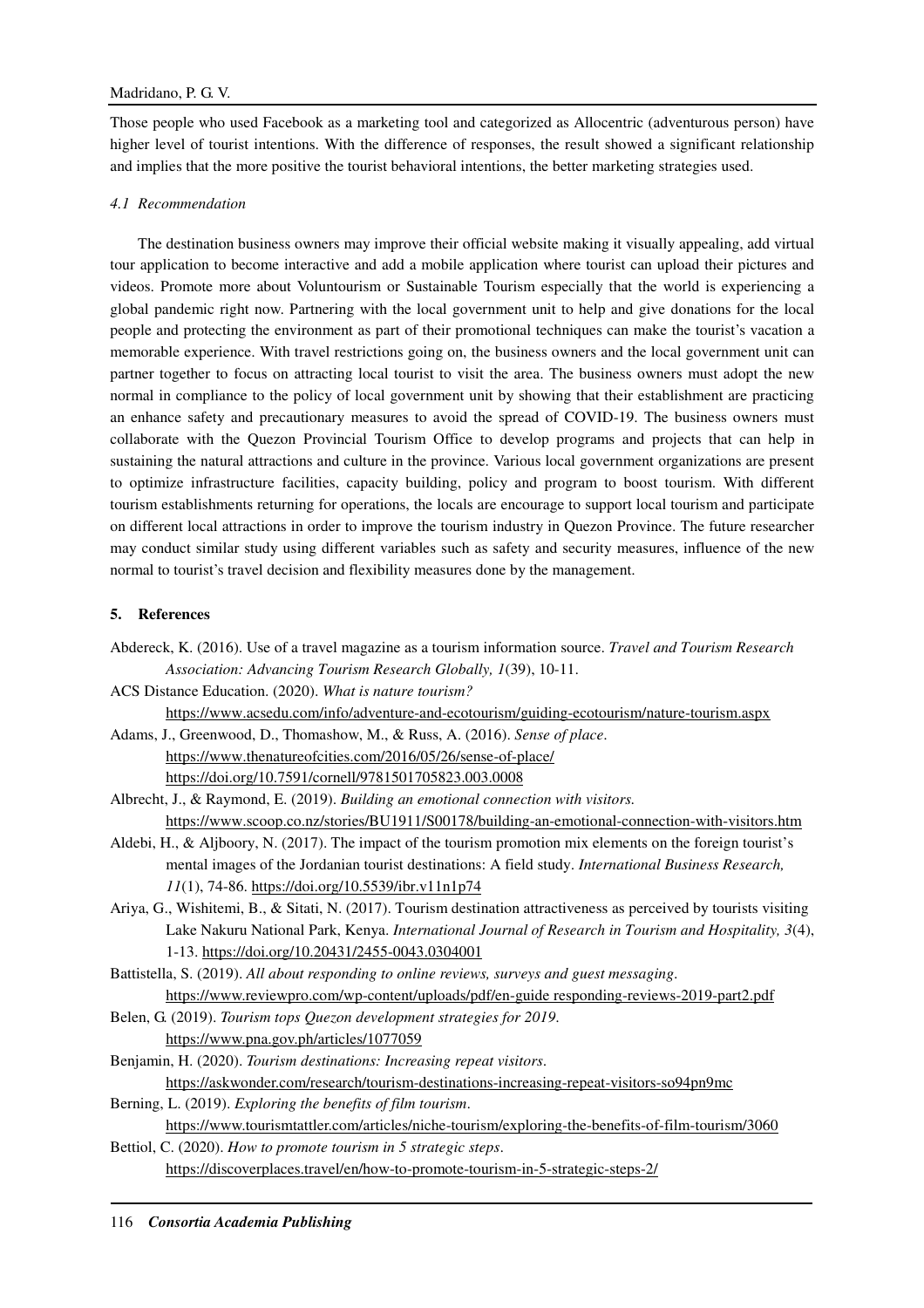- Bonilla, J., Rodriguez, M., & Bonilla, l. (2019). Interactions and relationships between personal factors in pro-environmental golf tourist behavior: A gender analysis. *Journal of Sustainability, 12*(332), 1-19. https://doi.org/10.3390/su12010332
- Boomers, Gen X, Gen Y and Gen Z Explained. (2020). Retrieved from https://www.kasasa.com/articles/generations/gen-x-gen-y-gen-z
- Bradley, K. (2019). *What is green lodging and why is it important?* https://www.hospitalitynet.org/opinion/4094772.html
- Carnoy, J. (2017). *5 ways social media has transformed tourism marketing how hashtags changed an industry*. https://www.entrepreneur.com/article/286408
- Celik, P., Yuzbasioglu, N., & Topsakal, Y. (2017). The impact of tourists' perceptions on revisit intention, IX. *International Tourism Congress, 1*(1), 1-4.
- Ciotti, G. (2020). *How to make your guests happy.* https://pebbledesign.com/insights/how-tomake-your-guests-more-happy
- Cooper, R., Boniface, B., & Cooper, C. (2020). *Worldwide destinations* (8th ed.). Routledge. https://doi.org/10.4324/9780429259302
- Cortes, K. (2016). *Voluntourism in the Philippines: A new travel trend*. https://www.taraletsanywhere.com/voluntourism-new-travel-trend/
- Devila, J. (2019). *Cleanliness matters in the tourism industry*. https://www.pressreader.com/philippines/panay-news/20190205/281573766937232
- Disegna, M., & Osti, L. (2016). Tourists' expenditure behavior: The influence of satisfaction and the dependence of spending categories. *South Tyrolean Tourism Observatory, 22*(1), 7-9. https://doi.org/10.5367/te.2014.0410
- Djeri, L., Bozic, S., Stamenkovic, P., & Nagy, I. (2017). The influence of education level on choosing coastal regions as tourist destinations. *Geographica Pannonica, 21*(2), 96-105. https://doi.org/10.5937/GeoPan1702096D
- Doway, J. (2019). *Destination experience is the key to a travel's pleasure*. https://www.hospitalitynet.org/opinion/4092596.html
- Driver, S. (2019). *What career will allow me to travel the world every week*. https://www.businessnewsdaily.com/2389-jobs-travel-lovers.html
- Durko, A., & Petrick, J. (2016). Family and relationships benefits of travel experiences: A literature review. https://doi.org/10.1177/0047287513496478
- Echo. (2020). *5 bright ideas for promoting travel and tourism companies online*. https://fliphtml5.com/learningcenter/5-bright-ideas-for-promoting-travel-and-tourism-companies-online /
- Fatanti, M., & Suyadnya, I. (2015). Beyond user gaze: How Instagram creates tourism destination brand? *Procedia. Social and Behavioral Sciences, 211*, 1089–1095. https://doi.org/10.1016/j.sbspro.2015.11.145
- Fernandez, J., & Sanchez, Y. (2016). Are tourists really willing to pay more for sustainable destinations? *Journal of Sustainability, 8*(1240), 4-15. https://doi.org/10.3390/su8121240
- FitzGerald, R. (2019). *How does social media impact consumer buying behavior?* https://connextdigital.com/how-social-media-impact-consumer-buying-behavior/
- Free Web Shop. (2015). *5 benefits of a user-friendly web design*. https://www.freewebshop.org/5-benefits-of-a-user-friendly-web-design/
- Fusco, D. (2019). *How much does it cost to study abroad*. https://www.goabroad.com/articles/study-abroad/how-much-does-it-cost-to-study-abroad
- Gaffar, V., Yuniawati, Y., & Ridwanudin, O. (2019). A study of outdoor recreation motivation and activity Preferences. *Journal of Southwest Jiatong University, 54*(3), 1-10. https://doi.org/10.35741/issn.0258-2724.54.3.23
- George, A. (2016). *5 practical reasons to travel with a guidebook.* http://www.thelostgirlsguide.com/on-the-road/5-practical-reasons-travelguidebook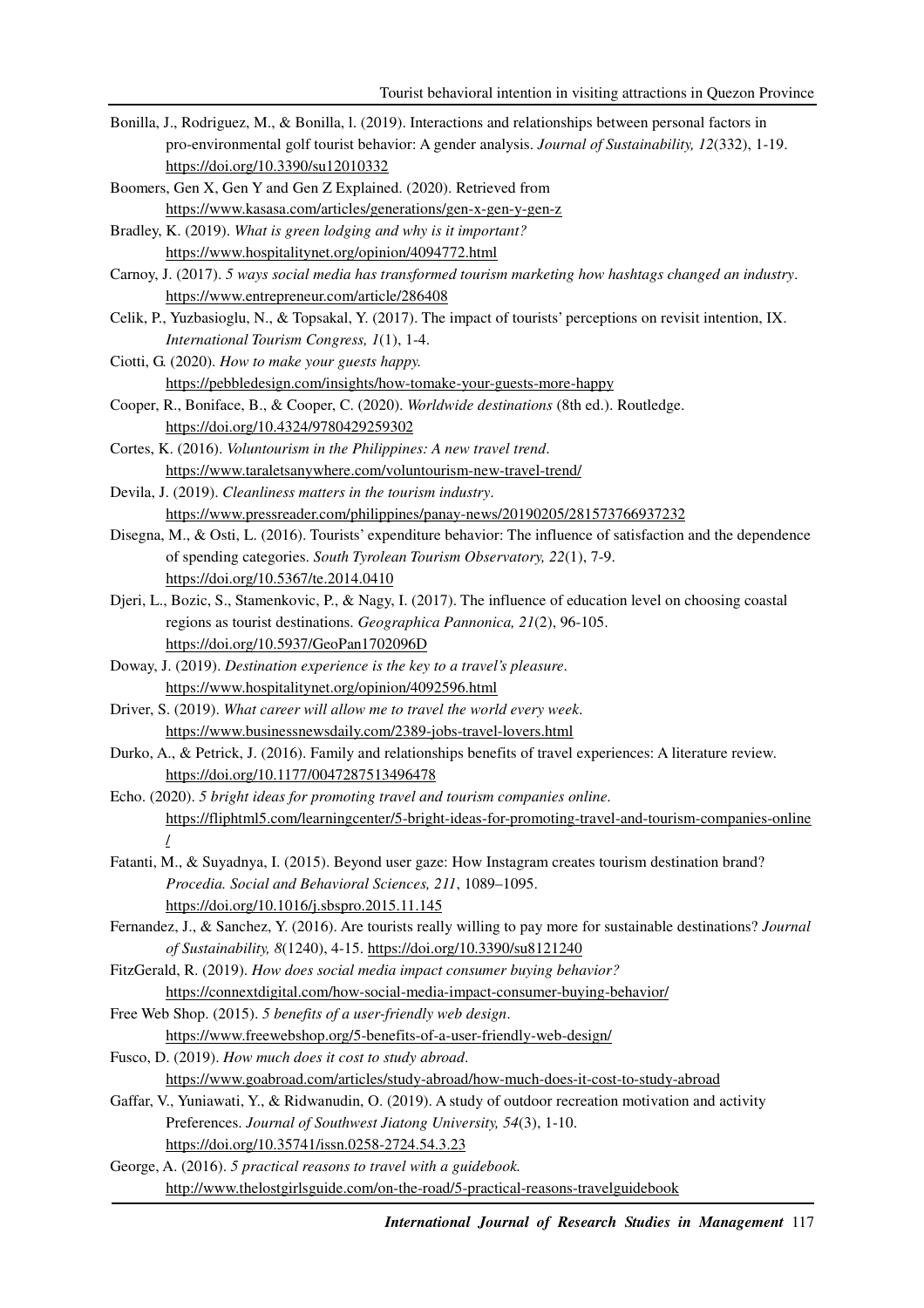Gillett, R. (2017). *3 characteristics of enjoyable holidays*.

- https://www.turnittotrvl.com/3-characteristics-enjoyable-holidays/
- Globe Trender. (2017). *From boomers to gen Z: Travel trends across the generations*. https://globetrender.com/2017/05/19/travel-trends-across-generations/
- Greenslade, R. (2020). *Why our newspapers might not survive the contagion of coronavirus*. https://www.theguardian.com/media/commentisfree/2020/apr/12/newsprint-coronavirus-newspapers
- Guo, Y., Zhang, J., Zhang, Y., & Zheng, C. (2018). Catalyst or barrier? The influence of place attachment on perceived community resilience in tourism destinations. *Journal of Sustainability, 10*(2347), 3-5. https://doi.org/10.3390/su10072347
- Hall, C., Scott, M., & Gossling, S. (2020). Pandemics, transformation and tourism: Be careful what you wish for. *Tourism Geographies*. https://doi.org/10.1080/14616688.2020.1759131
- Hard, R. (2019). *The most common eco-friendly hotel initiatives*. https://www.thebalancesmb.com/sustainability-and-eco-friendly-hotel-initiatives-1223545
- Hisham, M., & Qian, Y. (2015). *The role of internet in hospitality and tourism industry's IMC strategies gr. 151*. https://mpk732t22015.wordpress.com/2015/09/13/the-role-of-internet-hospitality-and-tourism-industrys -imc-strategies/
- Holland, M. (2016). How you tube developed into a successful platform for user- generated content. *Elon Journal of Undergraduate Research in Communications, 7*(1), 1.
- Hong, S., Lee, S., Jo, H., & Yoo, M. (2019). Impact of frequency of visits and time spent in urban green space on subjective well-being. *Journal of Sustainability, 11*(4189), 1-25. https://doi.org/10.3390/su11154189
- Hospitality; Everything You Need to Know About Hospitality. (2020). Retrieved from https://www.revfine.com/hospitality-industry/
- How Information Technology has Affected the Tourism and Hospitality Industry. (2018). Retrieved from https://www.entremt.com/information-technology-affected-tourism-hospitality-industry/
- How to Create Great Hotel Experiences for Modern Guests. (2020). Retrieved from https://welcome.expediagroup.com/en/resources/improve-hotel-guest-experience-resources-tips/ideas-cr eate-enhance-great-hotel-guest-experience
- Jackowitz, L., Latkova, P., Tierney, P., & Strebel, J. (2016). Understanding coastal tourists' behavioral intentions toward nature-based experiences. *Journal of Tourism Insights, 7*(1). https://doi.org/10.9707/2328-0824.1063
- Jafari, J., & Xiao, H. (2015). Domestic tourism. *Encyclopedia of Tourism, 1*(1), 1-2. https://doi.org/10.1007/978-3-319-01669-6\_255-1
- Jayaprakash, K. (2016). Factors influencing the tourists to visit Udhagamandalam. *International Journal of Management and Social Science Research Review, 1*(25), 40-44.
- Jensen, J. (2020). *Travel vloggers as a source of information about tourist destinations.* https://umu.diva-portal.org/smash/get/diva2:1438168/FULLTEXT01.pdf
- Jeong, Y., Kyu, S., & Yu, J. (2019). *Determinants of behavioral intention in the context of sport tourism with the aim of sustaining sporting destinations*. https://doi.org/10.3390/su11113073
- Juvan, E., Omerzel, D., & Maravic, M. (2017). *Tourist behavior: An overview of models to date*. http://www.hippocampus.si/ISBN/978-961-7023-71-8/2.pdf
- Kamboj, R., & Sharma, P. (2016). Tourism for tomorrow: Travel trends across generations: from baby boomers to millennials. *Amity Research Journal of Tourism, Aviation and Hospitality, 1*(2), 75-76.
- Kanwel, S., Lingqiang, Z., Asif M., Hwang, J., Hussain, A., & Jameel, A. (2019). The influence of destination image on tourist loyalty and intention to visit: testing a multiple mediation approach. *Journal of Sustainability, 11*(6401), 1-19. https://doi.org/10.3390/su11226401

Kasasa. (2020). *Boomers, gen X, gen Y and gen Z explained*. https://www.kasasa.com/articles/generations/gen-x-gen-y-gen-z

- Kaur, G. (2017). The importance of digital marketing in the tourism industry. *International Journal of Research-Granthaalayah, 5*(6), 72-77. https://doi.org/10.29121/granthaalayah.v5.i6.2017.1998
- Kroesen, M., & De Vos, J. (2020). Does active travel make people healthier, or are healthy people more inclined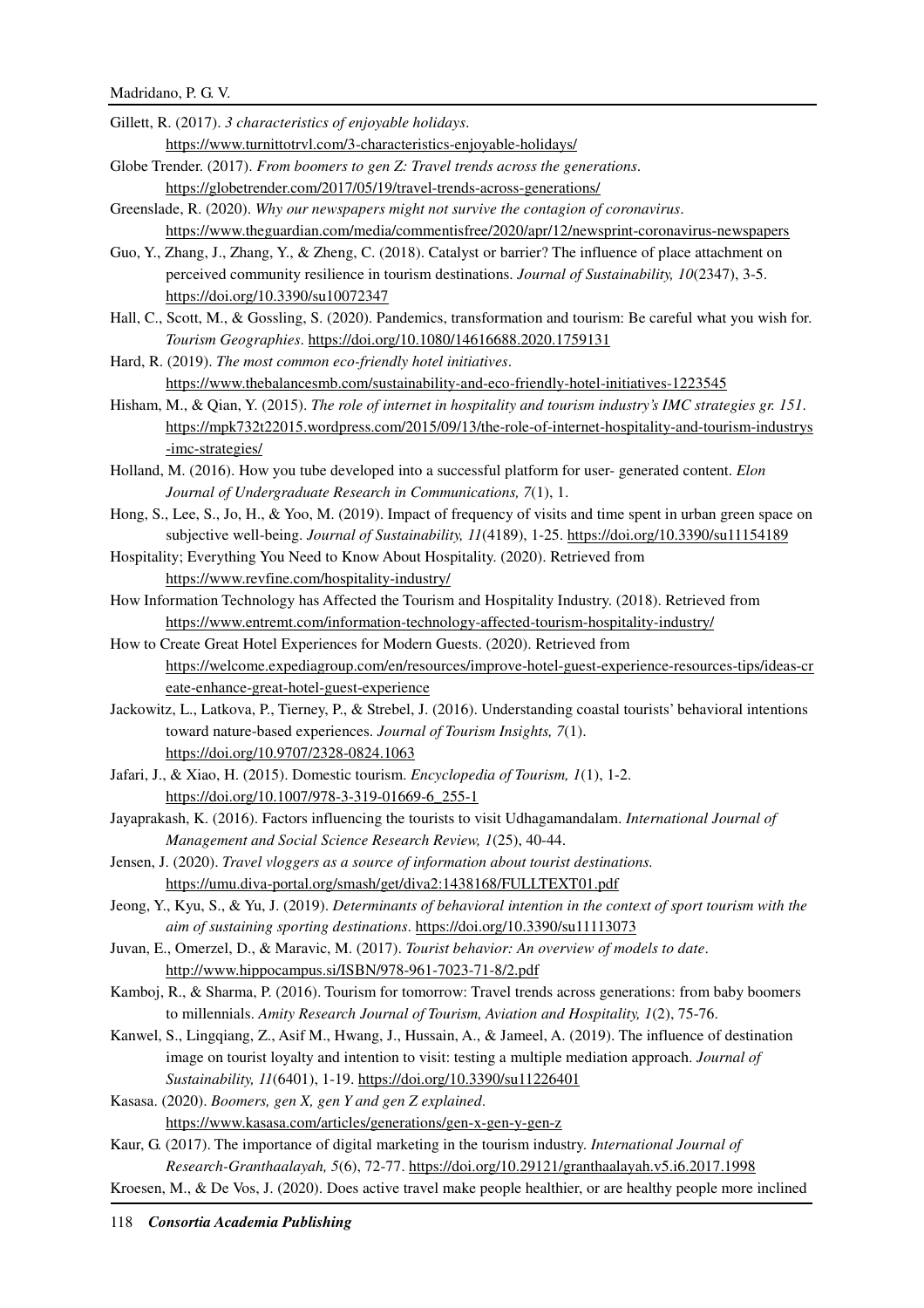to travel actively? *Journal of Transport & Health, 16*(100844), 1-10. https://doi.org/10.1016/j.jth.2020.100844

- Kutlu, D., Baraktar, D., & Ayyildiz, H. (2018). The effects of online news on tourism. *Gaziantep University Journal of Social Sciences, 17*(1), 160-161. https://doi.org/10.21547/jss.335584
- Lai,I., Hitchcock, M., Lu, D., & Liu, Y. (2018). The influence of word of mouth on tourism destination choice: Tourist- resident relationship and safety perception among mainland Chinese tourists visiting Macau. *Journal of Sustainability, 10*(2114), 3-4. https://doi.org/10.3390/su10072114
- Lang, V. (2020). *Building an effective marketing strategy*. https://uhurunetwork.com/tourism-marketing-strategy/

Leask, A. (2020). *How tourist destinations can rebuild after corona virus.* 

https://theconversation.com/how-tourist-destinations-can-rebuild-after-coronavirus-140969

Liu, Y., & Cheng, J. (2016). Place identity: How tourism changes our destination. *International Journal of Psychological Studies, 8*(2), 77- 79. https://doi.org/10.5539/ijps.v8n2p76

Mangan, M. (2015). *The impact of social media on the tourism industry*. https://www.hospitalitynet.org/news/4071855.html

Marinao, E. (2017). *Determinants of satisfaction with the tourist destination.* https://www.intechopen.com/books/mobilities-tourism-and-travel-behavior-contexts-and-boundaries/det erminants-of-satisfaction-with-the-tourist-destination https://doi.org/10.5772/intechopen.70343

Martin, J. (2018). *Why more and more people are choosing to travel solo.* https://www.lonelyplanet.com/articles/solo-travel-asia-europe

- Milan, O. (2017). Plog's model of typologies of tourists. *The SAGE International Encyclopedia of Travel and Tourism, 1*, 954-956. https://doi.org/10.4135/9781483368924.n356
- Mobley, G., Naqvi, Z., Neagu, D., Vanino, E., Bolton, I., & Poirier, M. (2015). *Travelling Europe: Interdisciplinary perspective on place and space*. Cambridge Scholars Publishing.

Mosley, M. (2017). *Why is word of mouth marketing so important?* https://www.socialmediatoday.com/marketing/why- word-mouth-marketing-so-important

- Mulliner, C. (2017). *American travel habits revealed*. https://viewfinder.expedia.com/american-travel-habits-revealed/
- Nazish, N. (2018). *Five reasons why travel is good for your mental health*. https://www.forbes.com/sites/nomanazish/2018/01/22/five-reasons-why-travel-is-good-for-your-mentalhealth/#7e84931b5934
- Padilla, W. (2019). *How technology has changed the way you travel*. https://www.traveldailymedia.com/how-technology-has-changed-the-way-you-travel/

Page, V. (2019). *The psychology behind why people buy luxury goods*. https://www.investopedia.com/articles/personal-finance/091115/psychology-behind-why-people-buy-lu xury-goods.asp

Park, J. (2015). *The impacts of different types of media on tourists' behavioural intentions*. https://digitalcommons.fiu.edu/

- Patterson, I., & Balderas, A. (2018). Continuing and emerging trends of senior tourism: A review of the Literature. *Journal of Population Ageing*, 1-15. https://doi.org/10.1007/s12062-018-9228-4
- Pereira, A., & Silva, C. (2018). Women solo travelers: Motivations and experiences. *Millenium, 2*(6), 99-106. https://doi.org/10.29352/mill0206.09.00165
- Piuchan, M. (2018). Plog's and Butler's models: A critical review of psychographic tourist typology and the tourist area life cycle. *Turizam Original Scientific Paper, 22*(3), 95-106. https://doi.org/10.5937/turizam22-18835
- Quezon is Calabarzon's Tourist's Destination of the Year. (2017). Retrieved from https://www.pna.gov.ph/articles/1017321
- Quezon Things to Do. (2017). Retrieved from https://www.philippinebeaches.org7-tourist-spots-for-your-quezon-itinerary/
- Rahman, S. (2017). Tourist destination marketing using Facebook promotional tool. *Journal of Humanities and Social Sciences, 22*(2), 87-90. https://doi.org/10.9790/0837-2202018790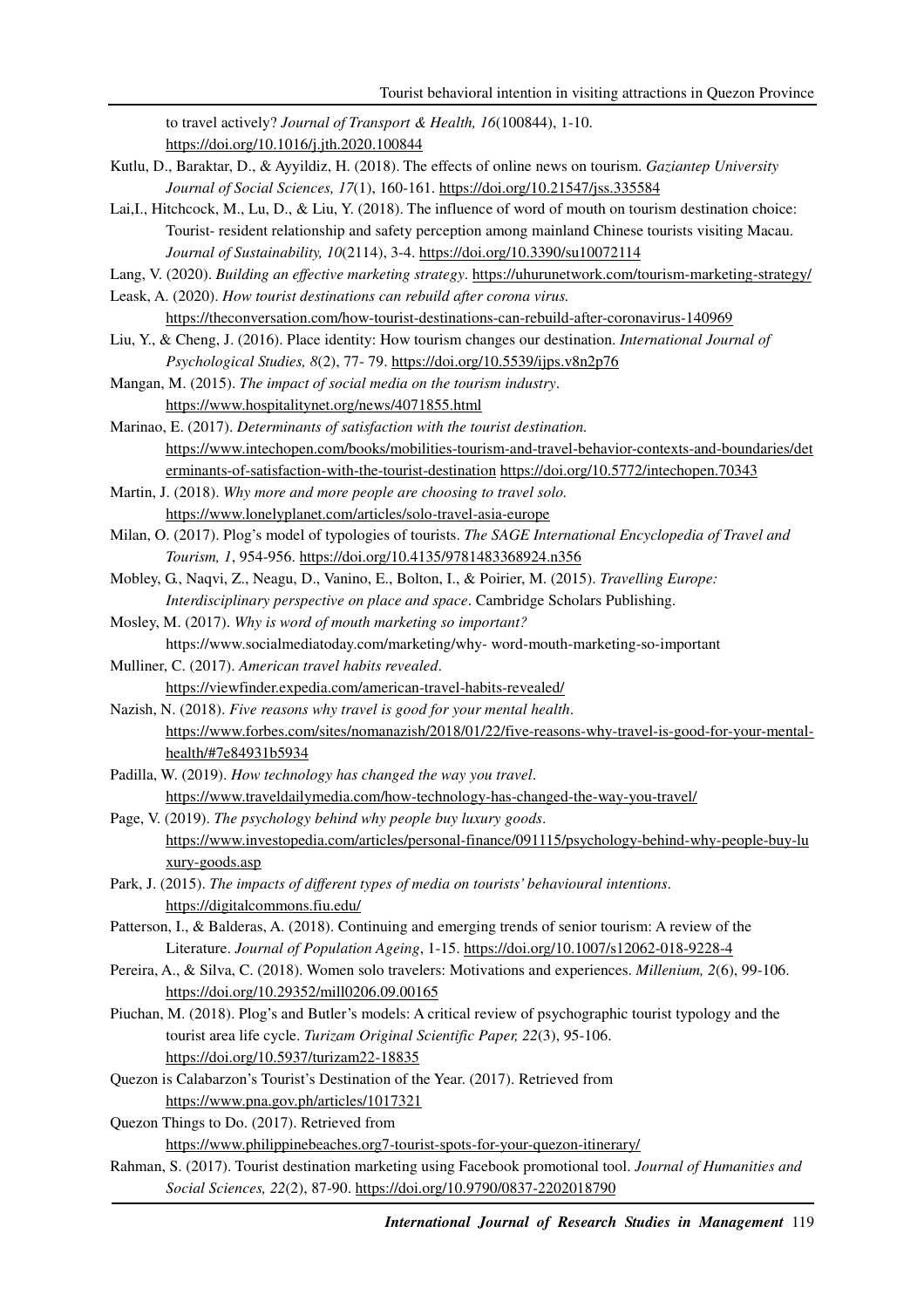- Ramaj, B., & Ukaj, F. (2018). Marketing and social media in tourism. *Acta Universitatis Danubius, 12*(2), 126-136.
- Ramukumba, T. (2018). Tourists revisit intentions based on purpose of visit and preference of the destination: A case study of Tsitsikamma National Park. *African Journal of Hospitality, Tourism and Leisure, 7*(1),  $1 - 4$ .
- Reed, D. (2017). *Types of tourists & destinations.* Retrieved from https://study.com/academy/lesson/types-of-tourists-destinations.html
- Remoaldo, P., Vareiro, L., & Ribeiro, J. (2016). *Tourist' motivation toward visiting a world heritage site: The case of Guimaraes*. http://www.lasics.uminho.pt/ojs/index.php/cics\_ebooks/article/view/2560
- Reverte, F., Luque, P., Lopez, J., & Perez, S. (2018). Tourists' risk perception and the use of mobile devices in beach tourism destinations. *Journal of Sustainability, 10*(413), 1-3. https://doi.org/10.3390/su10020413
- Richard, S. (2017). *What factors do the millennial generation look for when choosing a place to travel to?* https://askwonder.com/research/factors-millennial-generation-look-when-choosing-place-travel-to-cyjf w33sb
- Riedel, B. (2016). *Travelling on a low budget*. Babelcube.
- Rokou, T. (2020). *Will senior citizens ever want to travel again?* https://www.traveldailynews.com
- Sahle, E. (2016). *Trends of competition in the travel industry*.

https://africabusiness.com/2016/10/16/trends-of-competition-in-the-travel-industry/

- Sarin, S. (2015). *Travelling the world: A study on people's travelling habits* [Bachelor thesis]. Centria University of Applied Sciences, Kokkola, Finland*.*
- Smarty, A. (2019). *How to engage customers on social with brand storytelling.* https://sproutsocial.com/insights/brand-storytelling/
- Smith, G. (2019). *13 invaluable life lessons you can only learn through travel.* https://www.trafalgar.com/real-word/learning-through-travel/
- Sofronov,B. (2018). Millennials: A new trend for the tourism industry. *Annals of Spiru Haret University Economic Series. 18*(3), 109–122. https://doi.org/10.26458/1838
- Stainton, H. (2019). *Environmental impacts of tourism*. https://tourismteacher.com/environmental-impacts-of-tourism/
- Sziakov, O. (2020). *Travel trends for boomers, gen X, Y & Z in focus at ATM*.
	- https://www.eturbonews.com/541929/travel-trends-for-boomers-gen-x-y-z-in-focus-at-atm/
- Taylor, E. (2018). *How the golden age of tv is changing tourism around the world*. https://www.vogue.com/article/tv-locations-changing-global-travel-tourism
- The Role of Brochures in Tourism and Marketing the Product Report. (2019). Retrieved from https://ivypanda.com/essays/the-role-of-brochures-in-tourism-and-marketing-the-product/
- The Tourism Trust. (2017). *Sustainable tourism*. http://www.tourismtrust.org/sustainable-tourism.php
- Tilley, S., & Houston, D. (2016). The gender turnaround: Young women now travelling more than young men. *Journal of Transport Geography, 54*(2016), 349-358. https://doi.org/10.1016/j.jtrangeo.2016.06.022

Topp, K. (2018). *Why building emotional connection is the new source of value creation*. https://www.linkedin.com/pulse/why-building-emotional-connection-new-source-value-creation-topp/

- Tourism Industry; Everything You Need to Know About Tourism. (2020). Retrieved from https://www.revfine.com/tourism-industry/
- Tsvetkov, T. (2018). *How to get more positive reviews and boost referrals.* https://pro.regiondo.com/get-more-reviews/
- Tsvetkov, T. (2019). *10 destination marketing strategies to help you grow quickly.* https://pro.regiondo.com/destination-marketing- strategies/
- U.S Travel Association. (2015). *Travel strengthens relationships and ignites romance.* https://www.ustravel.org/sites/default/files/media\_root/5.2015\_Relationship\_ExecSummary.pdf
- UK Essays. (2017). *Comparison: Budget travel and luxury travel*. https://www.ukessays.com/essays/tourism/comparison-between-budget-travel-and-luxury-travel-touris m-essay.php